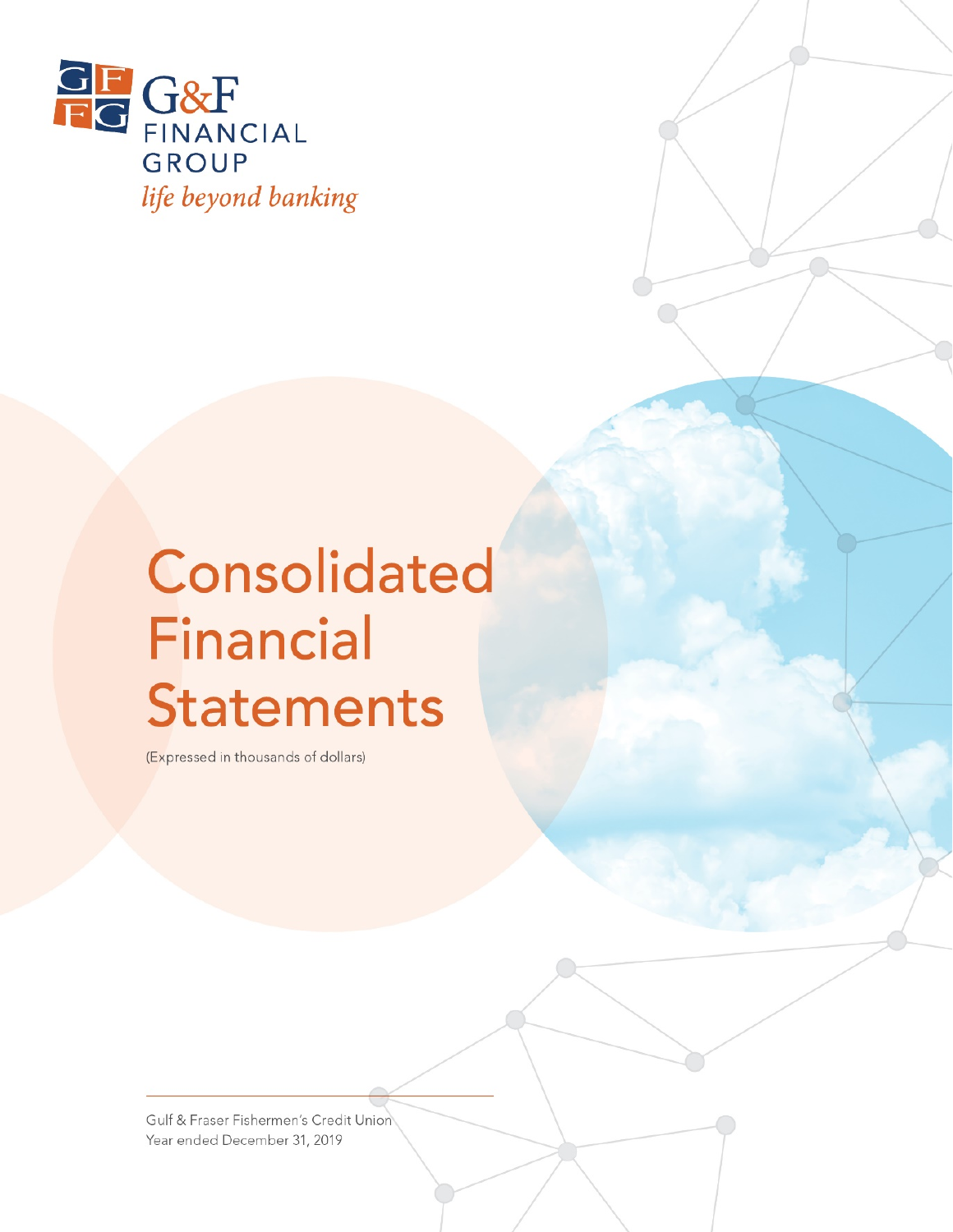### **MANAGEMENT'S RESPONSIBILITY FOR FINANCIAL REPORTING**

These consolidated financial statements have been prepared by the management of Gulf and Fraser Fishermen's Credit Union (the Credit Union) who are responsible for their reliability, completeness, and integrity. The consolidated financial statements were prepared in accordance with requirements of the Financial Institutions Act of British Columbia and conform in all material respects with International Financial Reporting Standards.

Systems of internal control and reporting procedures are designed to provide reasonable assurance that financial records are complete and accurate so as to safeguard the assets of the Credit Union. These systems provide assurance that all transactions are authorized and proper records are maintained. Internal audit procedures provide management with the ability to assess the adequacy of these controls.

The Board of Directors has approved the consolidated financial statements. The Audit Committee of the Board has reviewed the statements with the external auditors, in detail, and received regular reports on internal control findings. KPMG LLP, Chartered Professional Accountants, the independent external auditors appointed by the membership, examined the consolidated financial statements of the Credit Union in accordance with Canadian generally accepted auditing standards. They have had full and free access to the management and staff of the Credit Union and the Audit Committee of the Board.

William Kiss Co-Chief Executive Officer

Jeff Shewfelt Co-Chief Executive Officer

m Lu

Ron Lee Chief Financial Officer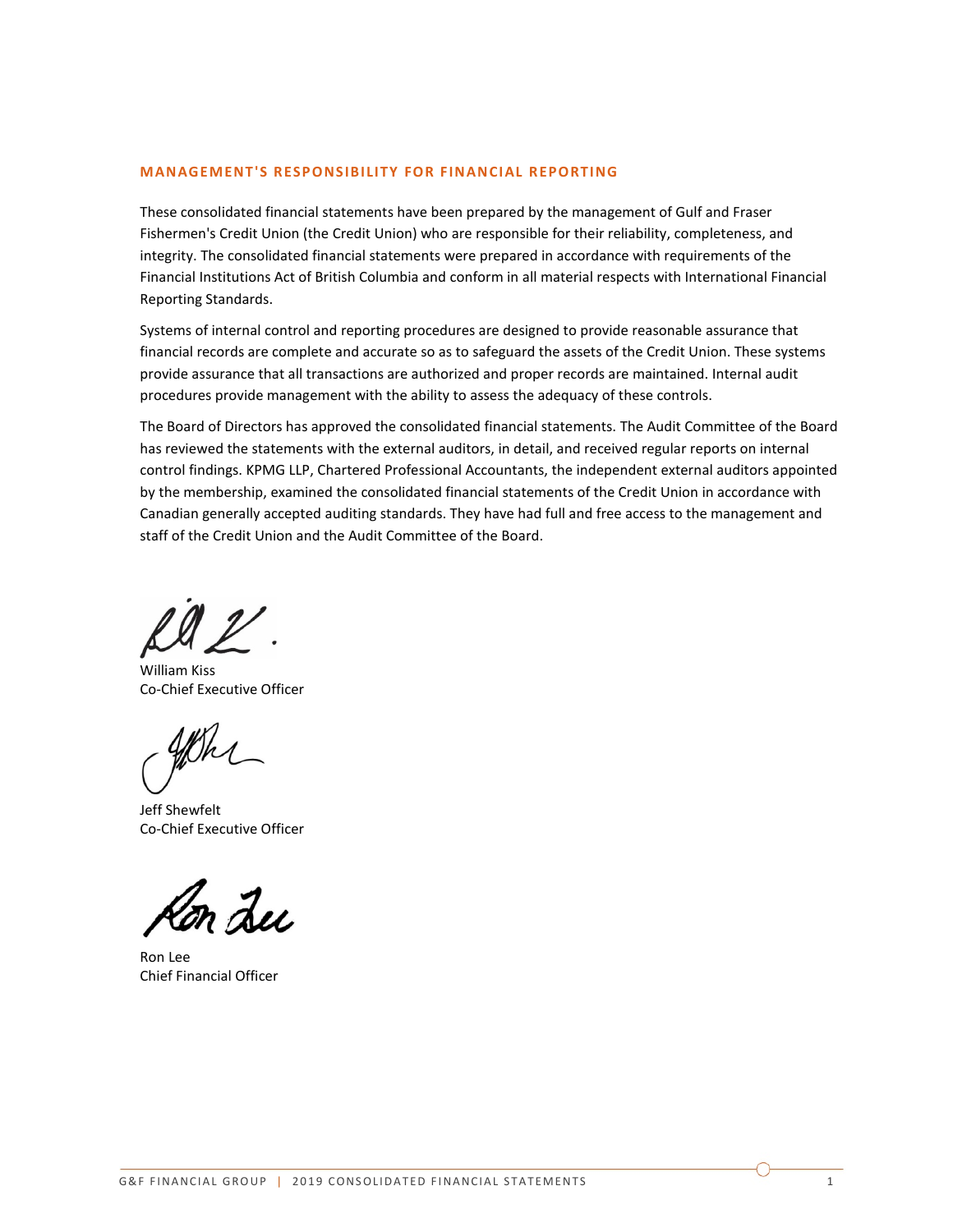

KPMG LLP PO Box 10426 777 Dunsmuir Street Vancouver BC V7Y 1K3 Canada Telephone (604) 691-3000 Fax (604) 691-3031

### **INDEPENDENT AUDITORS' REPORT**

To the Members of Gulf and Fraser Fishermen's Credit Union:

### *Opinion*

We have audited the consolidated financial statements of Gulf and Fraser Fishermen's Credit Union (the Credit Union), which comprise:

- the consolidated statement of financial position as at December 31, 2019
- the consolidated statement of income for the year then ended
- the consolidated statement of comprehensive income for the year then ended
- the consolidated statement of changes in members' equity for the year then ended
- the consolidated statement of cash flows for the year then ended
- and notes to the consolidated financial statements, including a summary of significant accounting policies

(Hereinafter referred to as the "financial statements").

In our opinion, the accompanying financial statements present fairly, in all material respects, the consolidated financial position of the Credit Union as at December 31, 2019, and its consolidated financial performance and its consolidated cash flows for the year then ended in accordance with International Financial Reporting Standards (IFRS).

### *Basis for Opinion*

We conducted our audit in accordance with Canadian generally accepted auditing standards. Our responsibilities under those standards are further described in the *"Auditors' Responsibilities for the Audit of the Financial Statements"* section of our auditors' report.

We are independent of the Credit Union in accordance with the ethical requirements that are relevant to our audit of the financial statements in Canada and we have fulfilled our other ethical responsibilities in accordance with these requirements.

We believe that the audit evidence we have obtained is sufficient and appropriate to provide a basis for our opinion.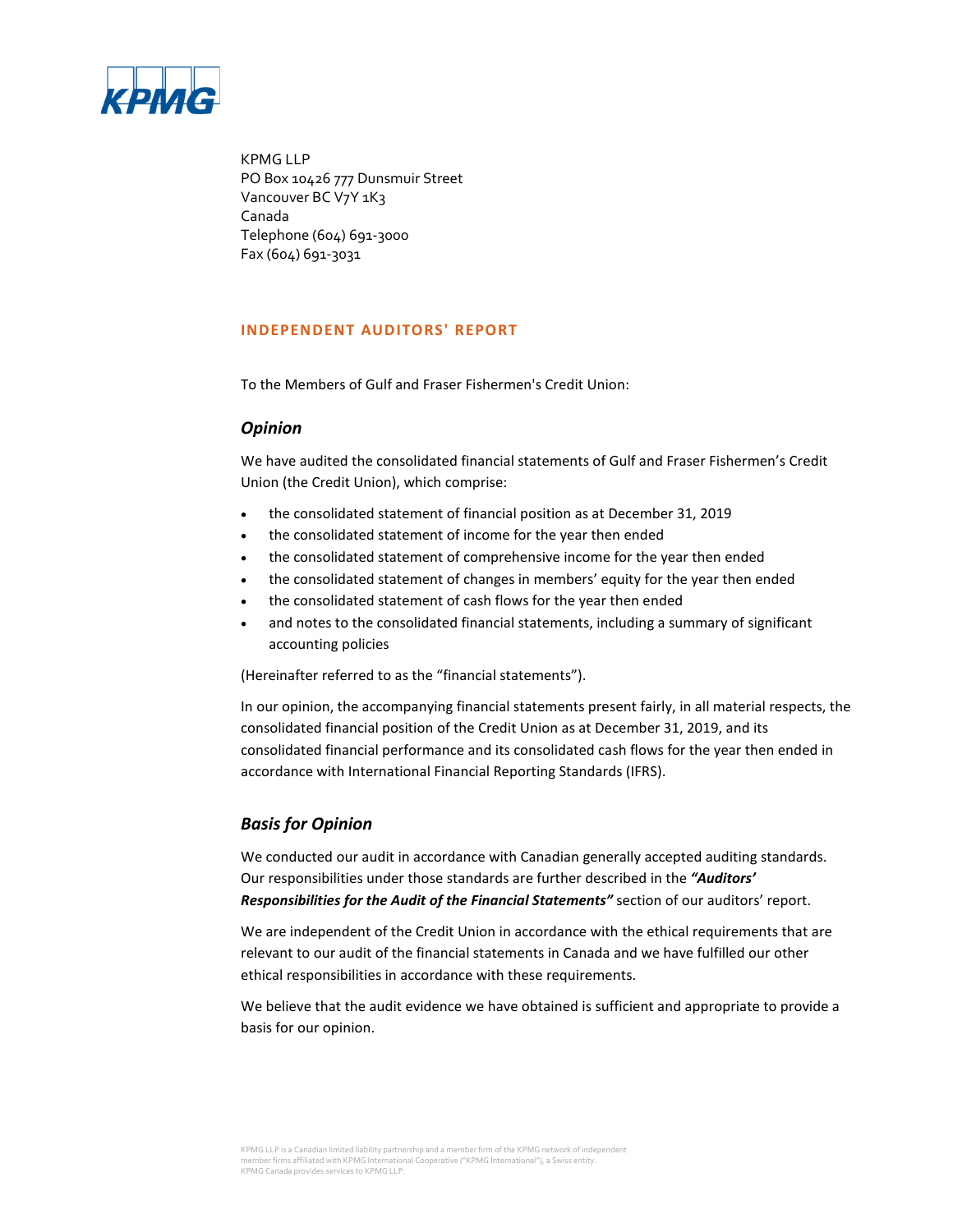

### *Responsibilities of Management and Those Charged with Governance for the Financial Statements*

Management is responsible for the preparation and fair presentation of the financial statements in accordance with International Financial Reporting Standards (IFRS), and for such internal control as management determines is necessary to enable the preparation of financial statements that are free from material misstatement, whether due to fraud or error.

In preparing the financial statements, management is responsible for assessing the Credit Union's ability to continue as a going concern, disclosing as applicable, matters related to going concern and using the going concern basis of accounting unless management either intends to liquidate the Credit Union or to cease operations, or have no realistic alternative but to do so.

Those charged with governance are responsible for overseeing the Credit Union's financial reporting process.

### *Auditors' Responsibilities for the Audit of the Financial Statements*

Our objectives are to obtain reasonable assurance about whether the financial statements as a whole are free from material misstatement, whether due to fraud or error, and to issue an auditors' report that includes our opinion.

Reasonable assurance is a high level of assurance, but is not a guarantee that an audit conducted in accordance with Canadian generally accepted auditing standards will always detect a material misstatement when it exists.

Misstatements can arise from fraud or error and are considered material if, individually or in the aggregate, they could reasonably be expected to influence the economic decisions of users taken on the basis of the financial statements.

As part of an audit in accordance with Canadian generally accepted auditing standards, we exercise professional judgment and maintain professional skepticism throughout the audit.

We also:

• Identify and assess the risks of material misstatement of the financial statements, whether due to fraud or error, design and perform audit procedures responsive to those risks, and obtain audit evidence that is sufficient and appropriate to provide a basis for our opinion.

The risk of not detecting a material misstatement resulting from fraud is higher than for one resulting from error, as fraud may involve collusion, forgery, intentional omissions, misrepresentations, or the override of internal control.

- Obtain an understanding of internal control relevant to the audit in order to design audit procedures that are appropriate in the circumstances, but not for the purpose of expressing an opinion on the effectiveness of the Credit Union's internal control.
- Evaluate the appropriateness of accounting policies used and the reasonableness of accounting estimates and related disclosures made by management.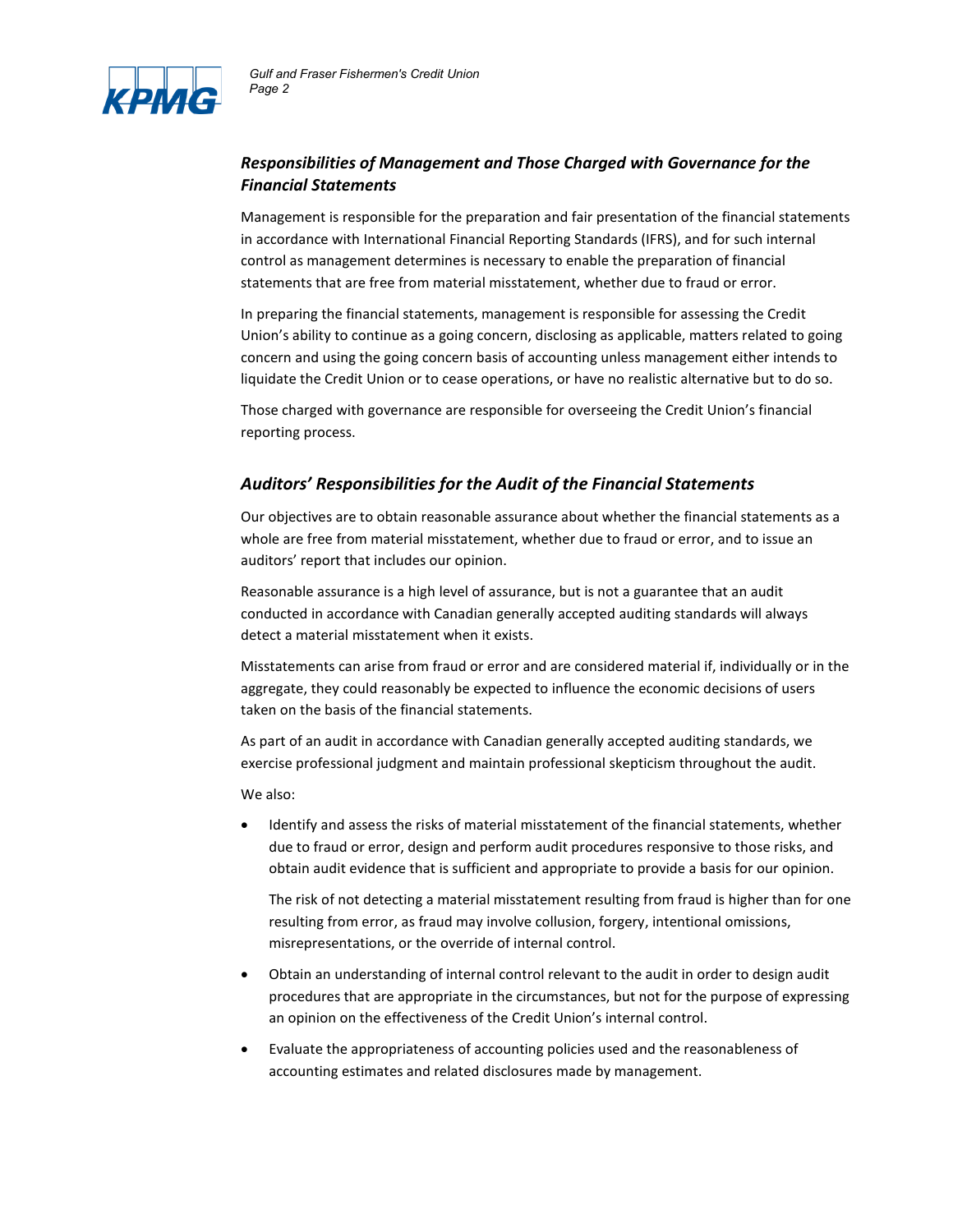

- Conclude on the appropriateness of management's use of the going concern basis of accounting and, based on the audit evidence obtained, whether a material uncertainty exists related to events or conditions that may cast significant doubt on the Credit Union's ability to continue as a going concern. If we conclude that a material uncertainty exists, we are required to draw attention in our auditors' report to the related disclosures in the financial statements or, if such disclosures are inadequate, to modify our opinion. Our conclusions are based on the audit evidence obtained up to the date of our auditors' report. However, future events or conditions may cause the Credit Union to cease to continue as a going concern.
- Evaluate the overall presentation, structure and content of the financial statements, including the disclosures, and whether the financial statements represent the underlying transactions and events in a manner that achieves fair presentation.
- Communicate with those charged with governance regarding, among other matters, the planned scope and timing of the audit and significant audit findings, including any significant deficiencies in internal control that we identify during our audit.

 $k$ *PmG*  $44$ 

Chartered Professional Accountants

Vancouver, Canada February 12, 2020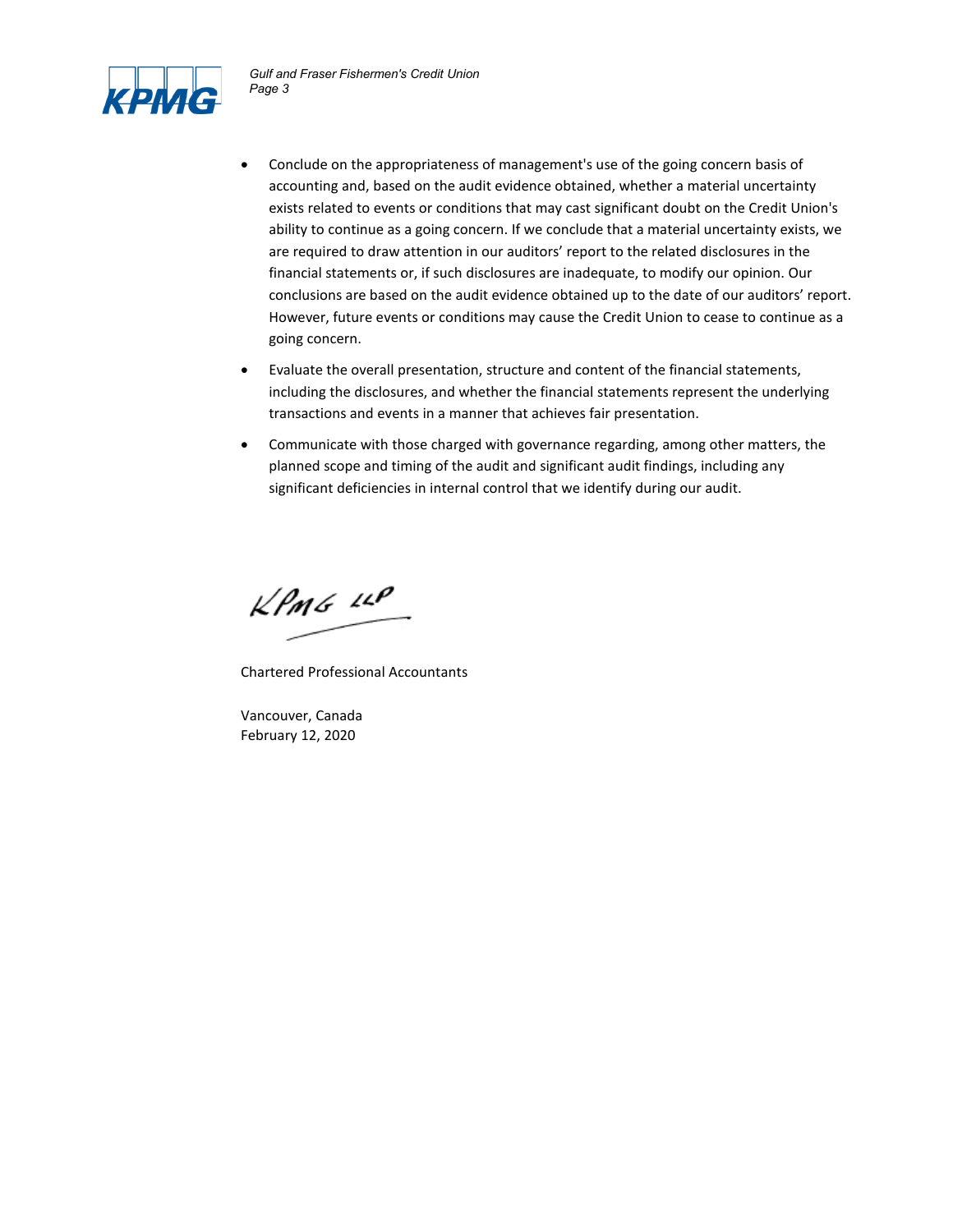# Consolidated Statement of Financial Position

*(Expressed in thousands of dollars)*

*December 31, 2019, with comparative information for 2018*

|                                                                                 | Notes          | 2019            | 2018            |
|---------------------------------------------------------------------------------|----------------|-----------------|-----------------|
| Assets                                                                          |                |                 |                 |
| Cash                                                                            |                | \$<br>16,512    | \$<br>5,622     |
| <b>Financial investments</b>                                                    | 6              | 202,250         | 181,228         |
| Derivative assets                                                               | $\overline{7}$ | 902             | 732             |
| Loans                                                                           | 8,9            | 2,068,805       | 1,862,404       |
| Premises and equipment                                                          | 10             | 36,096          | 7,376           |
| Intangible assets                                                               | 10             | 486             | 592             |
| Investment property                                                             | 11             | 797             | 797             |
| Deferred income tax asset                                                       | 12             | 1,303           | 1,214           |
| Other assets                                                                    | 13             | 2,055           | 3,657           |
|                                                                                 |                | \$<br>2,329,206 | \$<br>2,063,622 |
| Liabilities and Members' Equity                                                 |                |                 |                 |
| Derivative liabilities                                                          | $\overline{7}$ | \$              | \$<br>484       |
| Deposits                                                                        | 14             | 2,156,900       | 1,887,475       |
| Members' shares                                                                 | 15             | 8,854           | 8,047           |
| Secured borrowings                                                              | 16             | 25,419          | 51,455          |
| Other liabilities                                                               | 17,18          | 15,972          | 6,192           |
|                                                                                 |                | 2,207,145       | 1,953,653       |
| Members' equity:<br>Accumulated other comprehensive income<br>Retained earnings |                | 600<br>121,461  | 152<br>109,817  |
| Commitments                                                                     | 19             | 122,061         | 109,969         |
|                                                                                 |                | \$<br>2,329,206 | \$<br>2,063,622 |

See accompanying notes to consolidated financial statements.

APPROVED ON BEHALF OF THE BOARD:

م یا

Lewis Bublé **Christine Dacre** President and Chair, Board of Directors Chair of the Audit Committee

Jacre

∩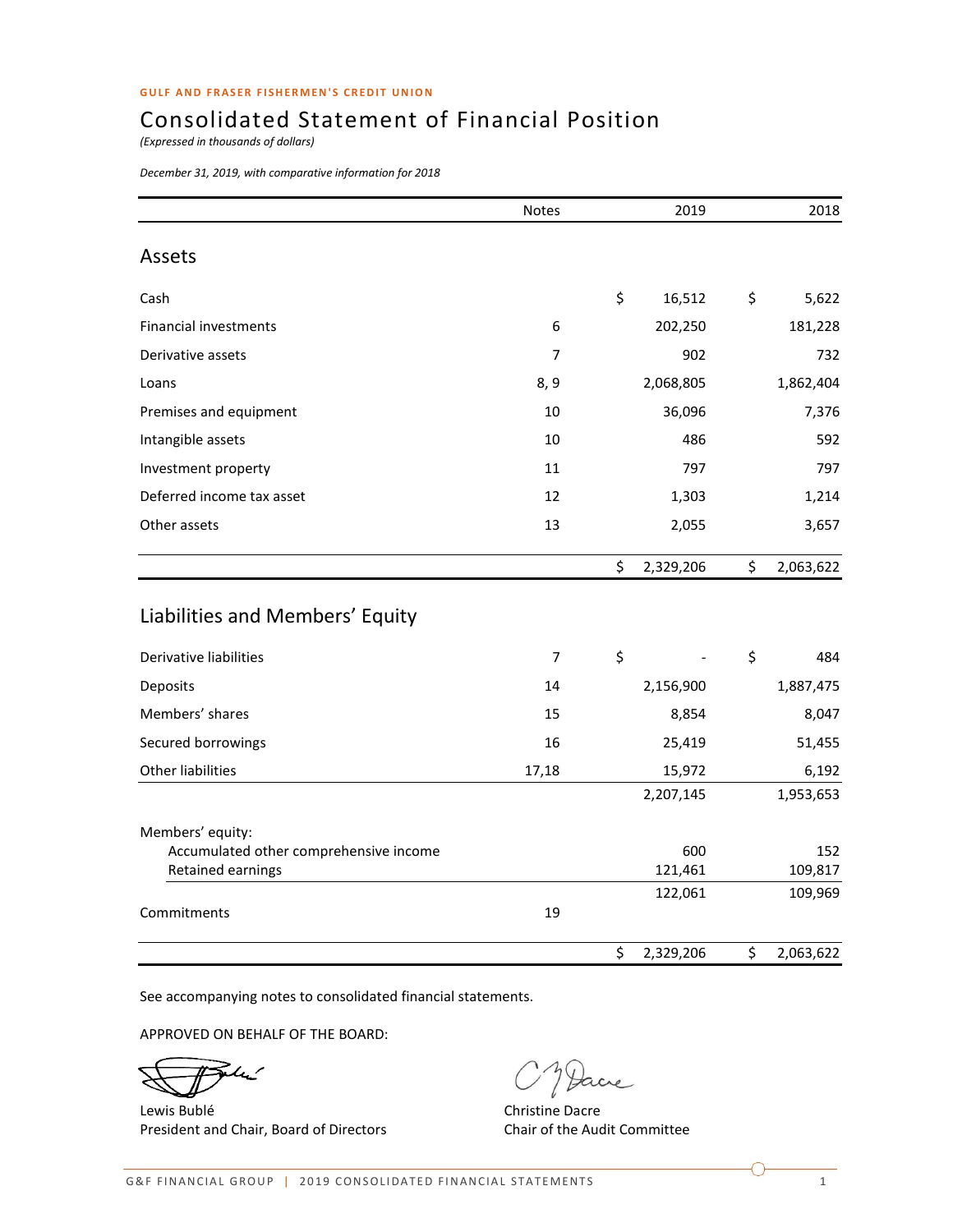## Consolidated Statement of Income

*(Expressed in thousands of dollars)*

*Year ended December 31, 2019, with comparative information for 2018*

|                                           | <b>Notes</b> | 2019         | 2018         |
|-------------------------------------------|--------------|--------------|--------------|
| Interest income:                          |              |              |              |
| Interest on loans                         |              | \$<br>76,655 | \$<br>66,804 |
| Other interest income                     |              | 5,432        | 3,224        |
|                                           |              | 82,087       | 70,028       |
|                                           |              |              |              |
| Interest expense:                         |              |              |              |
| Interest on deposits                      |              | 41,143       | 29,786       |
| Other interest expense                    |              | 1,345        | 1,384        |
|                                           |              | 42,488       | 31,170       |
| Net interest income                       |              | 39,599       | 38,858       |
| Other income (expense):                   |              |              |              |
| Member services income                    |              | 10,618       | 9,000        |
| Hedge ineffectiveness on cash flow hedges |              | 84           | (47)         |
| Other income                              |              | 149          | 148          |
| Provision for credit losses               | 9            | (597)        | (697)        |
|                                           |              | 10,254       | 8,404        |
| Operating margin                          |              | 49,853       | 47,262       |
| Operating expenses:                       |              |              |              |
| Salaries and employee benefits            | 20           | 20,396       | 19,238       |
| Office and other administrative           |              | 3,281        | 3,099        |
| Depreciation                              |              | 3,248        | 1,497        |
| Data processing                           |              | 2,864        | 2,353        |
| Occupancy                                 |              | 1,889        | 3,511        |
| Advertising and promotion                 |              | 1,493        | 1,762        |
| Dues                                      |              | 1,374        | 1,778        |
| Other expenses                            |              | 916          | 1,221        |
|                                           |              | 35,461       | 34,459       |
| Earnings from operations                  |              | 14,392       | 12,803       |
| Distribution to members                   |              | (369)        | (315)        |
| Income before income taxes                |              | 14,023       | 12,488       |
| Provision for income taxes                | 12           | 2,379        | 2,126        |
| Net income                                |              | \$<br>11,644 | \$<br>10,362 |

See accompanying notes to consolidated financial statements.

∩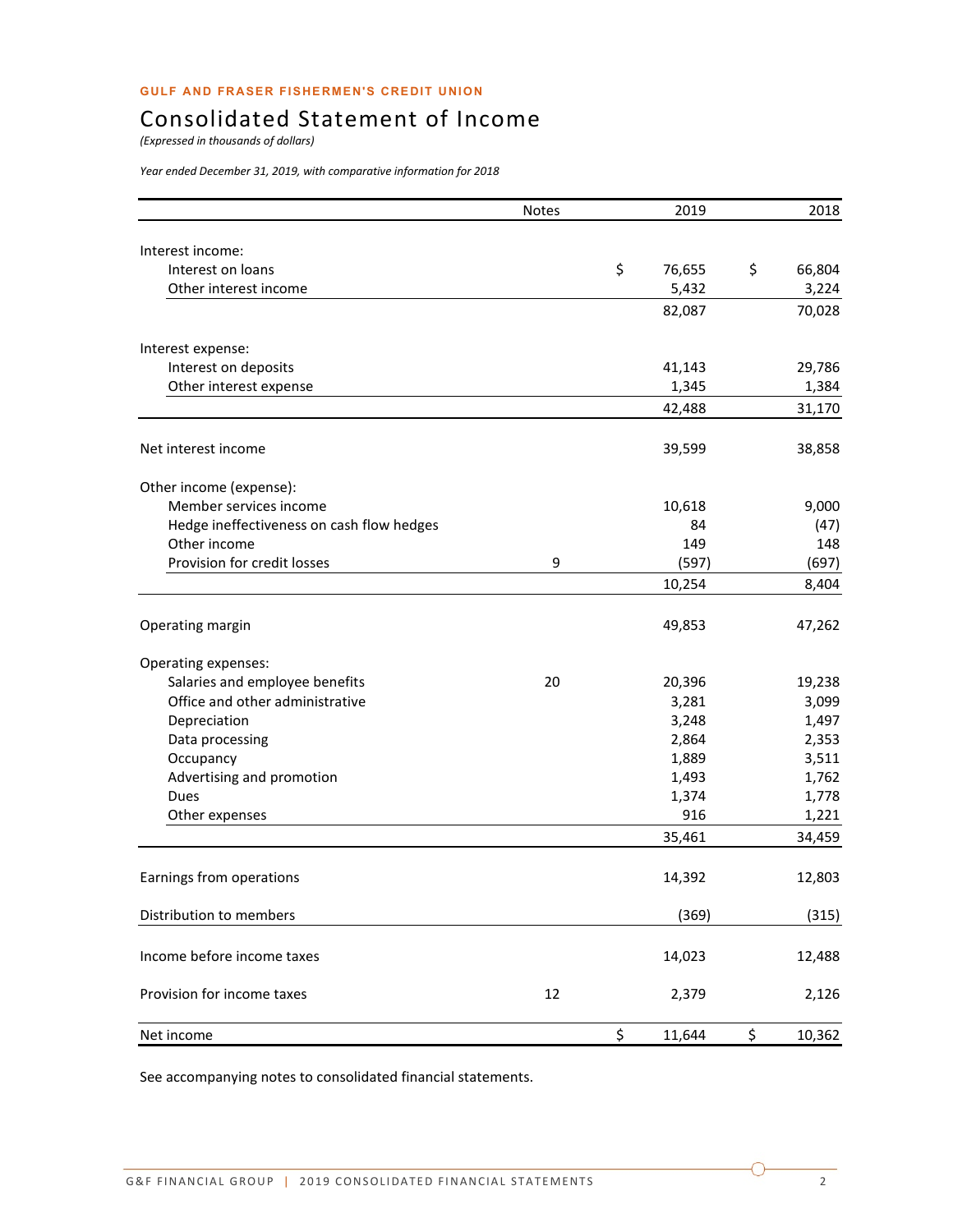# Consolidated Statement of Comprehensive Income

*(Expressed in thousands of dollars)*

*Year ended December 31, 2019, with comparative information for 2018*

|                                                                                                        | 2019   | 2018   |
|--------------------------------------------------------------------------------------------------------|--------|--------|
| Net income                                                                                             | 11.644 | 10,362 |
| Net unrealized gain from cash flow hedges,<br>net of tax expense of \$92 (2018 - tax expense of \$124) | 448    | 603    |
| Total comprehensive income                                                                             | 12.092 | 10,965 |

See accompanying notes consolidated financial statements.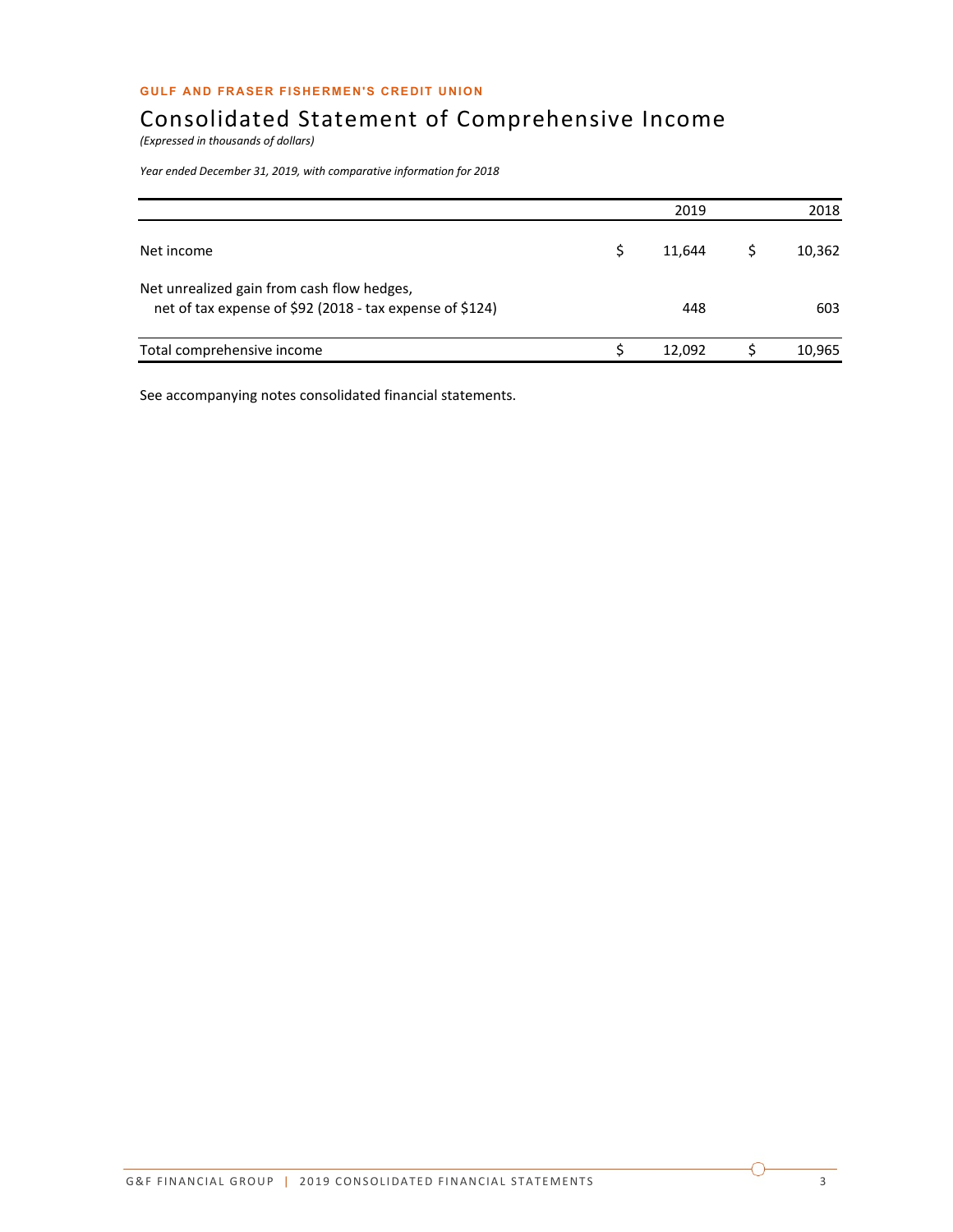# Consolidated Statement of Changes in Members' Equity

*(Expressed in thousands of dollars)*

*Year ended December 31, 2019, with comparative information for 2018*

|                            | Accumulated other                       |           |                      |                    |
|----------------------------|-----------------------------------------|-----------|----------------------|--------------------|
|                            | comprehensive income<br>hedging reserve | cash flow | Retained<br>earnings | Members'<br>equity |
| Balance, January 1, 2018   | \$                                      | (451)     | \$<br>99,455         | \$<br>99,004       |
| Cash flow hedges           |                                         | 603       |                      | 603                |
| Net income                 |                                         |           | 10,362               | 10,362             |
| Balance, December 31, 2018 |                                         | 152       | 109,817              | 109,969            |
| Cash flow hedges           |                                         | 448       |                      | 448                |
| Net income                 |                                         |           | 11,644               | 11,644             |
| Balance, December 31, 2019 | \$                                      | 600       | \$<br>121,461        | \$<br>122,061      |

See accompanying notes to consolidated financial statements.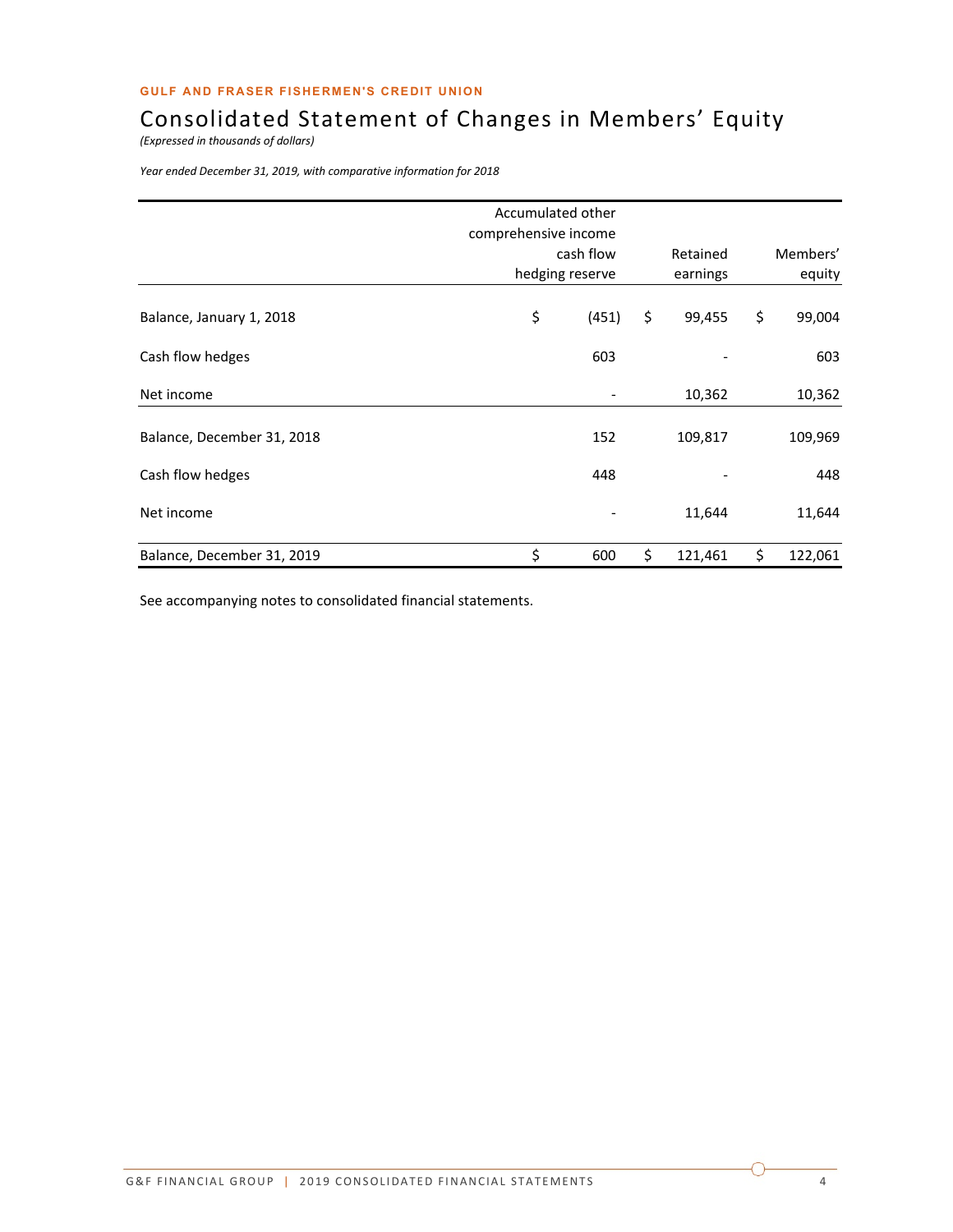# Consolidated Statement of Cash Flows

*(Expressed in thousands of dollars)*

*Year ended December 31, 2019, with comparative information for 2018*

|                                                | 2019         | 2018         |
|------------------------------------------------|--------------|--------------|
| Cash provided by (used in):                    |              |              |
| Operating activities:                          |              |              |
| Net income                                     | \$<br>11,644 | \$<br>10,362 |
| Adjustments:                                   |              |              |
| Depreciation                                   | 3,248        | 1,497        |
| Provision for credit losses                    | 597          | 697          |
| Interest income                                | (82,087)     | (70, 028)    |
| Interest expense                               | 42,488       | 31,170       |
| Deferred income tax                            | (89)         | (373)        |
| Change in fair value of financial investments  |              |              |
| Change in derivative instruments               | (206)        | 294          |
|                                                | (24, 405)    | (26, 381)    |
| Changes in non-cash operating working capital: |              |              |
| Other assets                                   | 1,602        | (1, 101)     |
| Accounts payable and other liabilities         | 3,418        | 2,323        |
| Net increase in loans                          | (206, 277)   | (154, 812)   |
| Net increase in deposits                       | 264,289      | 140,114      |
| Interest income received on loans              | 81,366       | 73,584       |
| Interest expense paid on deposits              | (37, 352)    | (26, 652)    |
| Income taxes paid                              | (3, 436)     | (1,684)      |
|                                                | 79,205       | 5,391        |
| Investing activities:                          |              |              |
| Net acquisition of investments                 | (21, 022)    | (19, 835)    |
| Net acquisition of:                            |              |              |
| Premises and equipment                         | (20, 563)    | (2,056)      |
| Intangible assets                              | (247)        | (439)        |
|                                                | (41, 832)    | (22, 330)    |
| Financing activities:                          |              |              |
| Payment on lease liabilities                   | (1, 254)     |              |
| Net increase (decrease) in:                    |              |              |
| Members' shares                                | 807          | 1,104        |
| Borrowings                                     | (26, 036)    | 6,156        |
|                                                | (26, 483)    | 7,260        |
| Increase (decrease) in cash                    | 10,890       | (9,679)      |
| Cash, beginning of year                        | 5,622        | 15,301       |
| Cash, end of year                              | \$<br>16,512 | \$<br>5,622  |

See accompanying notes to consolidated financial statements.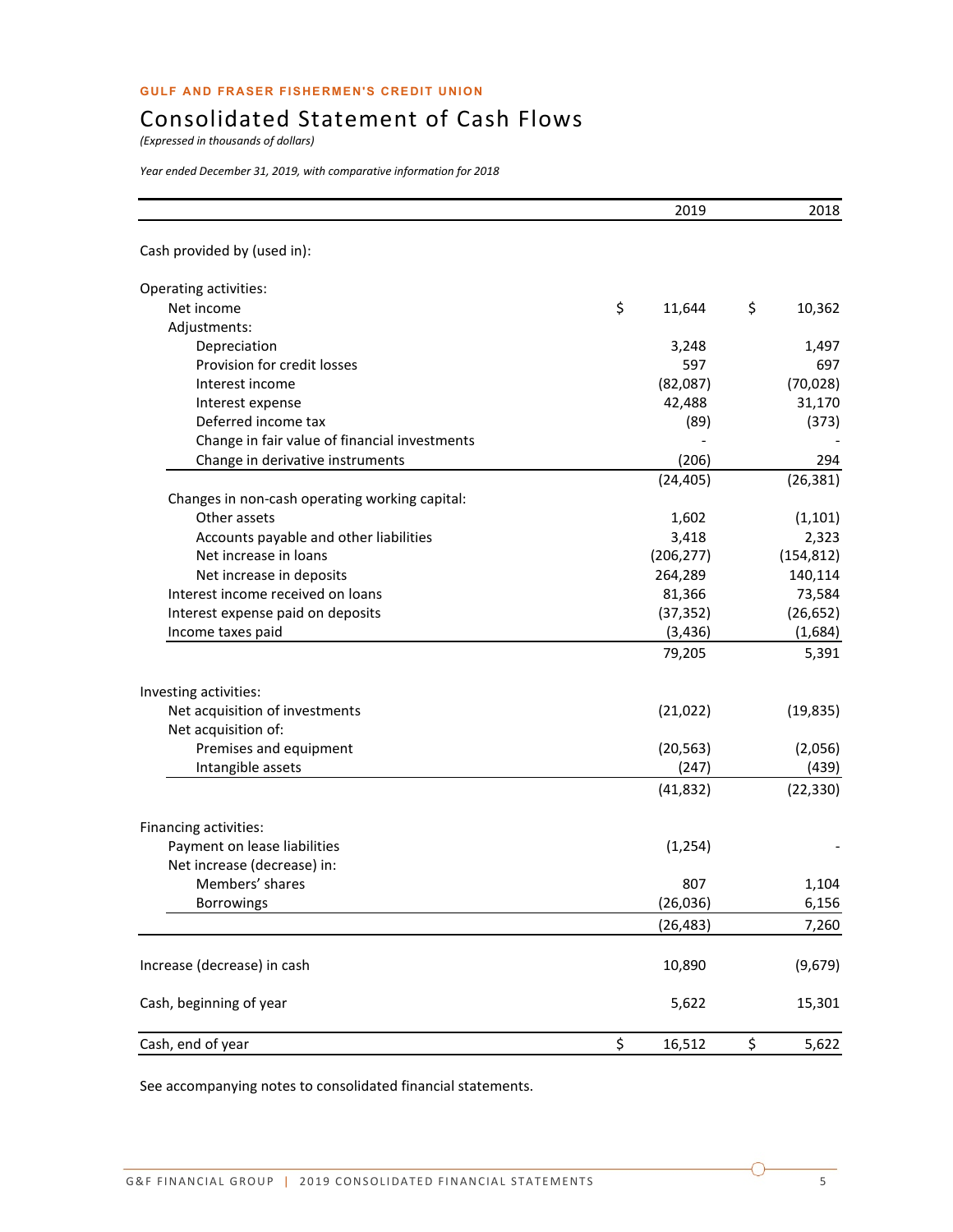*(Tabular amount expressed in thousands of dollars, except for indicated otherwise)*

*Year ended December 31, 2019*

#### **1. Reporting entity:**

Gulf and Fraser Fishermen's Credit Union (the Credit Union) is incorporated under the British Columbia Credit Union Incorporation Act and is a member of Central 1 Credit Union (Central 1), which is the central credit union and trade services organization for British Columbia and Ontario credit unions. The Credit Union provides financial services to its members principally in the Greater Vancouver area of British Columbia. The Credit Union's head office is located at 7375 Kingsway, Burnaby, British Columbia.

### **2. Basis of preparation:**

(a) Statement of compliance:

These consolidated financial statements have been prepared in accordance with International Financial Reporting Standards (IFRS) as issued by the International Accounting Standards Board (the IASB).

These consolidated financial statements have been authorized for issue by the Board of Directors on February 12, 2020.

(b) Basis of measurement:

These consolidated financial statements were prepared using the historical cost basis, except for financial investments and derivative assets and liabilities, which are measured at fair value.

(c) Functional and presentation currency:

The Credit Union's functional and presentation currency is the Canadian dollar. The consolidated financial statements are presented in thousands of Canadian dollars.

(d) Use of estimates and judgments:

The preparation of consolidated financial statements in compliance with IFRS requires management to make certain critical accounting estimates. It also requires management to exercise judgment in applying the Credit Union's accounting policies. The areas involving a higher degree of judgment or complexity, or areas where assumptions and estimates are significant to the consolidated financial statements are disclosed in note 5.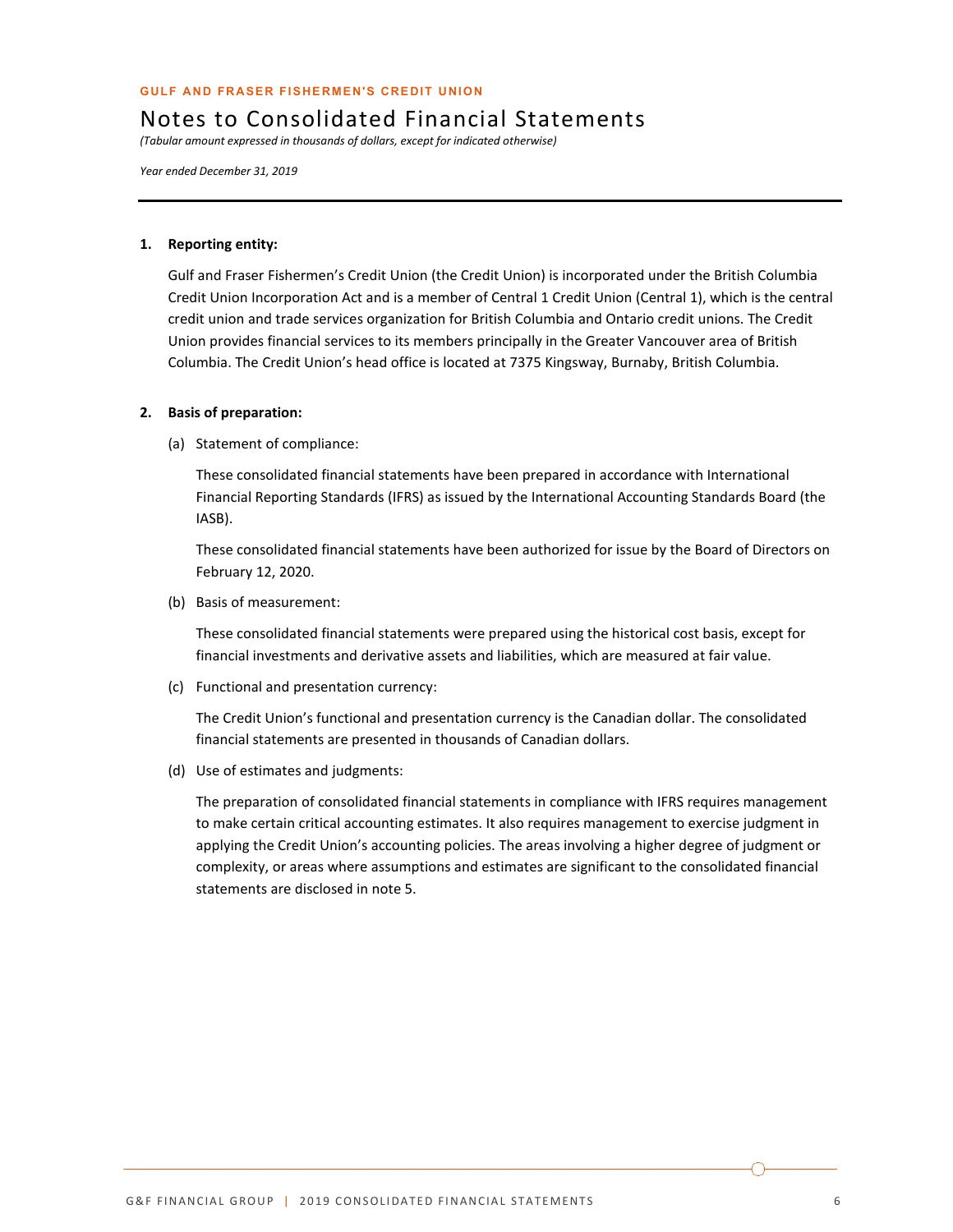*(Tabular amount expressed in thousands of dollars, except for indicated otherwise)*

*Year ended December 31, 2019*

### **3. Significant accounting policies:**

The Credit Union's accounting policies for leases up to December 31, 2018, were in accordance with IAS 17. The Credit Union adopted IFRS 16 with a date of initial application of January 1, 2019. Accounting policies for leases applicable from January 1, 2019, are disclosed in note 4.

(a) Basis of consolidation:

The consolidated financial statements include the accounts of the Credit Union and its wholly owned subsidiary, Gulf and Fraser Insurance Services Ltd. The consolidated financial statements have been prepared using uniform accounting policies.

- (b) Financial instruments:
	- (*i*) Recognition, classification and measurement:

All financial assets are initially recorded at fair value and subsequently classified as measured at amortized cost, fair value through other comprehensive income ("FVOCI") or fair value through profit and loss ("FVTPL").

A financial asset is measured at amortized cost if it meets both of the following conditions and is not designated as FVTPL:

- the asset is held within a business model whose objective is to hold assets to collect contractual cash flows; and
- the contractual terms of the financial asset give rise on specified dates to cash flows that are solely payments of principal and interest ("SPPI") on the principal amount outstanding.

A debt security is measured at FVOCI only if it meets both of the following conditions and is not designated as FVTPL:

- the asset is held within a business model whose objective is achieved by both collecting contractual cash flows and selling financial assets; and
- the contractual terms of the financial asset give rise on specified dates to cash flows that are solely payments of principal and interest on the principal amount outstanding.

On initial recognition of an equity instrument that is not held for trading, the Credit Union may irrevocably elect to present subsequent changes in fair value in OCI. This election is made on an investment-by-investment basis. All other financial assets are classified as measured at FVTPL.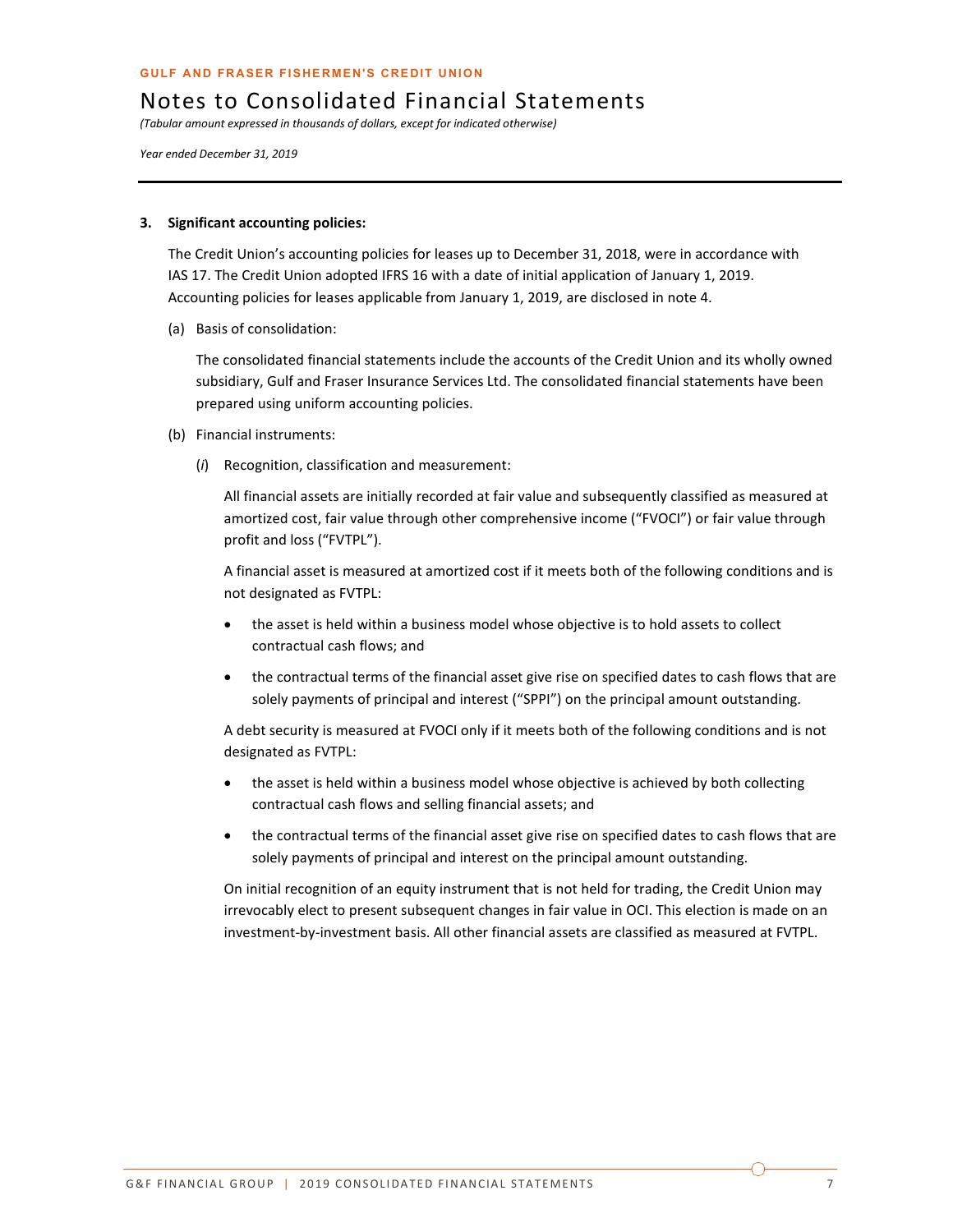*(Tabular amount expressed in thousands of dollars, except for indicated otherwise)*

*Year ended December 31, 2019*

### **3. Significant accounting policies (continued):**

- (b) Financial instruments (continued):
	- (*i*) Recognition, classification and measurement (continued):

All financial liabilities are initially recorded at fair value and subsequently classified as measured at amortized cost or FVTPL. On initial recognition, the Credit Union may irrevocably designate a financial liability at FVTPL when doing so results in more relevant information, because either:

- the designation eliminates or significantly reduces a measurement or recognition inconsistency that would otherwise arise from measuring assets or liabilities or recognizing the gains and losses on them on different bases; or
- a group of financial assets and financial liabilities is managed with its performance evaluated on a fair value basis, in accordance with a documented risk management or investment strategy, and information about the group is provided internally on that basis to key management personnel.

For financial assets classified as measured at FVTPL or designated at FVTPL, changes in fair value are recognized in the consolidated statement of income. For financial assets classified as measured at FVOCI for which an irrevocable election has been made, changes in fair value are recognized in the consolidated statement of comprehensive income. For financial assets and other financial liabilities measured at amortized cost, interest income and interest expense is calculated using the effective interest method and is recognized in the consolidated statement of income.

### *Business model assessment:*

The Credit Union makes an assessment of the objective of a business model in which an asset is held at a portfolio level because this best reflects the way the asset is managed and information is provided to management. The information considered includes:

- how the performance of the portfolio is evaluated and reported to management;
- how managers of the business are compensated;
- whether the assets are held for trading purposes;
- the risks that affect the performance of the financial assets held within the business model and how those risks are managed; and
- the frequency, volume and timing of sales in prior periods, the reasons for such sales and its expectations about future sale activity.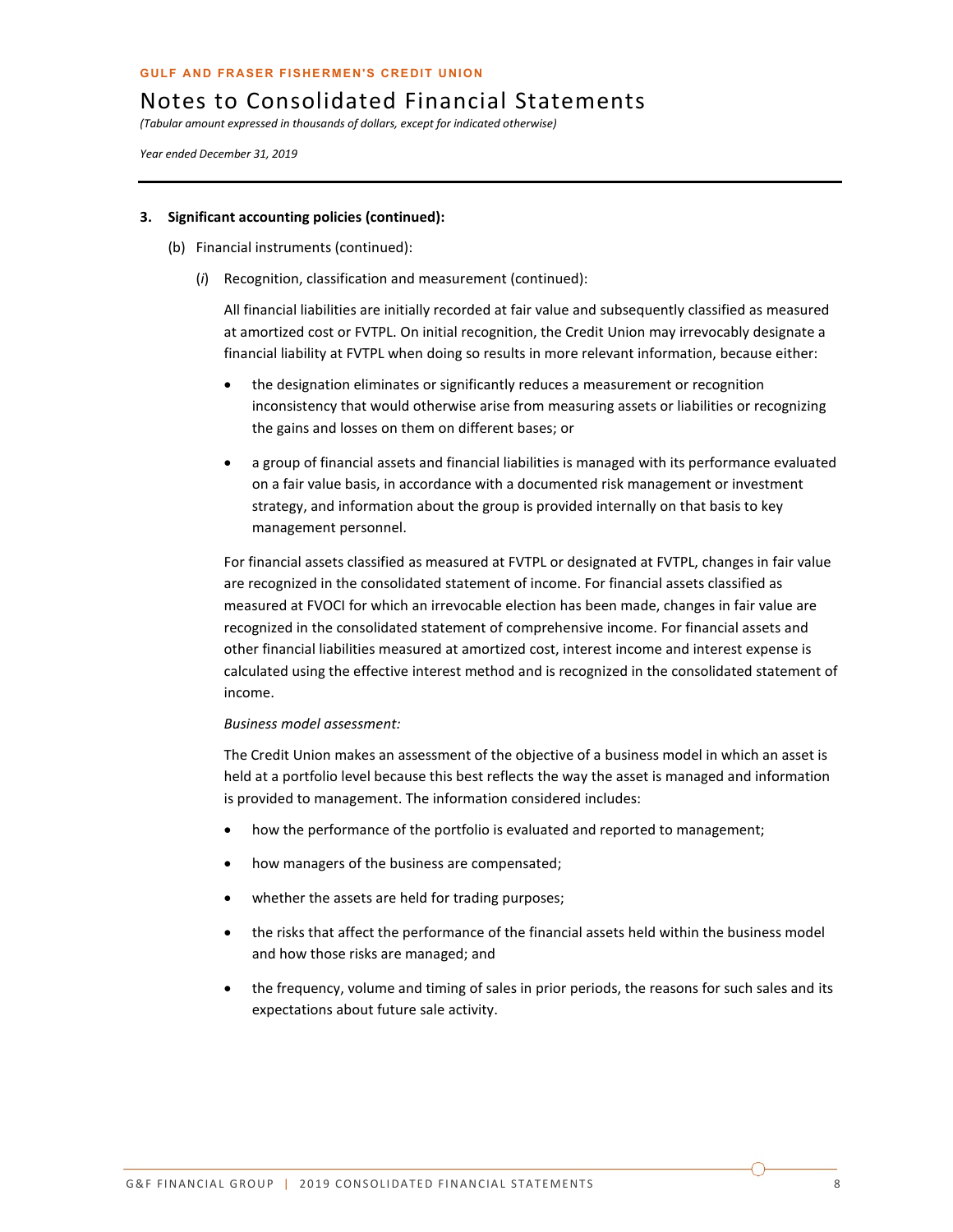*(Tabular amount expressed in thousands of dollars, except for indicated otherwise)*

*Year ended December 31, 2019*

#### **3. Significant accounting policies (continued):**

- (b) Financial instruments (continued):
	- (*i*) Recognition, classification and measurement (continued):

*Contractual cash flow characteristics assessment:*

In assessing whether the contractual cash flows are solely payments of principal and interest, 'principal' is defined as the fair value of the financial asset on initial recognition and 'interest' is defined as consideration for the time value of money and for the credit risk associated with the principal amount outstanding during a particular period of time and for other basic lending risks and costs, as well as a profit margin.

The Credit Union considers the contractual terms of the financial asset and whether the asset contains contractual terms that could change the timing or amount of cash flows such that it would not meet the condition of principal and interest. Contractual terms considered in this assessment include contingent events that would change the amount and timing of cash flows, leverage features, prepayment and extension terms, terms that limit the claim to cash flows from specified assets, and features that modify the consideration from time value of money.

(*ii*) Reclassification of financial assets:

Financial assets are not reclassified subsequent to their initial recognition, except in the period after the Credit Union changes its business model for managing those assets. There were no changes to any of the Credit Union's business models for the year ended December 31, 2019.

(*iii*) Impairment:

An impairment model applies to amortized cost financial assets, debt investments at FVOCI, offbalance sheet loan commitments, and financial guarantee contracts.

Loss allowances are measured on either of the following bases utilizing an expected credit loss ("ECL") model.

- 12-month ECL: these are losses that result from possible default events within the 12 months after the reporting date; and
- lifetime ECL: these are losses that result from all possible default events over the expected life of a financial instrument.

The ECL model requires the recognition of credit losses based on up to 12-months of expected losses of performing loans ("Stage 1") and the recognition of lifetime expected losses on performing loans that have experience a significant increase in credit risk since origination ("Stage 2") and credit impaired assets ("Stage 3").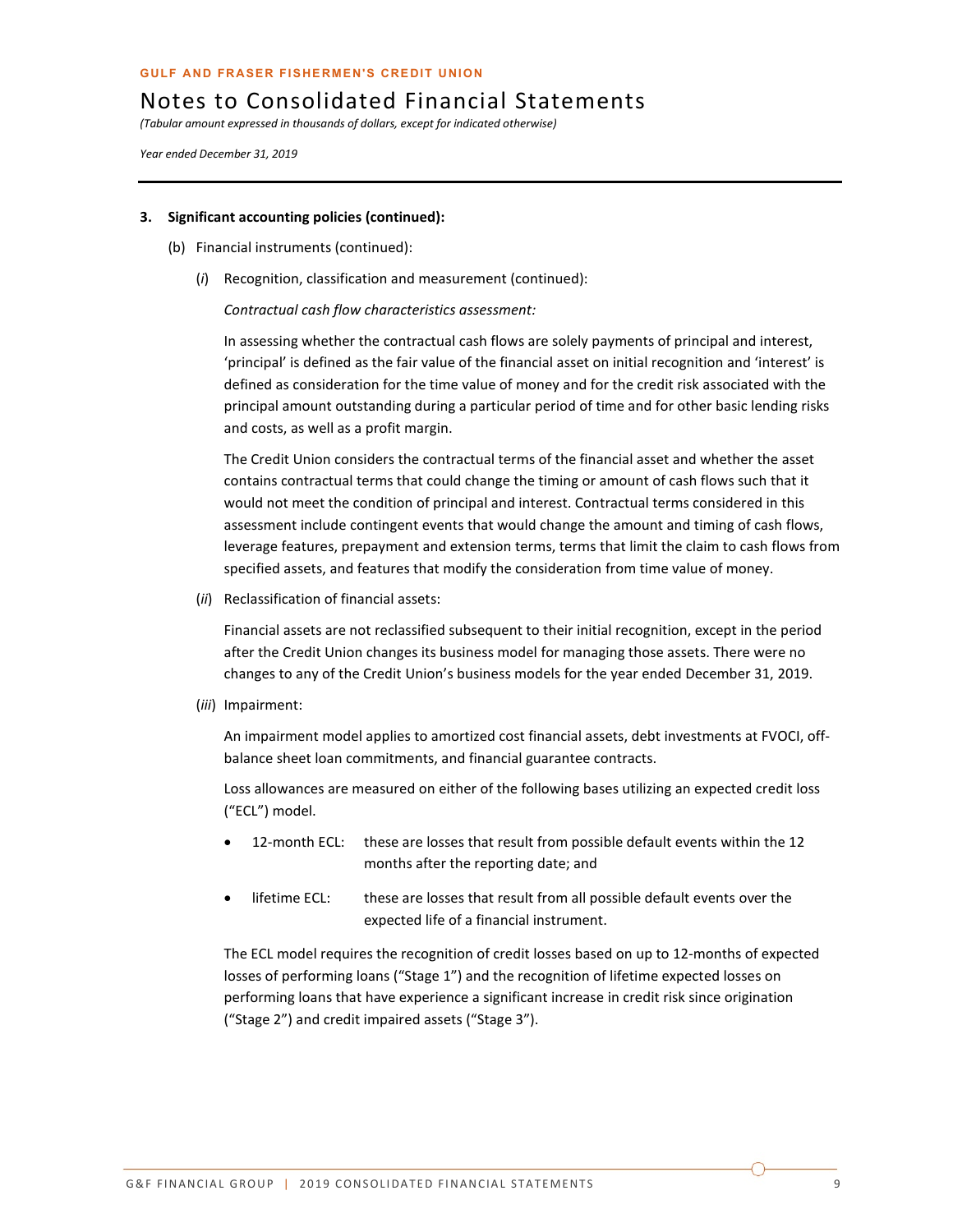### Notes to Consolidated Financial Statements

*(Tabular amount expressed in thousands of dollars, except for indicated otherwise)*

*Year ended December 31, 2019*

#### **3. Significant accounting policies (continued):**

- (b) Financial instruments (continued):
	- (*iii*) Impairment (continued):

### *Assessment of significant increase in credit risk:*

The assessment of significant increase in credit risk considers information about past events and current conditions as well as reasonable and supportable forecasts of future events and economic conditions. Factors considered in the assessment include macroeconomic outlook, management judgment, and delinquency and monitoring. The importance and relevance of each specific macroeconomic factor depends on the portfolio, characteristics of the financial instruments, and the borrower. Quantitative models may not always be able to capture all reasonable and supportable information that may indicate a significant increase in credit risk. Qualitative factors may be assessed to supplement the gap.

For certain instruments with low credit risk as at the reporting date, it is presumed that credit risk has not increased significantly relative to initial recognition. Credit risk is considered to be low if the instrument has a low risk of default and the borrower has the ability to fulfill their contractual obligations both in the short and long term, including periods of adverse changes in the economic or business environment.

### *Measurement of ECL:*

ECL is a probability-weighted estimate of credit losses. Credit losses are measured as the present value of all cash shortfalls, which is the difference between the cash flows due in accordance with the contract and the cash flows expected to be received. The measurement of ECL is based primarily on the product of the following variables: probability of default ("PD"); loss given default ("LGD"); and exposure at default ("EAD").

The PD is an estimate of the likelihood that a loan will not be repaid and will go into default in either a 12-month or lifetime horizon. The LGD is an estimate of the amount that may not be recovered in the event of default. The EAD is an estimate of the outstanding amount of credit exposure at the time a default may occur. These estimates are modelled based on historic data, current market conditions, and reasonable and supportable information about future economic conditions, where appropriate.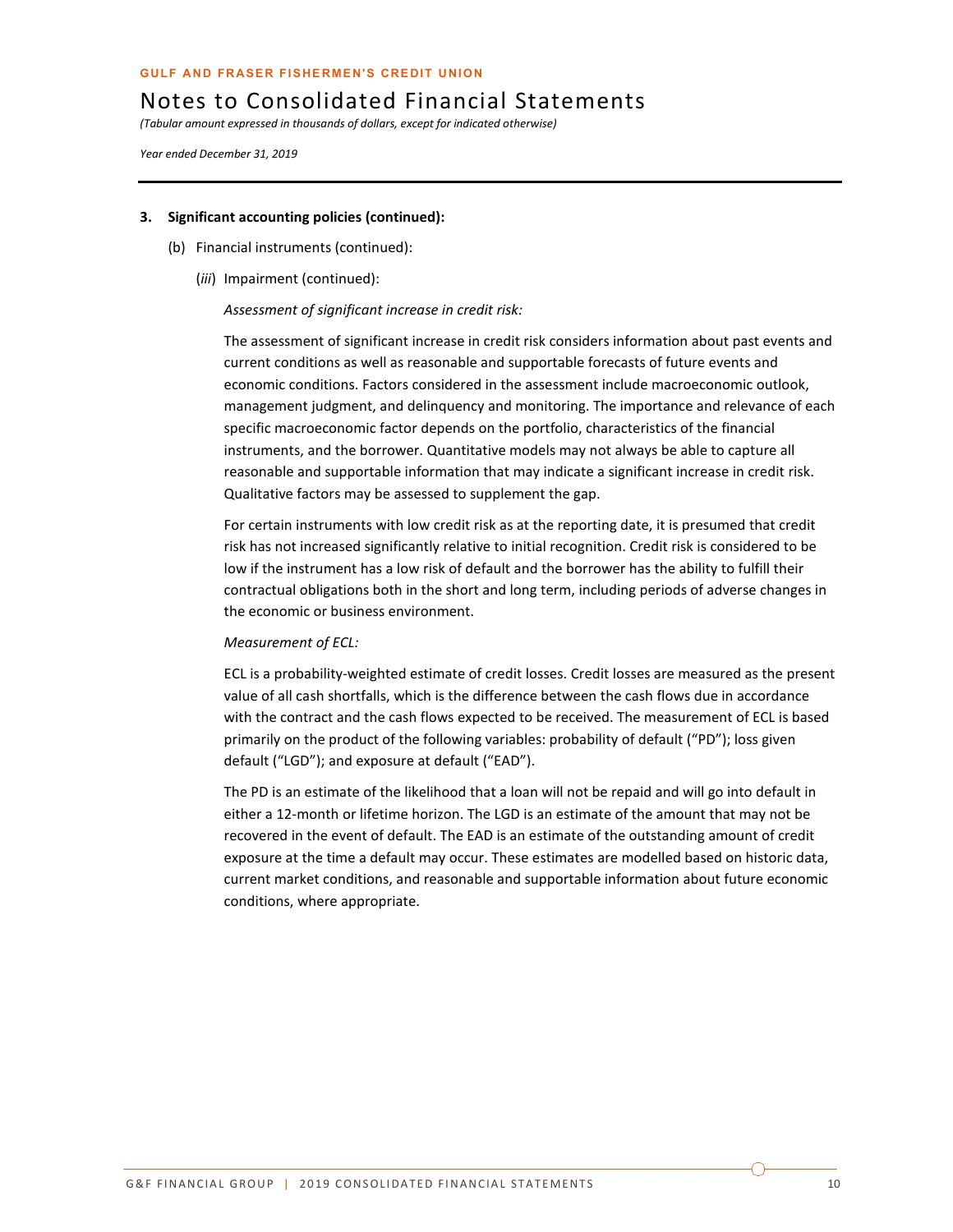### Notes to Consolidated Financial Statements

*(Tabular amount expressed in thousands of dollars, except for indicated otherwise)*

*Year ended December 31, 2019*

### **3. Significant accounting policies (continued):**

- (b) Financial instruments (continued):
	- (*iii*) Impairment (continued):

### *Credit-impaired and restructured financial assets:*

At each reporting date, the Credit Union assesses whether financial assets measured at amortized cost or FVOCI are credit-impaired. A financial asset is credit-impaired when one or more events that have a detrimental impact on the estimated future cash flows of the financial asset have occurred.

If the terms of a financial asset are renegotiated or modified, or a financial asset is replaced with a new one due to financial difficulties of the borrower, then an assessment is made of whether the financial asset should be derecognized and how ECL is measured. If the expected restructuring will not result in derecognition of the existing asset, then the expected cash flows arising from the modified financial asset are included in calculating the cash shortfalls from the existing asset. If the expected restructuring will result in derecognition of the existing asset, then the expected fair value of the new asset is treated as the final cash flow of the existing asset at the time of its derecognition.

### *Presentation of impairment:*

Loss allowances for financial assets measured at amortized cost are deducted from the gross carrying amount of the assets. For debt securities measured at FVOCI, the loss allowance is recognized in OCI instead of reducing the carrying amount of the asset.

### *Write-off:*

Loan and debt securities are written off (either partially or full) when there is no probable prospect of recovery.

(*iv*) Derecognition of financial instruments:

A financial asset is derecognized when:

- The rights to receive cash flows from the asset have expired;
- The Credit Union has transferred its rights to receive cash flows from the asset or has assumed an obligation to pay the received cash flows in full without material delay to a third party under a pass-through arrangement and either:
	- The Credit Union has transferred substantially all the risks and rewards of the asset; or
	- The Credit Union has neither transferred nor retained substantially all the risks and rewards of the asset, but has transferred control of the asset.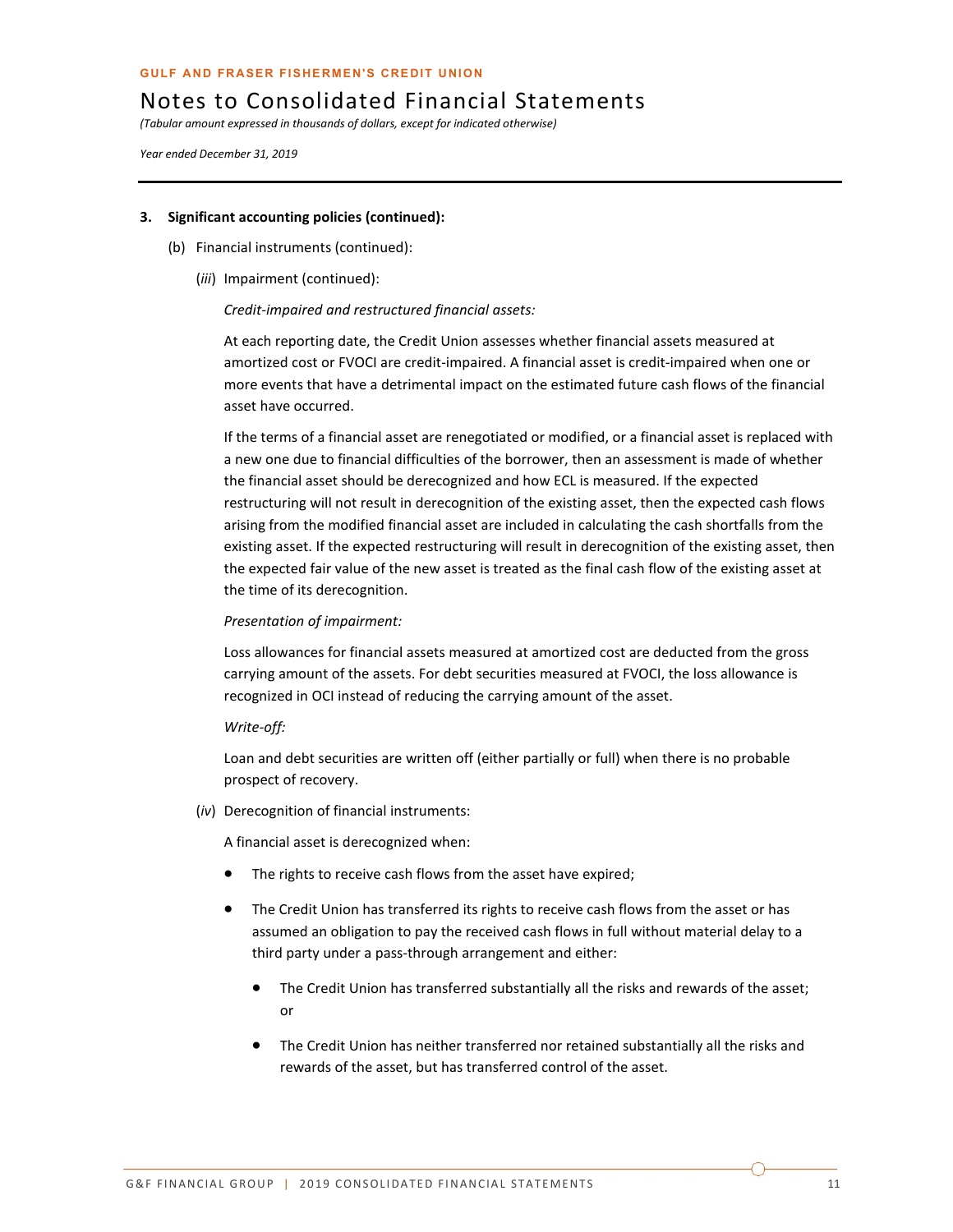### Notes to Consolidated Financial Statements

*(Tabular amount expressed in thousands of dollars, except for indicated otherwise)*

*Year ended December 31, 2019*

#### **3. Significant accounting policies (continued):**

- (b) Financial instruments (continued):
	- (*iv*) Derecognition of financial instruments (continued):

When the Credit Union has transferred its rights to receive cash flows from an asset or has entered into a pass-through arrangement, and has neither transferred nor retained substantially all the risks and rewards of the asset nor transferred control of the asset, the asset is recognized to the extent of the Credit Union's continuing involvement in the asset. In that case the Credit Union also recognizes an associated liability. The transferred asset and the associated liability are measured on a basis that reflects the rights and obligations that the Credit Union has retained.

Continuing involvement that takes the form of a guarantee over the transferred asset is measured at the lower of the original carrying amount of the asset and the maximum amount of consideration that the Credit Union could be required to repay.

(c) Expected credit loss allowance:

The ECL model requires the recognition of credit losses based on 12-months of expected losses for performing loans ("Stage 1") and recognition of lifetime losses on performing loans that have experienced a significant increase in credit risk since origination ("Stage 2"). Credit impaired assets require lifetime losses to be estimated ("Stage 3"). The determination of a significant increase in credit risk takes into account many different factors and varies by product and risk segment, which requires experienced credit judgment.

In determining whether there has been a significant increase in credit risk and in calculating the amount of the ECL, the Credit Union must rely on estimates and exercise judgment regarding matters for which the ultimate outcome is unknown. These judgments include changes in circumstances that may cause future assessments of credit risk to be materially different from current assessments, which could require an increase or decrease in the ECL allowance.

The calculation of ECL includes explicit incorporation of forecasted economic conditions. The Credit Union has developed models incorporating specific macroeconomic variables that are relevant to each specific portfolio. Experienced credit judgment is required to incorporate multiple probabilityweighted forward-looking scenarios in the determination of the ECL allowance. The allowance is sensitive to changes in economic forecasts and the probability-weight assigned to each forwardlooking scenario.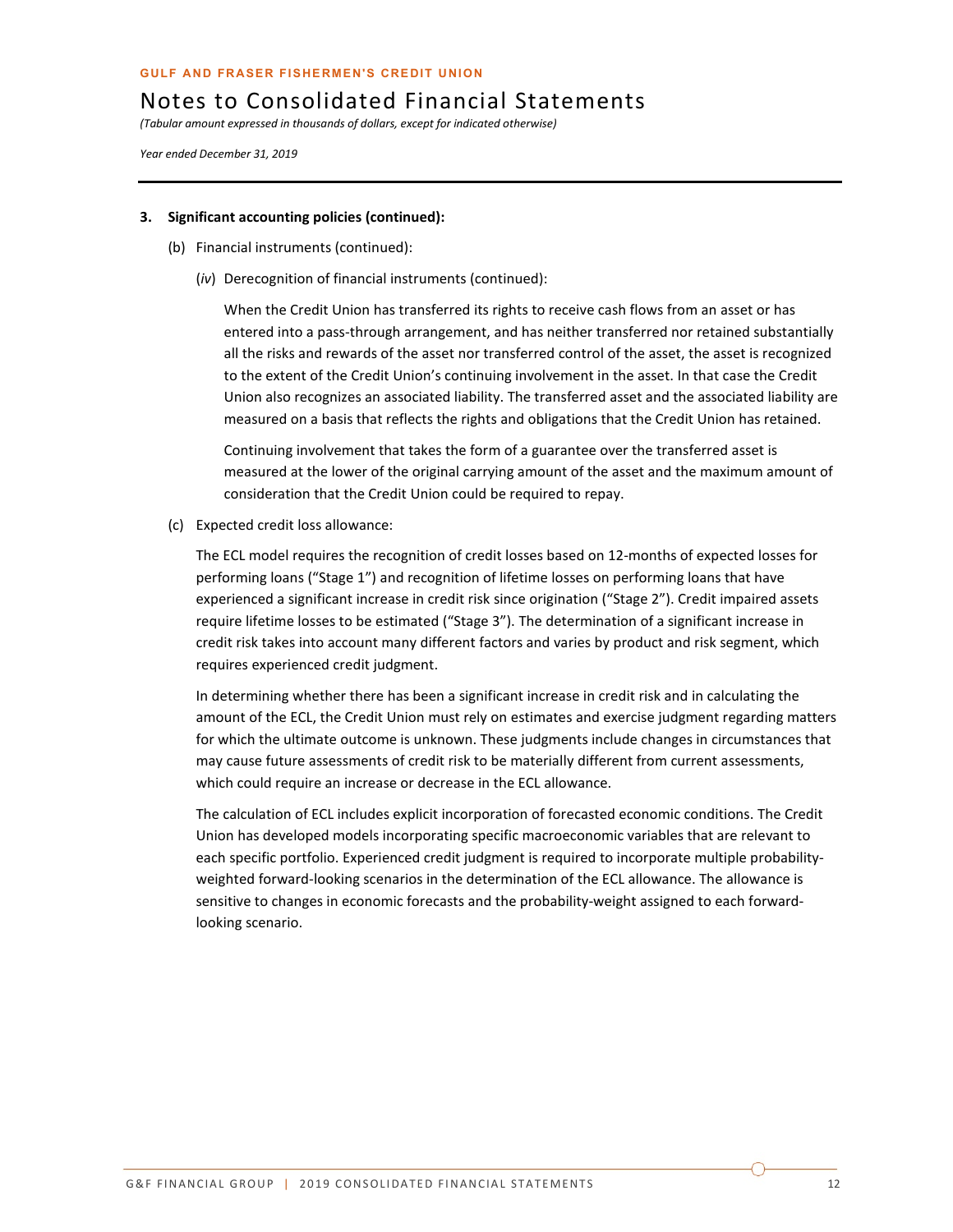### Notes to Consolidated Financial Statements

*(Tabular amount expressed in thousands of dollars, except for indicated otherwise)*

*Year ended December 31, 2019*

#### **3. Significant accounting policies (continued):**

(d) Derivative financial instruments and hedging:

Derivative financial instruments, are financial contracts whose value is derived from interest rates, foreign exchange rates or other financial indices. The notional contract amounts related to derivatives are not included on the consolidated statement of financial position. In the ordinary course of business, the Credit Union enters into interest rate swaps and equity index-linked option contracts. The Credit Union enters into such contracts primarily to manage its exposure to fluctuations in interest rates and other financial indices as part of the Credit Union's asset/liability management program.

Derivatives are carried at fair value, and are recorded as assets when they have a net positive fair value and liabilities when they have a net negative fair value.

### *Non-hedging derivative instruments:*

Derivatives that are not designated as hedging instruments are classified as held-for-trading.

Upon initial recognition, the Credit Union's derivatives related to equity index-linked option contracts are classified as held-for-trading in order to avoid an accounting mismatch in relation to changes in fair value between the option contract and the underlying equity index-linked member deposit.

Non-hedging derivatives are measured at fair value, both initially and subsequently. The related transaction costs are expensed. Gains and losses arising from changes in fair value of these instruments are recognized in net income.

### *Hedging derivative instruments:*

Derivatives can be designated for accounting purposes as either cash flow hedging instruments or fair value hedging instruments. The Credit Union has only entered into interest rate swap contracts as cash flow hedges at this time. Cash flow hedges modify exposure to variability in cash flows for variable interest bearing instruments. The Credit Union's cash flow hedges comprise hedges of variable rate mortgages and deposits.

Each hedge undertaken by the Credit Union is documented at inception detailing the particular risk management objective and the strategy for undertaking the hedge transaction. The documentation identifies the group of assets or liabilities being hedged, the risk that is being hedged, the type of derivative used and how effectiveness will be measured. The Credit Union formally assesses prospectively and retrospectively at the hedge's inception and on an ongoing basis whether the derivatives that are used in hedging transactions are highly effective in offsetting changes in fair values of cash flows attributed to hedged risks.

In a cash flow hedging relationship, gains and losses resulting from changes in the fair value of the effective portion of the derivative instrument are recognized in other comprehensive income. The ineffective portion is immediately recognized in net income. The amounts recognized in accumulated other comprehensive income are reclassified to net income in the same period that the hedged cash flows affect net income.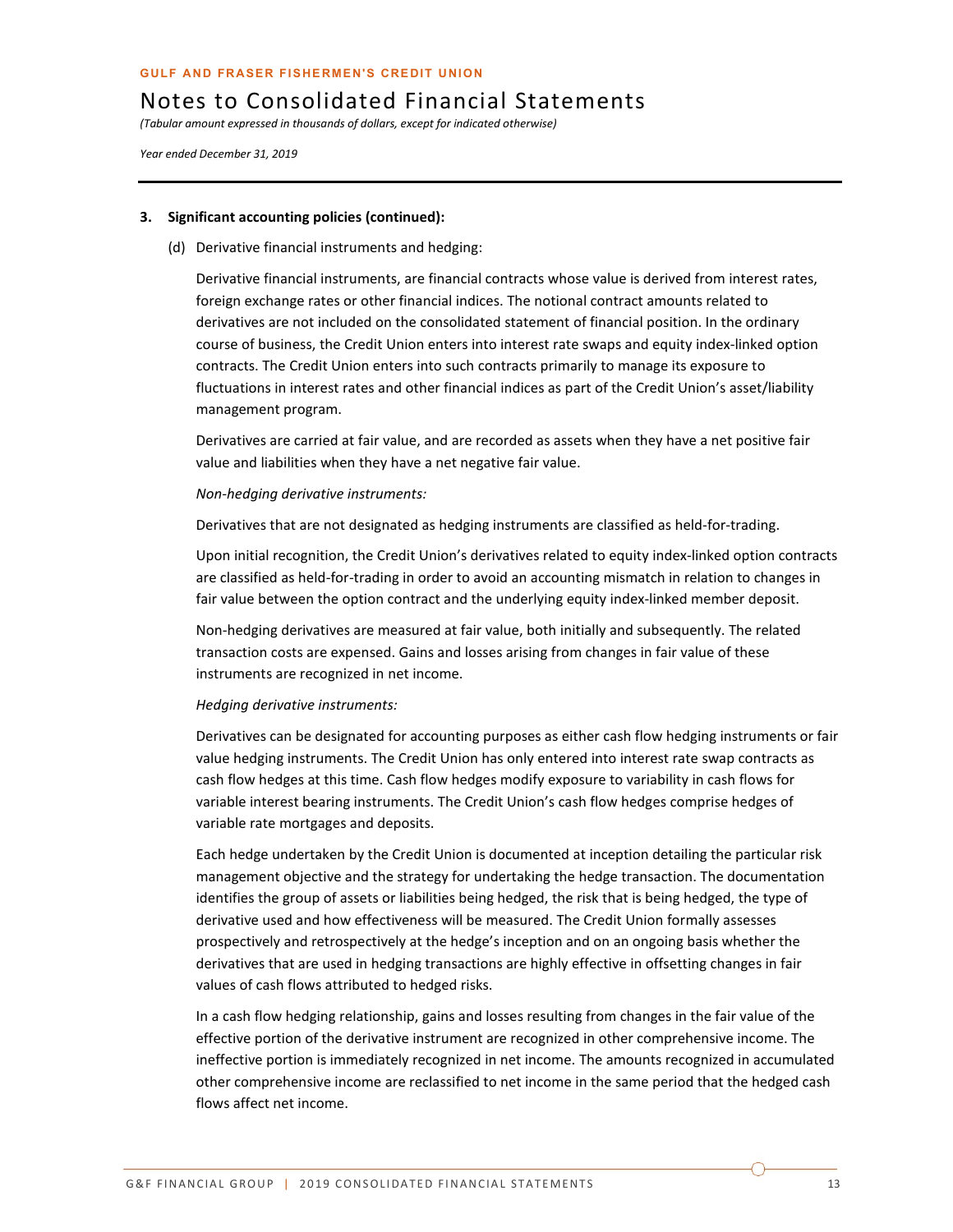*(Tabular amount expressed in thousands of dollars, except for indicated otherwise)*

*Year ended December 31, 2019*

### **3. Significant accounting policies (continued):**

(d) Derivative financial instruments and hedging (continued):

When a hedging instrument expires or is sold, or when the hedge no longer meets the criteria for hedge accounting, any cumulative gain or loss existing in accumulated other comprehensive income at that time either remains in accumulated other comprehensive income and is amortized into net income over the remaining term of the original hedge or immediately when the hedged item is derecognized.

(e) Securitization:

The Credit Union periodically enters into asset transfer agreements with Central 1 and other third parties which include securitization of residential mortgages into special purpose entities which issue bonds to third party investors at specified interest rates.

The Credit Union reviews transfer agreements in order to determine whether the transfer of financial assets should result in all or a portion of the transferred mortgages being derecognized from its consolidated statement of financial position. The derecognition requirements include an assessment of whether the Credit Union's rights to contractual cash flows have expired or transferred or whether an obligation has been undertaken by the Credit Union to pay the cash flows collected on the underlying transferred assets over to a third party. An assessment is also made to determine whether substantially all the risks and rewards of ownership have been transferred.

Monies raised from securitization transactions whereby the Credit Union did not transfer substantially all of the risks and rewards of ownership of the mortgages in the securitization are accounted for as a secured borrowing.

(f) Premises and equipment:

Premises and equipment are initially recorded at cost and subsequently measured at cost less accumulated depreciation and any accumulated impairment losses, with the exception of land which is not depreciated. Depreciation is recognized in net income and is provided on a straight-line basis over the estimated useful life of the assets as follows:

| 5 - 50 years<br>$2 - 10$ years<br>5 - 15 years |
|------------------------------------------------|
|                                                |

Depreciation methods, useful lives, and residual values are reviewed annually and adjusted if necessary.

Gains or losses on disposal of an item of premises and equipment are determined by comparing the proceeds from disposal with the carrying amount of the item of premises and equipment, and are recognized net within net income.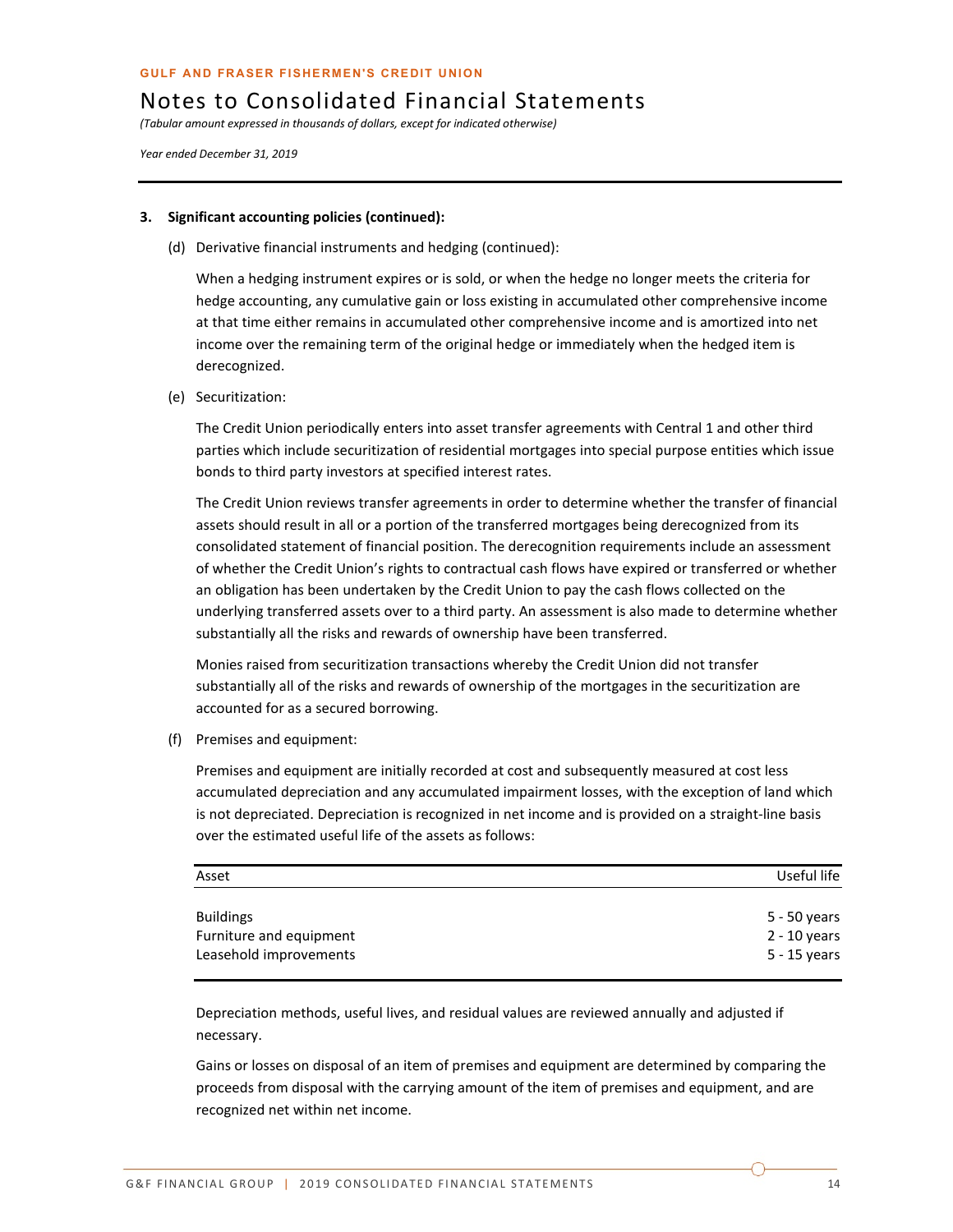### Notes to Consolidated Financial Statements

*(Tabular amount expressed in thousands of dollars, except for indicated otherwise)*

*Year ended December 31, 2019*

#### **3. Significant accounting policies (continued):**

(g) Intangible assets:

Intangible assets consist of computer software that is not integral to the computer hardware owned by the Credit Union. Software is initially recorded at cost and subsequently measured at cost less accumulated depreciation and any accumulated impairment losses. Software is depreciated on a straight-line basis over its estimated useful life of 2 to 5 years.

(h) Investment property:

The Credit Union's investment property consists of land and buildings held to earn rental income. Investment property is initially recorded at cost and subsequently measured at cost less accumulated depreciation and accumulated impairment losses. Land is not depreciated. Buildings and related improvements are depreciated on a straight-line basis over their estimated useful life of 5 to 25 years. Rental income is recognized on a straight-line basis over the period of the lease.

(i) Impairment of non-financial assets:

Non-financial assets are subject to impairment tests whenever events or changes in circumstances indicate that their carrying amount may not be recoverable. Where the carrying value of an asset exceeds its recoverable amount, which is the higher of value in use and fair value less costs to sell, the asset is written down accordingly. Impairment charges are included in net income.

(j) Income taxes:

Income tax expense comprises current and deferred tax. Current tax and deferred tax are recognized in net income except to the extent that it relates to a business combination, or items recognized directly in equity or in other comprehensive income.

Current income taxes are recognized for the estimated income taxes payable or receivable on taxable income or loss for the current year and any adjustment to income taxes payable in respect of previous years. Current income taxes are measured at the amount expected to be recovered from or paid to the taxation authorities. This amount is determined using tax rates and tax laws that have been enacted or substantively enacted by the year-end date.

Deferred tax assets and liabilities are recognized where the carrying amount of an asset or liability differs from its tax base, except for taxable temporary differences arising on the initial recognition of goodwill and temporary differences arising on the initial recognition of an asset or liability in a transaction which is not a business combination and at the time of the transaction affects neither accounting or taxable profit or loss.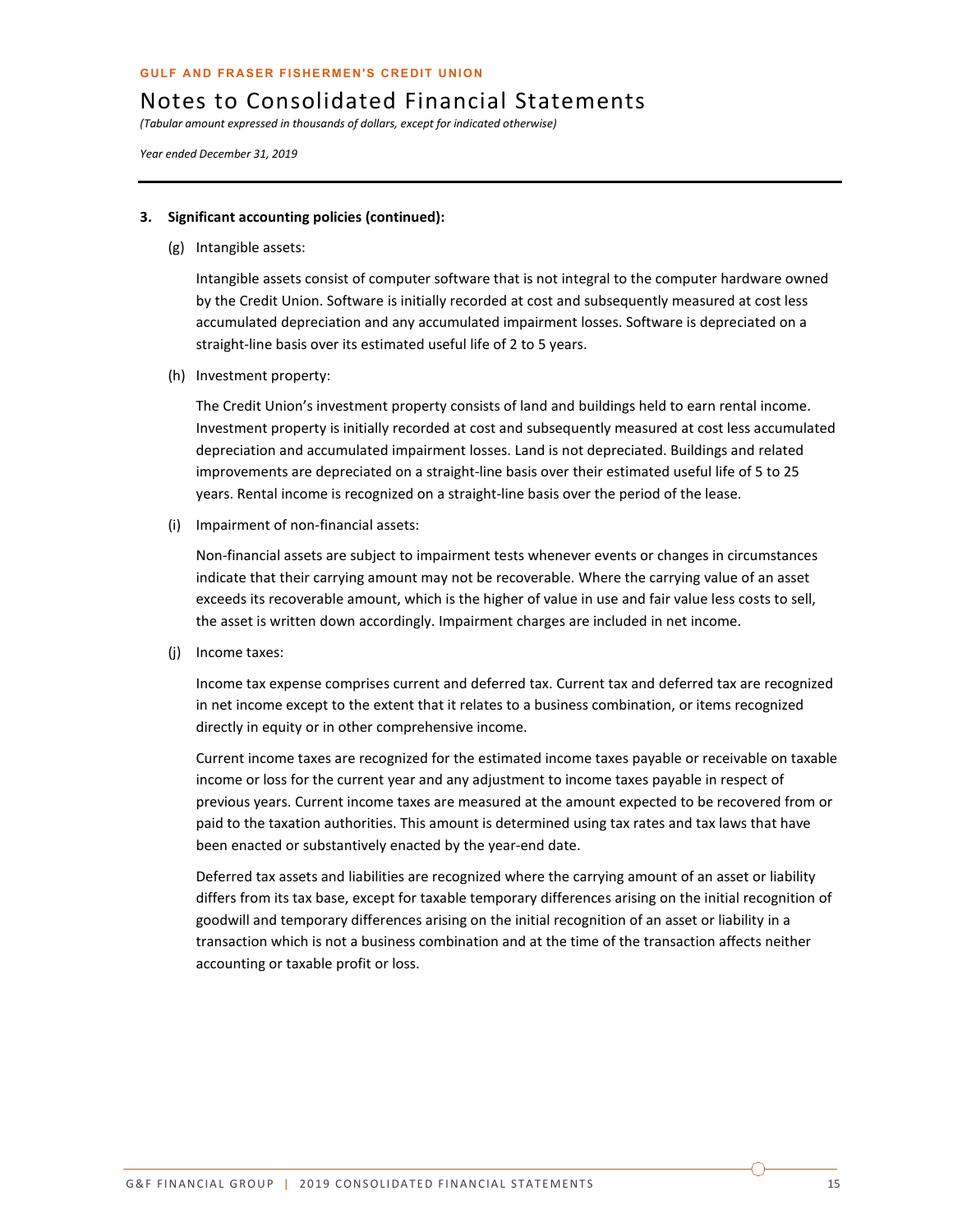### Notes to Consolidated Financial Statements

*(Tabular amount expressed in thousands of dollars, except for indicated otherwise)*

*Year ended December 31, 2019*

### **3. Significant accounting policies (continued):**

(j) Income taxes (continued):

Recognition of deferred tax assets for unused tax losses, tax credits, and deductible temporary differences is restricted to those instances where it is probable that future taxable profit will be available which allow the deferred tax asset to be utilized. Deferred tax assets are reviewed at each reporting date and are reduced to the extent that it is no longer probable that the related tax benefit will be realized.

The amount of the deferred tax asset or liability is measured at the amount expected to be recovered from or paid to the taxation authorities. This amount is determined using tax rates and tax laws that have been enacted or substantively enacted by the year-end date and are expected to apply when the assets/liabilities are recovered/settled.

(k) Revenue recognition:

Interest income is recognized on an effective interest basis over the term of the underlying financial instrument. Other income from the provision of services to members is recognized when earned, specifically when amounts are fixed or can be determined and the ability to collect is reasonably assured.

(l) Leased assets - policy applicable prior to January 1, 2019:

Where substantially all of the risks and rewards incidental to ownership of a leased asset have been transferred to the Credit Union (a finance lease), the asset is treated as if it had been purchased outright. The amount initially recognized as an asset is the lower of the fair value of the leased property and the present value of the minimum lease payments payable over the term of the lease. The corresponding lease commitment is shown as a liability. Lease payments are analyzed between capital and interest. The interest element is charged to the consolidated statement of income over the period of the lease and is calculated so that it represents a constant proportion of the lease liability. The capital element reduces the balance owed to the lessor.

Where substantially all of the risks and rewards incidental to ownership are not transferred to the Credit Union (an operating lease), the total rentals payable under the lease are charged to the statement of income on a straight-line basis over the lease term. The aggregate benefit of lease incentives is recognized as a reduction of the rental expense over the lease term on a straight-line basis.

(m) Provisions:

Provisions are recognized for liabilities of uncertain timing or amount that have arisen as a result of past transactions, including legal or constructive obligations. The provision is measured at the best estimate of the expenditure required to settle the obligation at the reporting date.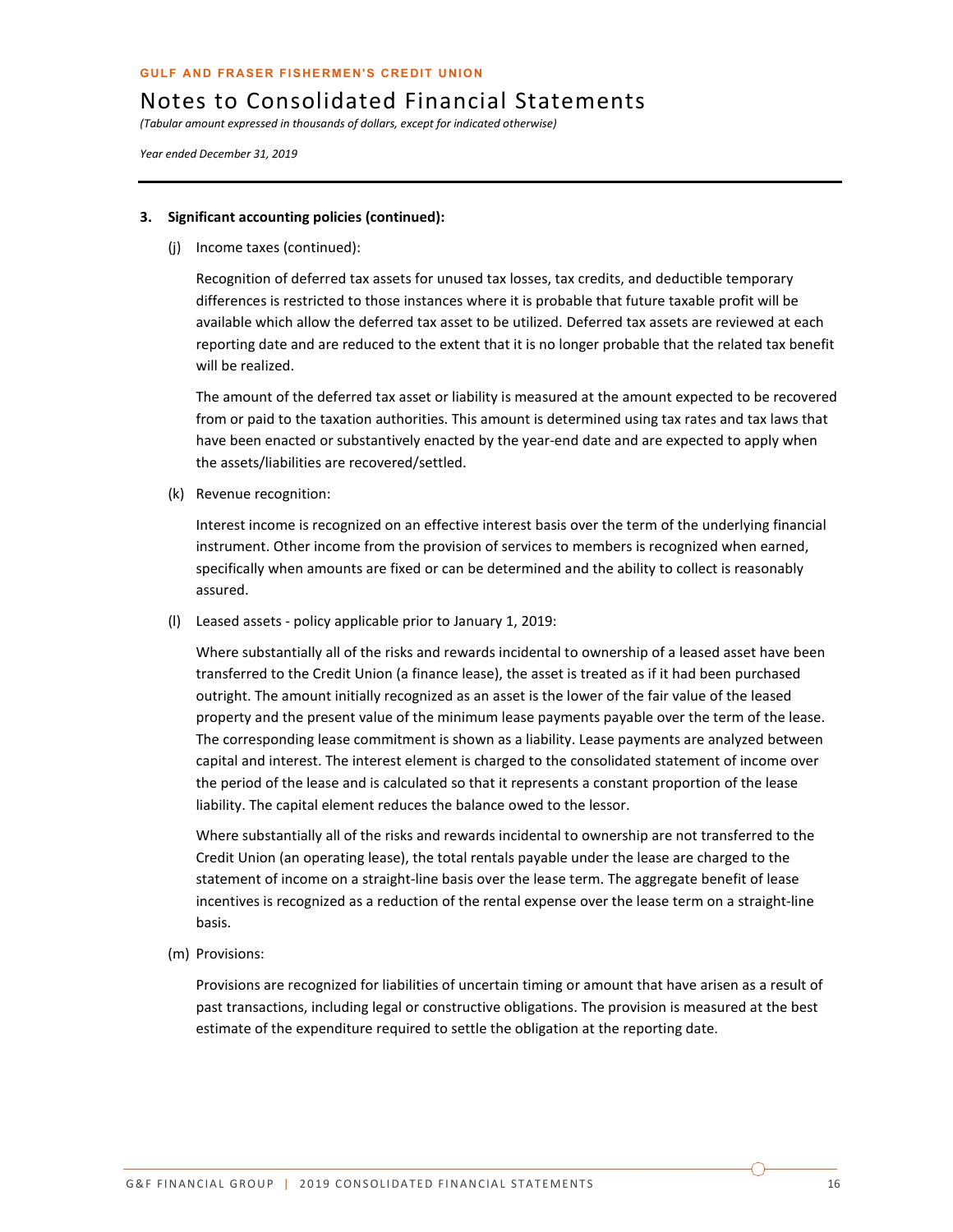### Notes to Consolidated Financial Statements

*(Tabular amount expressed in thousands of dollars, except for indicated otherwise)*

*Year ended December 31, 2019*

#### **3. Significant accounting policies (continued):**

(n) Foreign currency translation:

Transactions in foreign currencies are translated into the functional currency of the Credit Union at the spot exchange rate at the date of the transaction. Monetary assets and liabilities denominated in foreign currencies are translated into Canadian dollars at prevailing exchange rates at the reporting date. Non-monetary assets and liabilities are translated into Canadian dollars at historical rates. Realized and unrealized gains and losses arising from translation are included in the consolidated statement of comprehensive income.

### **4. Change in accounting policies:**

IFRS 16 *Leases*:

IFRS 16 sets out a new model for lease accounting, replacing IAS 17. The new standard recognizes the initial present value of unavoidable future lease payments as right-of-use assets and lease liabilities on the statement of financial position, including those for most leases that were previously accounted for as operating leases.

(a) Lease definition - policy applicable from January 1, 2019:

At inception of a contract, the Credit Union assesses whether a contract is or contains a lease based on the definition of a lease. A contract is, or contains, a lease if the contract conveys the right to control the use of an identified asset for a period of time in exchange for consideration.

(b) Recognition and measurement - policy applicable from January 1, 2019:

The Credit Union recognizes a right-of-use asset and a lease liability at the lease commencement date. The right-of-use assets are initially measured at the amount of the lease liability plus any initial direct costs incurred by the lessee. Adjustments may also be required for lease incentives, payments at or prior to commencement and restoration obligations.

The assets are depreciated to the earlier of the end of the useful life of the right-of-use asset or the lease term using the straight-line method as this most closely reflects the expected pattern of consumption of the future economic benefits.

The lease liability is initially measured at the present value of the lease payments payable over the lease term, discounted at the rate implicit in the lease, or, if that rate cannot be readily determined, the Credit Union's incremental borrowing rate. The lease liability is subsequently measured at amortized cost using the effective interest rate method. It is remeasured when there are changes in the following: (*i*) in the lease term; (*ii*) the Credit Union's assessment of whether it will exercise a purchase option; (*iii*) a change in an index or a change in the rate used to determine the payments; and (*iv*) amounts expected to be payable under residual value guarantees.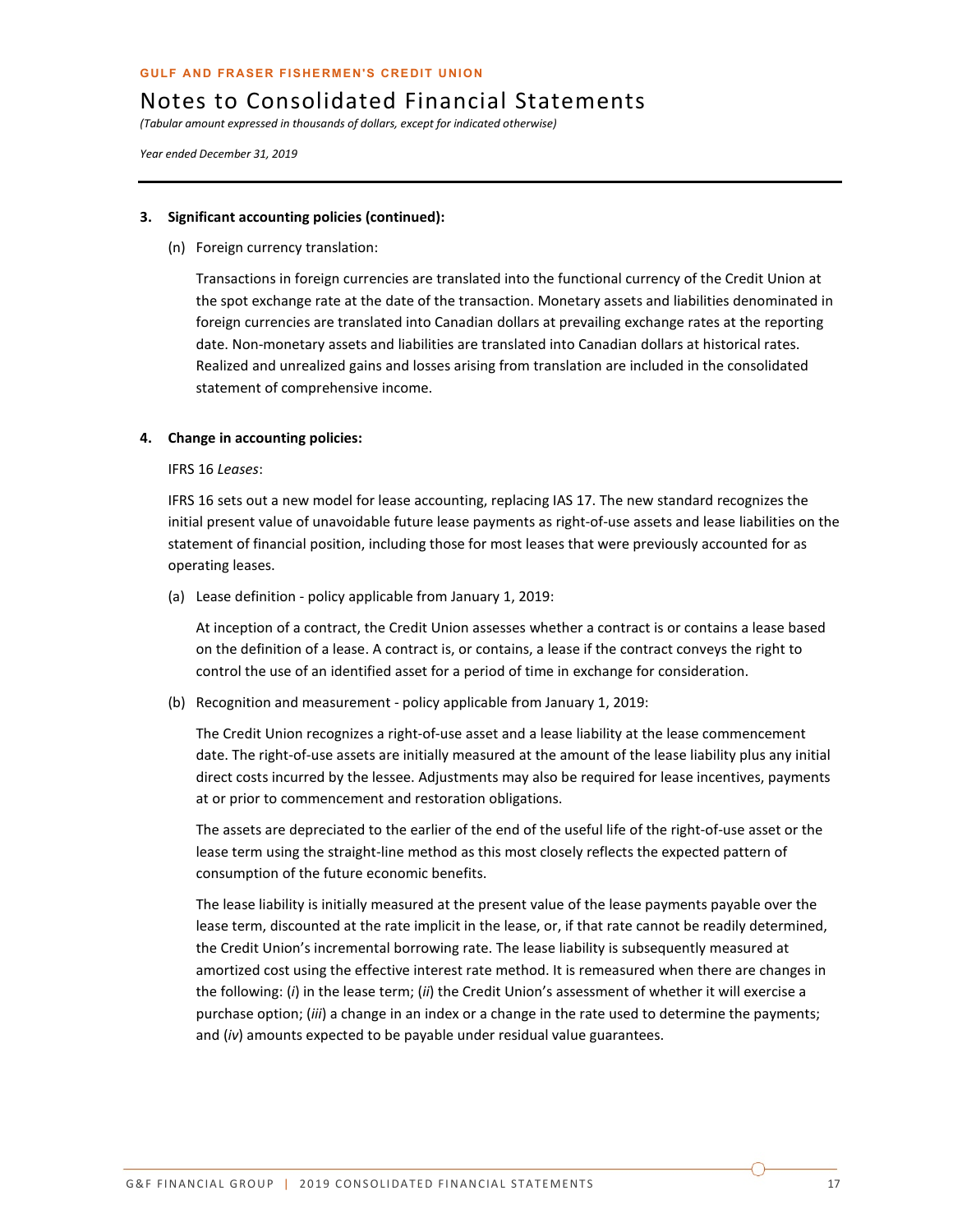### Notes to Consolidated Financial Statements

*(Tabular amount expressed in thousands of dollars, except for indicated otherwise)*

*Year ended December 31, 2019*

### **4. Changes in accounting policies (continued):**

IFRS 16 *Leases (continued)*:

(c) Transition impact from adopting IFRS 16 (continued):

IFRS 16 was applied using the modified retrospective approach effective January 1, 2019, under which the cumulative effect of initial application would be recognized in retained earnings as at January 1, 2019. The information presented for 2018 has not been restated and remains as previously reported under IAS 17.

On initial application, the Credit Union elected to record the right-of-use assets based on the corresponding lease liability. Right-of-use assets and lease liability of \$9,008 were recorded as at January 1, 2019, with no impact on retained earnings for leases previously recognized as operating leases under IAS 17.

The Credit Union applied the following recognition exemptions and practical expedients:

- To not recognize short-term leases with a term less than 12 months or leases of low-value assets;
- To apply IFRS 16 only to contracts that were previously identified as leases; and
- To use hindsight when determining the lease term if the contract contained options to extend or terminate the lease.

The lease liability as at January 1, 2019 of \$9,008 was derived through the discounting of the Credit Union's operating lease commitments as at December 31, 2018 of \$9,832 using the Credit Union's incremental borrowing rate at January 1, 2019 of 2.75%. The Credit Union did not have any finance lease liabilities outstanding as at December 31, 2018 and no adjustments were considered significant.

### **5. Critical accounting estimates and judgments:**

In preparing these consolidated financial statements, management has made judgments and estimates that affect the application of the Credit Union's accounting policies and the reported amounts of assets, liabilities, income and expenses.

(a) Significant judgments:

The critical judgments that management has made in the process of applying the Credit Union's accounting policies, apart from those involving estimations, that have the most significant effect on the amounts recognized in the consolidated financial statements are as follows: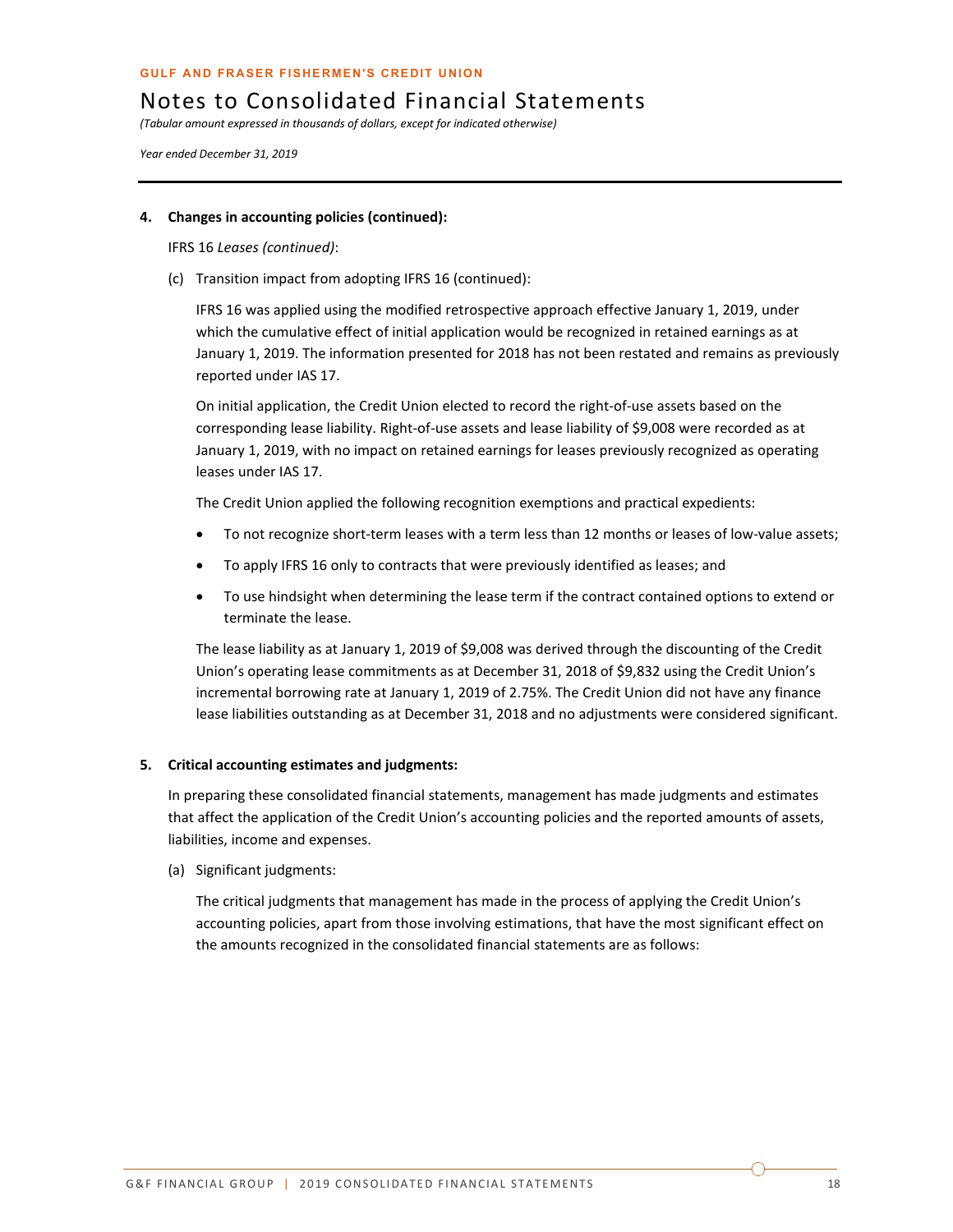### Notes to Consolidated Financial Statements

*(Tabular amount expressed in thousands of dollars, except for indicated otherwise)*

*Year ended December 31, 2019*

### **5. Critical accounting estimates and judgments (continued):**

(a) Significant judgments (continued):

*Classification and measurement of financial assets:*

Determining the appropriate classification and measurement of the Credit Union's financial assets requires management to make judgments as to the objectives of the business models that the financial assets are held within and whether the contractual cash flows of the financial assets represent solely payments of principal and interest on the principal amount outstanding on initial recognition. In assessing the Credit Union's business models, management considers all relevant evidence available at the date of assessment, including but not limited to:

- how the performance of the business model and the financial assets held within that business model are evaluated and reported to key management personnel;
- the risks that affect the performance of the business model and the financial assets held within it and the way in which those risks are managed;
- how managers of the business model are compensated; and
- the frequency, value and timing of sales in prior periods, the reasons for those sales and expectations about future sales activity.
- (b) Assumptions and estimates:

The preparation of these consolidated financial statements requires that management make assumptions and estimates of effects of uncertain future events on the carrying amounts of the Credit Union's assets and liabilities at the end of the reporting period. Actual results may differ from these estimates as the estimation process is inherently uncertain. Estimates and underlying assumptions are reviewed on an ongoing basis and are based on historical experience and other facts and circumstances. Revisions to estimates and the resulting effects on the carrying amounts of the Credit Union's assets and liabilities are accounted for prospectively.

The significant assumptions about the future and other major sources of estimation uncertainty at the end of the reporting period are as follows:

### *Loss allowance for expected credit losses on financial assets:*

In determining the amount recognized as a loss allowance for ECLs on financial assets measured at amortized cost, management first assesses whether there has been a significant increase in credit risk for its financial assets. This assessment reflects management's view of the risk of default occurring in future periods for the respective financial assets. Actual occurrence of default may differ from these estimates.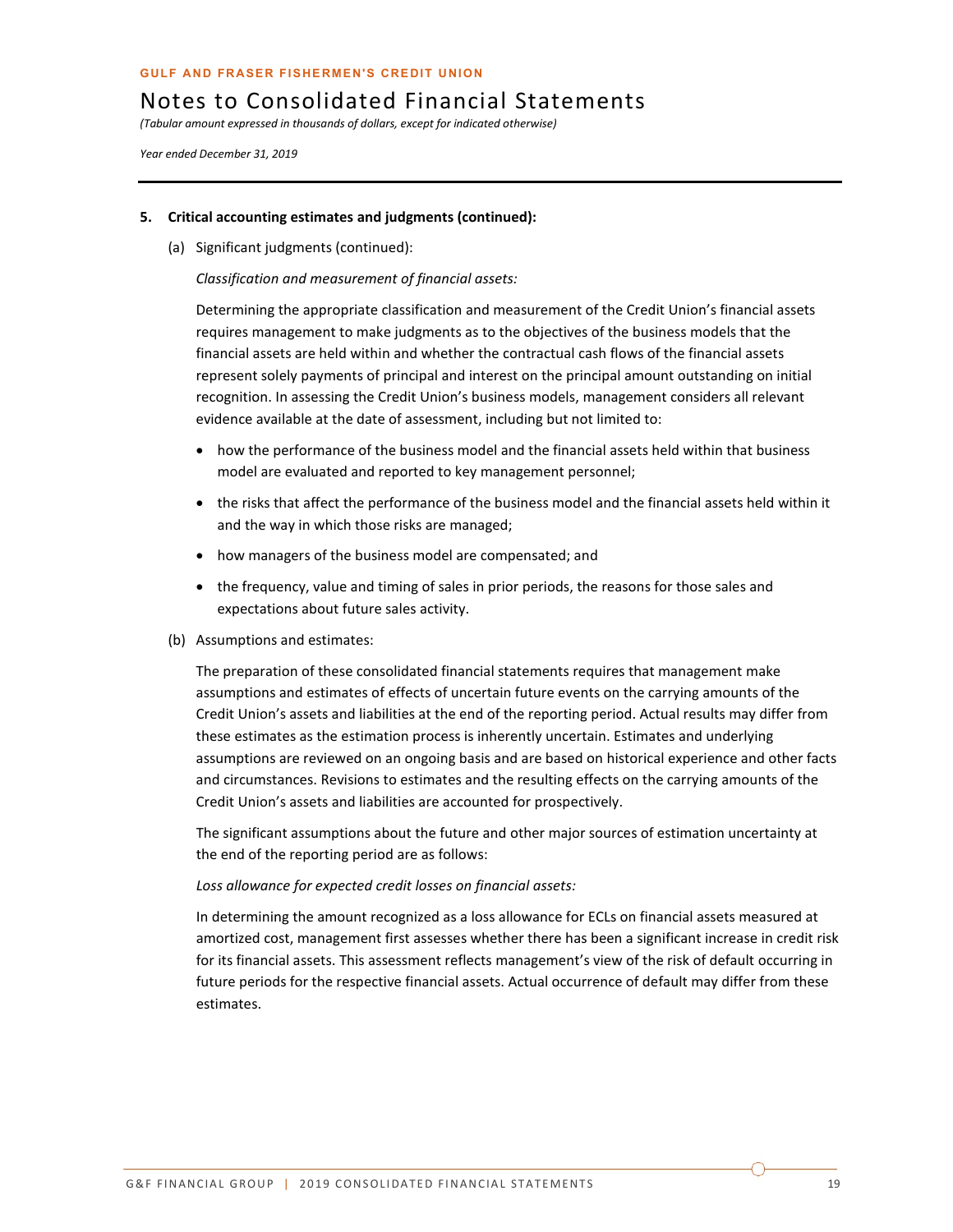### Notes to Consolidated Financial Statements

*(Tabular amount expressed in thousands of dollars, except for indicated otherwise)*

*Year ended December 31, 2019*

### **5. Critical accounting estimates and judgments (continued):**

(b) Assumptions and estimates (continued):

The calculation of 12-month ECLs for Stage 1 financial assets and lifetime ECLs for Stage 2 financial assets and Stage 3 credit-impaired financial assets requires management to make estimates of the probabilities of default, current collateral values and resulting loss given default, exposure at default, impacts of forward looking information and forecasts of macroeconomic conditions to the Credit Union's ECLs and expected remaining lives of the financial assets. Changes in any one of the inputs to the ECL calculation can significantly affect the amount of loss allowance recognized in the Credit Union's consolidated financial statements.

### *Fair value of financial instruments and investment property:*

The Credit Union determines the fair value of financial instruments that are not quoted in an active market, using valuation techniques. Those techniques are significantly affected by the assumptions used, including discount rates and estimates of future cash flows. In that regard, the derived fair value estimates cannot always be substantiated by comparison with independent markets and, in many cases, may not be capable of being realized immediately.

The Credit Union determines the fair value of investment property based on property tax notices, which may not fully capture market movements to the date of the financial statements.

The methods and assumptions applied, and the valuation techniques used, for financial instruments that are not quoted in an active market are disclosed in notes 6, 7, 8, 11, 14, 16 and 21.

### **6. Financial investments:**

The following tables provide information on the investments by type of security and issuer. The maximum exposure to credit risk is the carrying value as detailed below.

|                                   | 2019          | 2018    |
|-----------------------------------|---------------|---------|
|                                   |               |         |
| Central 1 term deposits           | \$<br>189,566 | 169,258 |
| Accrued interest on term deposits | 1,093         | 1,046   |
| Central 1 - Class A shares        | 744           | 741     |
| Central 1 - Class E shares        |               | 1       |
| Central 1 - Class F shares        | 9,486         | 8,498   |
| Other investments                 | 1,360         | 1,684   |
|                                   |               |         |
|                                   | 202.250       | 181,228 |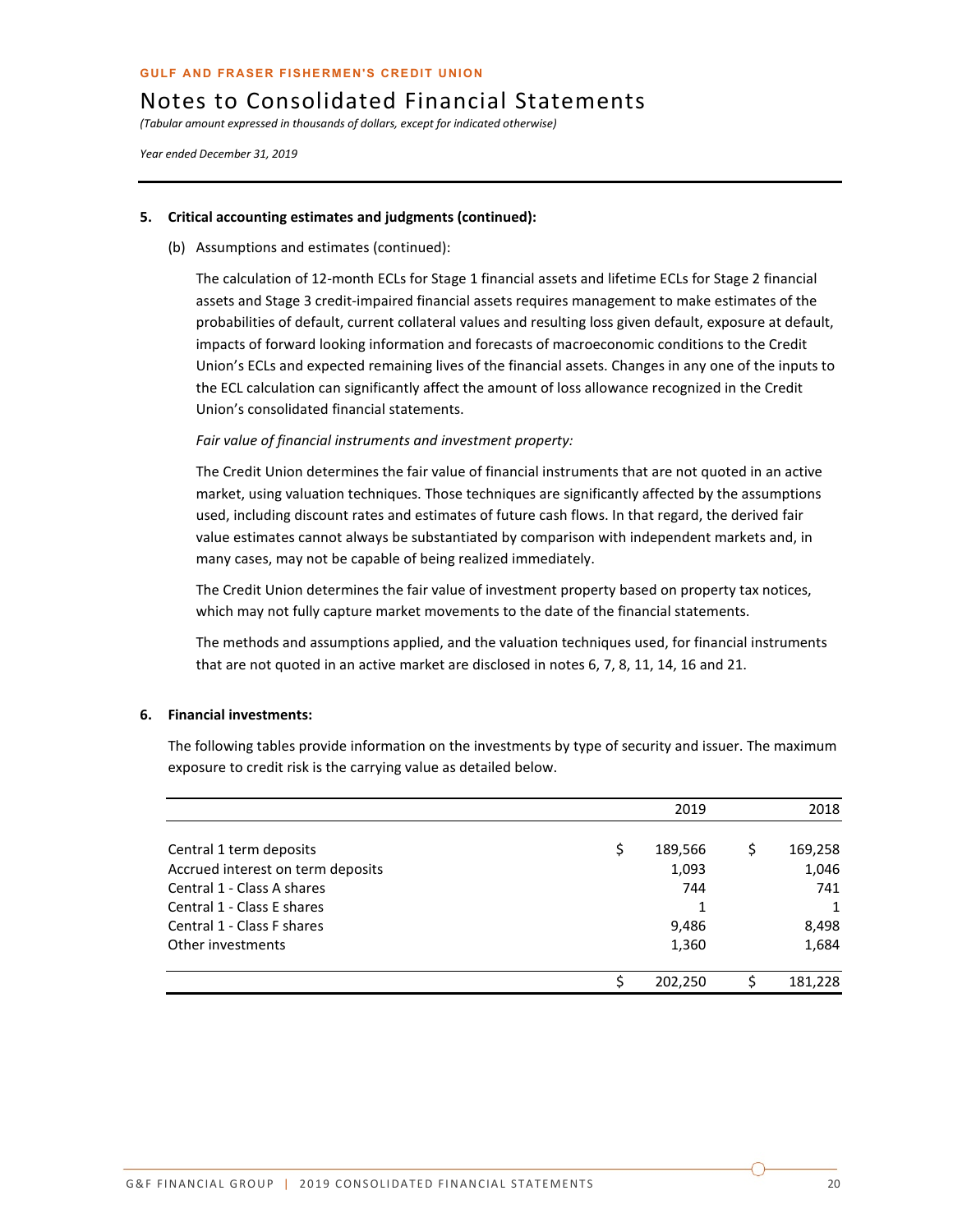### Notes to Consolidated Financial Statements

*(Tabular amount expressed in thousands of dollars, except for indicated otherwise)*

*Year ended December 31, 2019*

### **6. Financial investments (continued):**

The Credit Union must maintain liquidity reserves with Central 1 of at least 8% of total members' deposits and non-equity shares, and borrowings. The fair value of term deposits with Central 1 is \$201,246 at December 31, 2019 (2018 - \$168,781).

The shares in Central 1 are required as a condition of membership and are redeemable upon withdrawal of membership or at the discretion of the Board of Directors of Central 1. In addition, the member credit unions are subject to additional capital calls at the discretion of the Board of Directors of Central 1.

Central 1 shares and other investments, which are comprised of shares of credit union system entities, are measured at fair value, the determination of which is based on the par value of the underlying share classes.

The Credit Union is not intending any further dispositions of any Central 1 shares as the services supplied by Central 1 are relevant to the day-to-day activities of the Credit Union. Dividends on these shares are at the discretion of the Board of Directors of Central 1.

### **7. Derivatives:**

|                                                                                                                                    |    | Notional amounts<br>Maturities of derivatives |    |                 |    |                   |               | Fair value |    |              |
|------------------------------------------------------------------------------------------------------------------------------------|----|-----------------------------------------------|----|-----------------|----|-------------------|---------------|------------|----|--------------|
|                                                                                                                                    |    | Within<br>1 year                              |    | 1 to 3<br>years |    | $3$ to 5<br>years | 2019          | 2019       |    | 2018         |
| Derivatives used to manage<br>interest rate risks:<br>Receive fixed interest<br>rate swaps<br>Forward start interest<br>rate swaps | \$ | $\blacksquare$                                |    | \$175,000       | \$ | 25,000            | \$<br>200,000 | \$<br>728  | \$ | (484)<br>588 |
| Other derivatives:<br>Index-linked option contracts                                                                                |    | 878                                           |    | 1,454           |    | 110               | 2,442         | 174        |    | 144          |
| Total derivative contracts                                                                                                         | Ś  | 878                                           | Ś. | 176,454         | Ś. | 25,110            | \$<br>202,442 | \$<br>902  | \$ | 248          |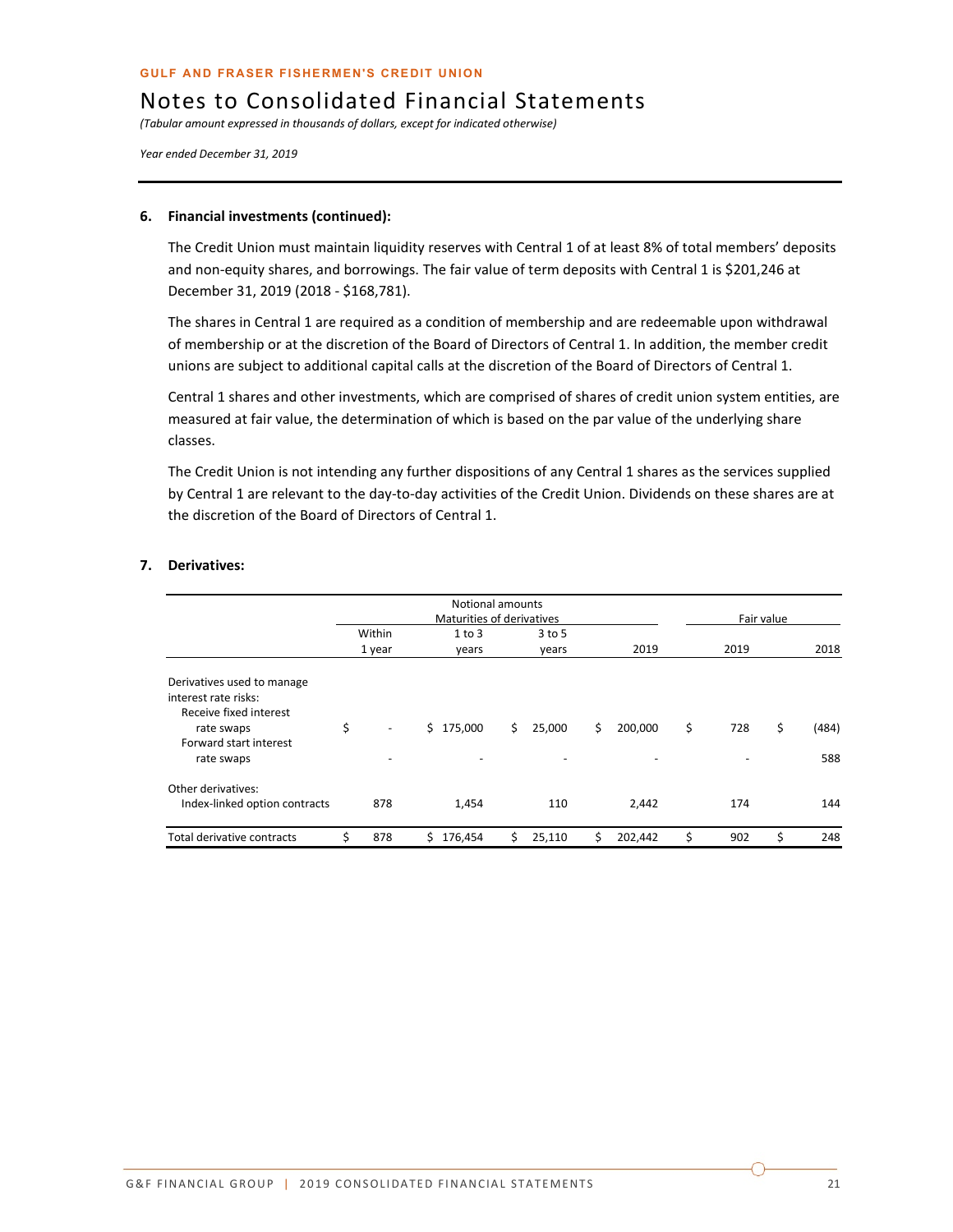*(Tabular amount expressed in thousands of dollars, except for indicated otherwise)*

*Year ended December 31, 2019*

### **8. Loans:**

The following table provides information on loans by type. The maximum exposure to credit risk would be the carrying values as detailed below:

|                                                                |    | 2019                 |    | 2018                 |
|----------------------------------------------------------------|----|----------------------|----|----------------------|
|                                                                | \$ |                      |    |                      |
| Residential mortgages and personal loans<br>Commercial lending |    | 1,474,946<br>594,364 | \$ | 1,363,004<br>500,078 |
|                                                                |    | 2,069,310            |    | 1,863,082            |
| Accrued interest receivable                                    |    | 4,277                |    | 3,556                |
|                                                                |    | 2,073,587            |    | 1,866,638            |
| Allowance for credit losses (note 9)                           |    | (4, 782)             |    | (4,234)              |
| Net loans to members                                           | Ś  | 2,068,805            | Ś  | 1,862,404            |

At December 31, 2019, \$1,073,981 (2018 - \$1,065,424) of loans are expected to be settled more than twelve months after the reporting date.

(a) Terms and conditions:

Loans can have either a variable or fixed rate of interest and mature within 6 years.

Variable rate loans are based on a "prime rate" formula. The rate is determined by the type of security offered and the members' credit worthiness. The Credit Union's prime rate at December 31, 2019 was 3.95% (2018 - 3.95%).

The interest rate offered on fixed rate loans being advanced to a member varies with the type of security offered and the member's credit worthiness.

Residential mortgages are loans secured by residential property and generally receive monthly blended payments of principal and interest or interest only. Personal loans consist of term loans and lines of credit with various repayment terms.

Commercial lending consists of term loans, operating lines of credit and mortgages to individuals, partnerships and corporations, and have various repayment terms. They are secured by various types of collateral, including mortgages on real property, general security agreements, and charges on specific equipment, investments, and personal guarantees.

(b) Fair value:

The fair value of loans at December 31, 2019 was \$2,076,175 (2018 - \$1,874,021).

The estimated fair value of the variable rate loans is assumed to be equal to book value as the interest rates on these loans re-price to market on a periodic basis. The estimated fair value of fixed rate loans is determined by discounting the expected future cash flows at current market rates for products with similar terms and credit risks.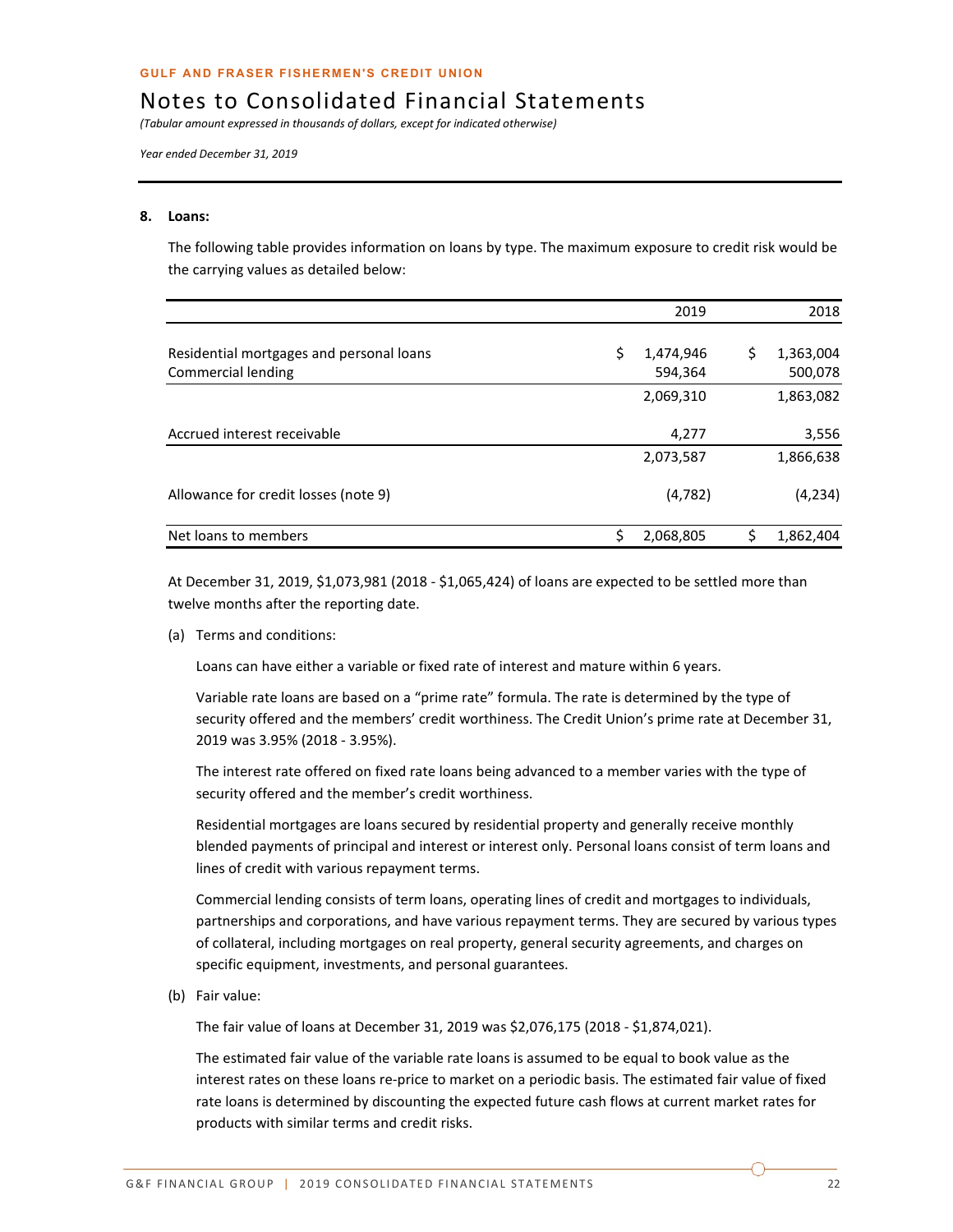### Notes to Consolidated Financial Statements

*(Tabular amount expressed in thousands of dollars, except for indicated otherwise)*

*Year ended December 31, 2019*

### **8. Loans (continued):**

(c) Securitized loans:

As part of its program of liquidity, capital, and interest rate risk management, the Credit Union enters into arrangements to fund mortgage growth by securitizing loans to Central 1 or unrelated third parties. The Credit Union reviews these securitization arrangements in order to determine whether they should result in all or a portion of the transferred mortgages being derecognized from the consolidated statement of financial position.

The amount of residential mortgages that were transferred but which were not derecognized at December 31, 2019 was \$25,419 (2018 - \$36,550). The Credit Union has also recognized \$25,419 (2018 - \$36,547) of secured borrowings (note 16) relating to the securitization transactions, as the Credit Union did not transfer substantially all of the risks and rewards of ownership, principally because it did not transfer prepayment, interest and credit risk of the mortgages in the securitization. The residential mortgages are categorized as loans and they are held as security for this secured borrowing. The weighted average interest rate on the secured borrowing is 2.10% (2018 - 2.08%) and it matures over the same term as the underlying mortgages.

As a result of the transactions, the Credit Union receives the net differential between the monthly interest receipts of the mortgages and the interest expense on the borrowings.

(d) Credit quality of loans:

A breakdown of the security held on a portfolio basis is as follows:

|                               | 2019      | 2018      |
|-------------------------------|-----------|-----------|
|                               |           |           |
| Loans - insured by government | 78,719    | 87,302    |
| Loans - real estate secured   | 1,968,207 | 1,756,580 |
| Loans - otherwise secured     | 11,885    | 8,741     |
| Loans - unsecured             | 10,499    | 10,459    |
|                               |           |           |
|                               | 2,069,310 | 1,863,082 |
|                               |           |           |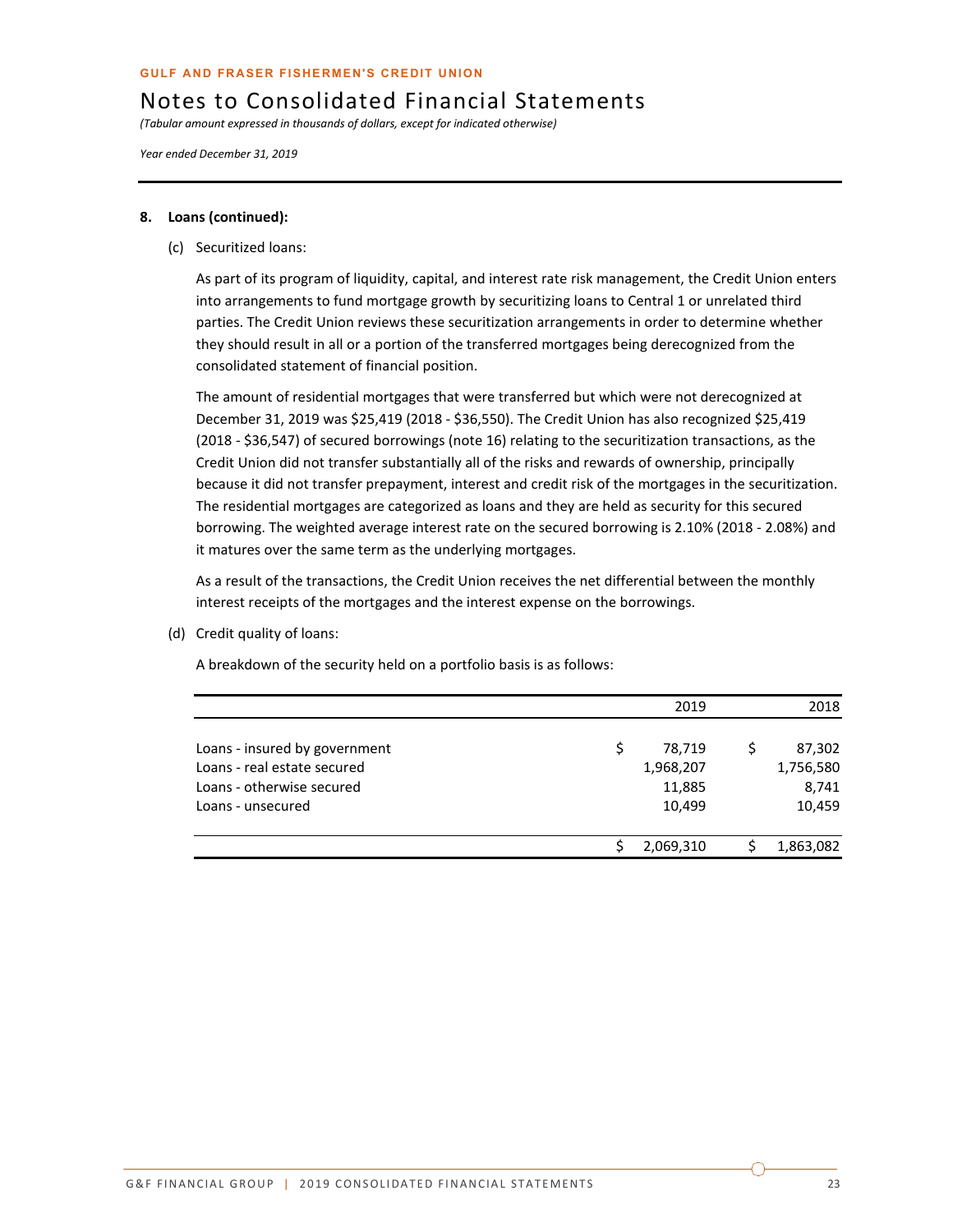*(Tabular amount expressed in thousands of dollars, except for indicated otherwise)*

*Year ended December 31, 2019*

### **9. Allowance for credit losses:**

(a) Reconciliation of allowance for credit losses:

The following tables show reconciliations from the opening balance to the closing balance of the Credit Union's ECL allowance on loans, by class of financial asset and loss allowance category.

| 2019                                                  | Stage 1        | Stage 2        | Stage 3                        | Total       |
|-------------------------------------------------------|----------------|----------------|--------------------------------|-------------|
|                                                       |                |                |                                |             |
| Commercial lending:                                   | \$             | 262            |                                | \$          |
| Balance at January 1,<br>Provision for credit losses: | 2,610          | \$             | \$                             | 2,872       |
|                                                       |                |                |                                |             |
| Transfers to Stage 1                                  | 23             | (23)           |                                |             |
| Transfers to Stage 2                                  | (3)            | 3              |                                |             |
| Transfers to Stage 3                                  |                |                |                                |             |
| Originations                                          | 1,807          |                |                                | 1,807       |
| <b>Maturities</b>                                     | (1,507)        | (71)           |                                | (1, 578)    |
| Remeasurements                                        | 196            | 80             |                                | 276         |
| Net write-offs                                        |                |                |                                |             |
| Balance at December 31                                | \$<br>3,126    | \$<br>251      | \$<br>$\overline{\phantom{a}}$ | \$<br>3,377 |
| Residential mortgages and personal loans:             |                |                |                                |             |
| Balance at January 1                                  | \$<br>1,139    | \$<br>102      | \$<br>121                      | \$<br>1,362 |
| Provision for credit losses:                          |                |                |                                |             |
| Transfers to Stage 1                                  | $\overline{2}$ | (2)            |                                |             |
| Transfers to Stage 2                                  | (25)           | 25             |                                |             |
| Transfers to Stage 3                                  | (2)            |                | $\overline{2}$                 |             |
| Originations                                          | 262            | $\overline{7}$ |                                | 269         |
| <b>Maturities</b>                                     | (153)          | (10)           | (39)                           | (202)       |
| Remeasurements                                        | (106)          | 62             | 69                             | 25          |
| Net write-offs                                        |                |                | (49)                           | (49)        |
|                                                       |                |                |                                |             |
| Balance at December 31                                | \$<br>1,117    | \$<br>184      | \$<br>104                      | \$<br>1,405 |
| Total loans:                                          |                |                |                                |             |
| Balance at January 1                                  | \$<br>3,749    | \$<br>364      | \$<br>121                      | \$<br>4,234 |
| Provision for credit losses:                          |                |                |                                |             |
| Transfers to Stage 1                                  | 25             | (25)           |                                |             |
| Transfers to Stage 2                                  | (28)           | 28             |                                |             |
| Transfers to Stage 3                                  | (2)            |                | 2                              |             |
| Originations                                          | 2,069          | $\overline{7}$ |                                | 2,076       |
| Maturities                                            | (1,660)        | (81)           | (39)                           | (1,780)     |
| Remeasurements                                        | 90             | 142            | 69                             | 301         |
| Net write-offs                                        |                |                | (49)                           | (49)        |
| Balance at December 31                                | \$<br>4,243    | \$<br>435      | \$<br>104                      | \$<br>4,782 |
|                                                       |                |                |                                |             |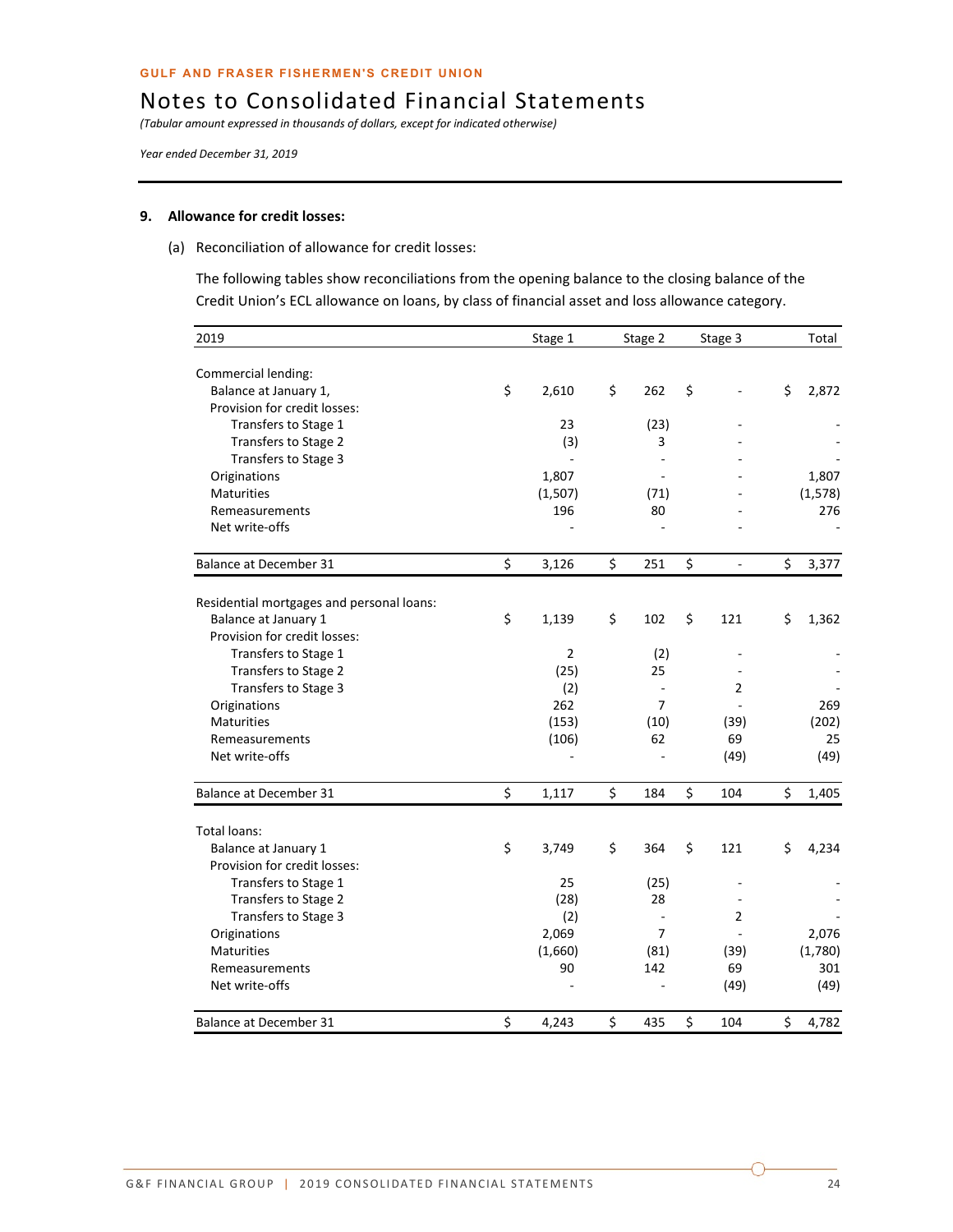### Notes to Consolidated Financial Statements

*(Tabular amount expressed in thousands of dollars, except for indicated otherwise)*

*Year ended December 31, 2019*

### **9. Allowance for credit losses (continued):**

### (a) Reconciliation of allowance for credit losses (continued):

| 2018                                      | Stage 1     | Stage 2   | Stage 3   | Total       |
|-------------------------------------------|-------------|-----------|-----------|-------------|
| Commercial lending:                       |             |           |           |             |
| Balance at January 1,                     | \$<br>2,475 | \$<br>55  | \$<br>2   | \$<br>2,532 |
| Provision for credit losses:              |             |           |           |             |
| Transfers to Stage 1                      | 32          | (32)      |           |             |
| Transfers to Stage 2                      | (237)       | 237       |           |             |
| Transfers to Stage 3                      |             |           |           |             |
| Originations                              | 680         | 22        |           | 702         |
| <b>Maturities</b>                         | (1,010)     | (18)      | (2)       | (1,030)     |
| Remeasurements                            | 670         | (2)       |           | 668         |
| Net write-offs                            |             |           |           |             |
| <b>Balance at December 31</b>             | \$<br>2,610 | \$<br>262 | \$<br>÷,  | \$<br>2,872 |
| Residential mortgages and personal loans: |             |           |           |             |
| Balance at January 1                      | \$<br>968   | \$<br>129 | \$<br>38  | \$<br>1,135 |
| Provision for credit losses:              |             |           |           |             |
| Transfers to Stage 1                      | 1           | (1)       |           |             |
| Transfers to Stage 2                      | (28)        | 28        |           |             |
| Transfers to Stage 3                      | (69)        | ÷,        | 69        |             |
| Originations                              | 271         | 9         | 18        | 298         |
| Maturities                                | (162)       | (35)      | (1)       | (198)       |
| Remeasurements                            | 158         | (28)      | 127       | 257         |
| Net write-offs                            |             |           | (130)     | (130)       |
| Balance at December 31                    | \$<br>1,139 | \$<br>102 | \$<br>121 | \$<br>1,362 |
| Total loans:                              |             |           |           |             |
| Balance at January 1                      | \$<br>3,443 | \$<br>184 | \$<br>40  | \$<br>3,667 |
| Provision for credit losses:              |             |           |           |             |
| Transfers to Stage 1                      | 33          | (33)      |           |             |
| Transfers to Stage 2                      | (265)       | 265       |           |             |
| Transfers to Stage 3                      | (69)        |           | 69        |             |
| Originations                              | 951         | 31        | 18        | 1,000       |
| <b>Maturities</b>                         | (1, 172)    | (53)      | (3)       | (1, 228)    |
| Remeasurements                            | 828         | (30)      | 127       | 925         |
| Net write-offs                            |             |           | (130)     | (130)       |
| Balance at December 31                    | \$<br>3,749 | \$<br>364 | \$<br>121 | \$<br>4,234 |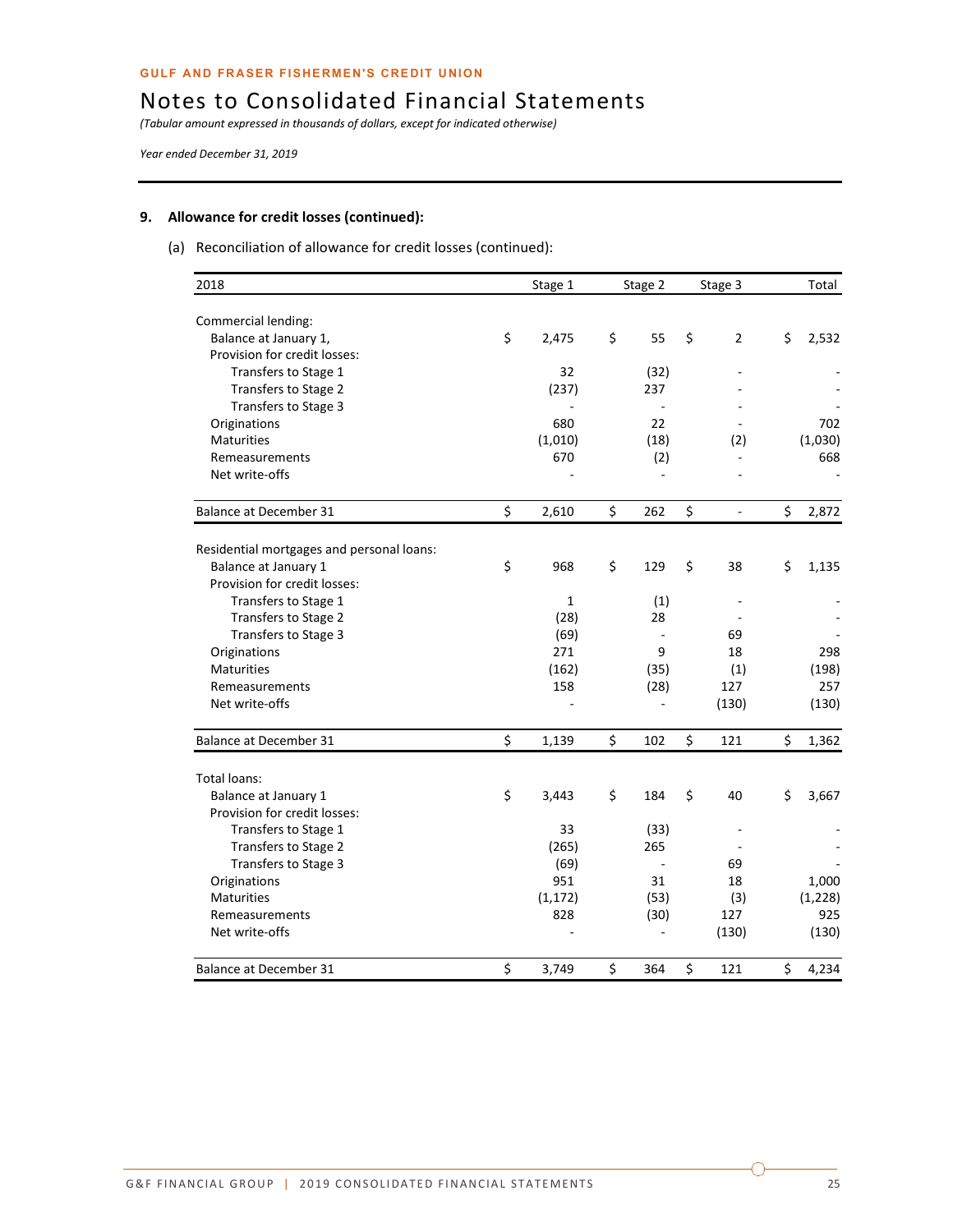*(Tabular amount expressed in thousands of dollars, except for indicated otherwise)*

*Year ended December 31, 2019*

### **9. Allowance for credit losses (continued):**

(b) Loans past due but not impaired:

Loans that are past due but not impaired as at December 31, 2019 and 2018 are as follows:

| 2019                          | Residential<br>mortgages and<br>personal loans | Commercial | lending                       | Total |
|-------------------------------|------------------------------------------------|------------|-------------------------------|-------|
| 30 to 90 days<br>Over 90 days | 2,279<br>-                                     |            | $\overline{\phantom{a}}$<br>۰ | 2,279 |
| Balance, December 31, 2019    | 2.279                                          |            |                               | 2,279 |

| 2018                          | mortgages and | Residential<br>personal loans | Commercial<br>lending |  | Total   |  |
|-------------------------------|---------------|-------------------------------|-----------------------|--|---------|--|
| 30 to 90 days<br>Over 90 days |               | 9<br>23                       |                       |  | 9<br>23 |  |
| Balance, December 31, 2018    |               | 32                            |                       |  | 32      |  |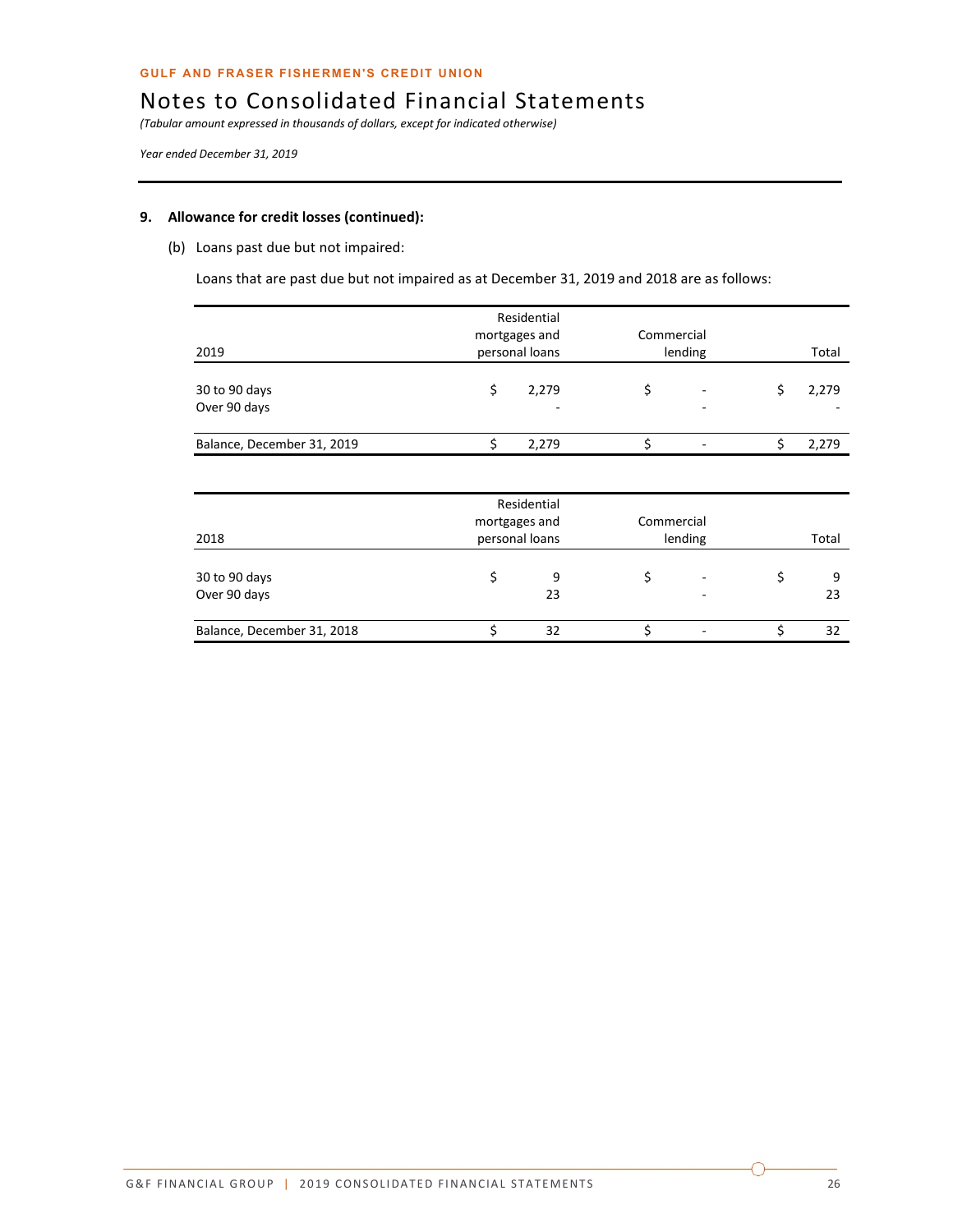*(Tabular amount expressed in thousands of dollars, except for indicated otherwise)*

*Year ended December 31, 2019*

### **10. Premises and equipment and intangible assets:**

|                                                                                              |    |                          |                    |                          | Premises and equipment     |                             |                       | Intangible assets    |
|----------------------------------------------------------------------------------------------|----|--------------------------|--------------------|--------------------------|----------------------------|-----------------------------|-----------------------|----------------------|
|                                                                                              |    |                          |                    |                          |                            | Right-of-use                |                       |                      |
|                                                                                              |    | Land                     | <b>Building</b>    | Leasehold<br>improvement | Furniture and<br>equipment | assets /<br><b>Building</b> | Total                 | Computer<br>software |
|                                                                                              |    |                          |                    |                          |                            |                             |                       |                      |
| Cost:                                                                                        |    |                          |                    |                          |                            |                             |                       |                      |
| Balance, December 31, 2017                                                                   | \$ | 2,242                    | \$<br>1,338        | \$<br>8,129              | \$<br>7,657                | \$                          | \$<br>19,366          | \$<br>6,098          |
| Additions<br><b>Disposals</b>                                                                |    |                          | 63                 | 1,503                    | 490                        |                             | 2,056                 | 439                  |
| Balance, December 31, 2018<br>Recognition of right-of-use<br>on asset on initial application |    | 2,242                    | 1,401              | 9,632                    | 8,147                      |                             | 21,422                | 6,537                |
| of IFRS 16                                                                                   |    | $\overline{\phantom{a}}$ | $\blacksquare$     |                          |                            | 9,008                       | 9,008                 |                      |
| Adjusted balance, January 1, 2019                                                            |    | 2,242                    | 1,401              | 9,632                    | 8,147                      | 9,008                       | 30,430                | 6,537                |
| Additions                                                                                    |    | 2,536                    | 17,072             | 157                      | 798                        | 2,044                       | 22,607                | 247                  |
| <b>Disposals</b>                                                                             |    |                          |                    |                          |                            |                             |                       |                      |
| Balance, December 31, 2019                                                                   | Ś. | 4,778                    | \$<br>18,473       | \$<br>9,789              | \$<br>8,945                | \$                          | \$<br>53,037          | \$<br>6,784          |
| <b>Accumulated depreciation:</b>                                                             |    |                          |                    |                          |                            |                             |                       |                      |
| Balance, December 31, 2017                                                                   | \$ |                          | \$<br>1,311        | \$<br>4,695              | \$<br>6,991                | \$                          | \$<br>12,997          | \$<br>5,497          |
| Depreciation expense                                                                         |    |                          | 12                 | 751                      | 286                        |                             | 1,049                 | 448                  |
| Disposals                                                                                    |    |                          |                    |                          | $\overline{\phantom{a}}$   |                             |                       |                      |
| Balance, December 31, 2018                                                                   |    |                          | 1,323              | 5,446                    | 7,277                      |                             | 14,046                | 5,945                |
| Depreciation expense                                                                         |    |                          | 8                  | 890                      | 331                        | 1,666                       | 2,895                 | 353                  |
| <b>Disposals</b>                                                                             |    |                          |                    |                          |                            |                             |                       |                      |
| Balance, December 31, 2019                                                                   | \$ | $\overline{\phantom{a}}$ | \$<br>1,331        | \$<br>6,336              | \$<br>7,608                | \$<br>1,666                 | \$<br>16,941          | \$<br>6,298          |
| Net book value:                                                                              |    |                          |                    |                          |                            |                             |                       |                      |
| As at December 31, 2018<br>As at December 31, 2019                                           | \$ | 2,242<br>4,778           | \$<br>78<br>17,142 | \$<br>4,186<br>3,453     | \$<br>870<br>1,337         | \$<br>9,386                 | \$<br>7,376<br>36,096 | \$<br>592<br>486     |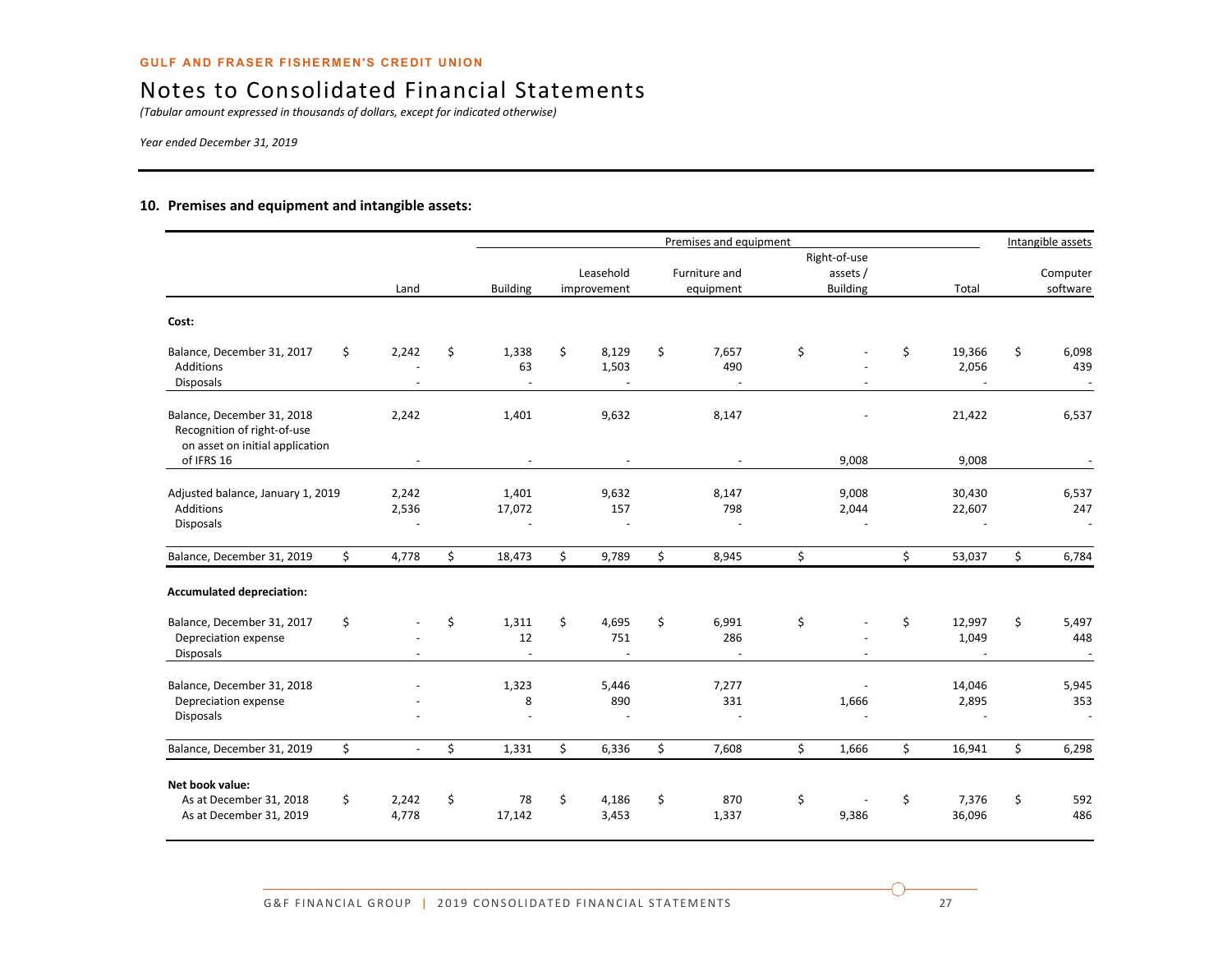### Notes to Consolidated Financial Statements

*(Tabular amount expressed in thousands of dollars, except for indicated otherwise)*

*Year ended December 31, 2019*

### **11. Investment property:**

(a) Cost:

|                                     | Land | <b>Building</b> | ⊺otal |
|-------------------------------------|------|-----------------|-------|
| Balance, December 31, 2018 and 2019 | 797  | 30              |       |

### (b) Accumulated depreciation:

|                                                    | Land | <b>Building</b> | Total |
|----------------------------------------------------|------|-----------------|-------|
| Balance, December 31, 2017<br>Depreciation expense |      | 30              | 30    |
| Balance, December 31, 2018<br>Depreciation expense |      | 30              | 30    |
| Balance, December 31, 2019                         |      | 30              | 30    |

### (c) Net book value:

|                                                          | Land       | <b>Building</b> |                                                      |  | Total      |
|----------------------------------------------------------|------------|-----------------|------------------------------------------------------|--|------------|
| Balance, December 31, 2018<br>Balance, December 31, 2019 | 797<br>797 |                 | $\overline{\phantom{a}}$<br>$\overline{\phantom{0}}$ |  | 797<br>797 |

The fair value of the investment property at December 31, 2019 is \$3,908 (2018 - \$3,890). The fair value of the investment property was estimated based on the property tax assessment notices for the applicable year. Investment property held by the Credit Union is leased out under operating leases. During the year ended December 31, 2019, rental income of \$14 (2018 - \$14) and operating expenses (including repairs and maintenance) of \$10 (2018 - \$9) related to investment property was recognized in the consolidated statement of income.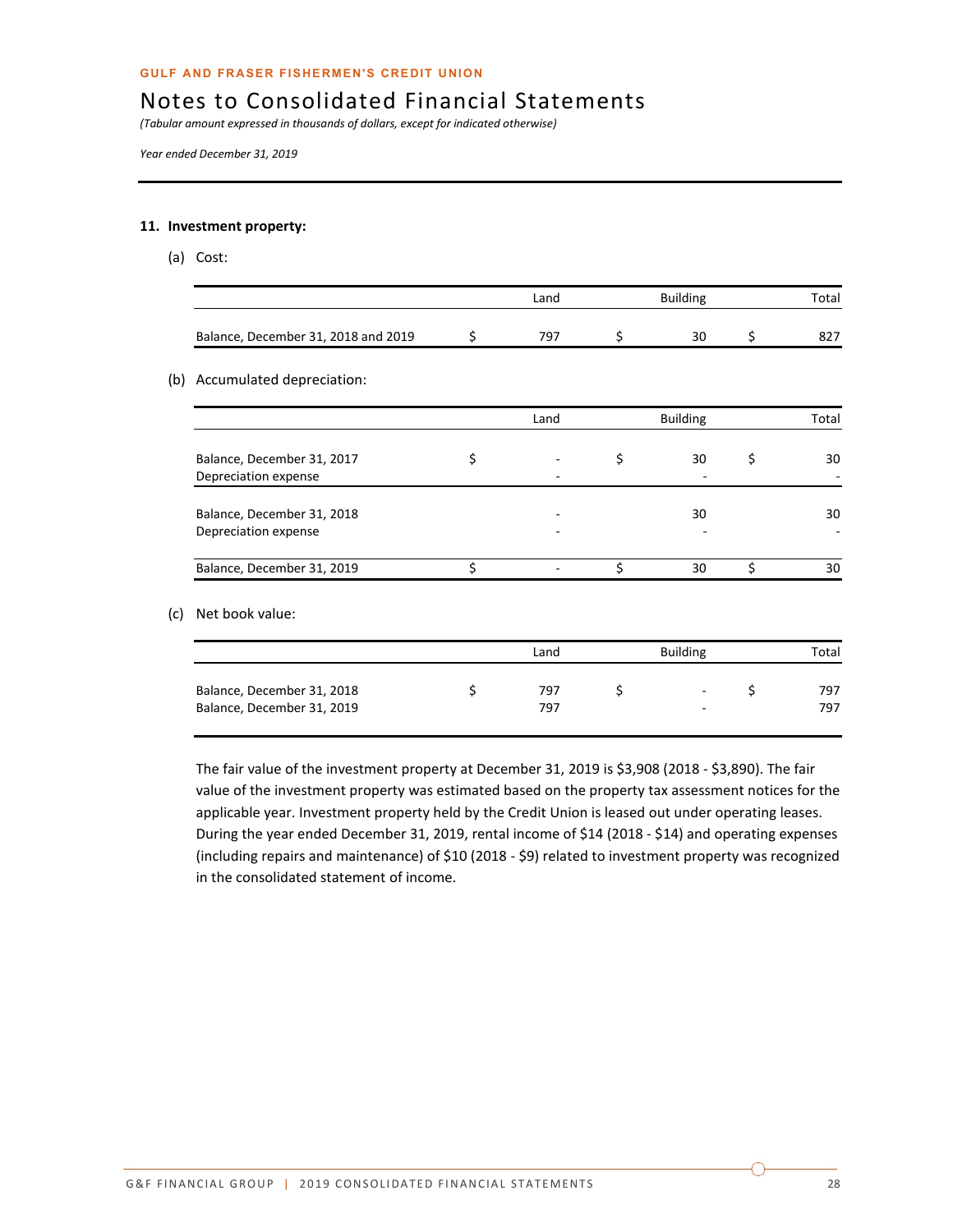### Notes to Consolidated Financial Statements

*(Tabular amount expressed in thousands of dollars, except for indicated otherwise)*

*Year ended December 31, 2019*

### **12. Provision for income taxes:**

|                                                                             | 2019        | 2018  |
|-----------------------------------------------------------------------------|-------------|-------|
| Current income taxes:<br>Current year                                       | \$<br>2,468 | 2,647 |
| Deferred income taxes:<br>Origination and reversal of temporary differences | (89)        | (521) |
|                                                                             | 2.379       | 2.126 |

At December 31, 2019, a deferred income tax liability for temporary differences of \$1,261 (2018 - \$1,288) related to investments in subsidiaries was not recognized because the Credit Union controls whether the liability will be incurred and it is satisfied that it will not be incurred in the foreseeable future.

During the year ended December 31, 2019, income tax expense differs from the amount that would be computed by applying the federal and provincial statutory income tax rates of 27% (2018 - 27%) to income before income taxes. The reasons for the differences are as follows:

|                                                                                       | 2019 |         |            |    | 2018     |            |  |
|---------------------------------------------------------------------------------------|------|---------|------------|----|----------|------------|--|
| Combined basic federal and provincial                                                 |      | 3,786   | 27.0%      | \$ | 3,372    | 27.0%      |  |
| statutory income tax<br>Decrease in tax due to:<br>Preferred rate deduction available | \$   |         |            |    |          |            |  |
| to credit unions                                                                      |      | (1,408) | $(10.0)\%$ |    | (1, 246) | $(10.0)\%$ |  |
| Non-deductible                                                                        |      | 9       | 0.1%       |    | 33       | 0.3%       |  |
| Other                                                                                 |      | (8)     | (0.1)%     |    | (33)     | (0.3)%     |  |
| Total income taxes                                                                    |      | 2,379   | 17.0%      | Ś  | 2,126    | 17.0%      |  |

At December 31, 2019, income taxes receivable of \$191 is included in other assets (2018 - taxes payable of \$967).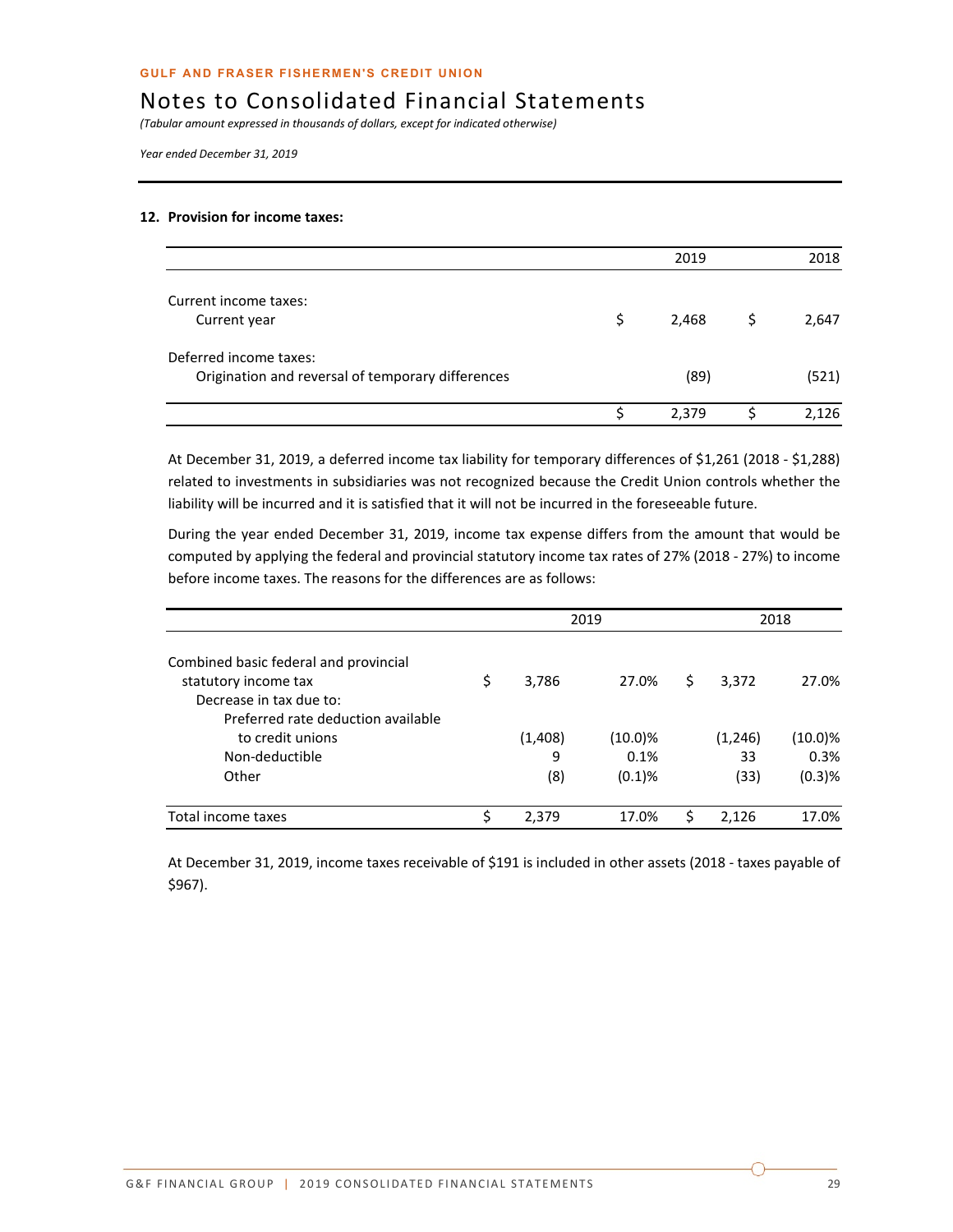### Notes to Consolidated Financial Statements

*(Tabular amount expressed in thousands of dollars, except for indicated otherwise)*

*Year ended December 31, 2019*

### **12. Provision for income taxes (continued):**

The components of deferred income taxes are as follows:

|                                | 2019        | 2018        |
|--------------------------------|-------------|-------------|
| Deferred income tax asset:     |             |             |
| Allowance for impaired loans   | \$<br>796   | \$<br>701   |
| Premises and equipment         | 177         | 288         |
| Deposits                       | 316         | 290         |
| Leases                         | 70          |             |
| Other                          | 36          | 57          |
| Deferred income tax liability: |             |             |
| Prepaid expense                | (92)        | (122)       |
| Net deferred tax asset         | \$<br>1,303 | \$<br>1.214 |

### **13. Other assets:**

|                       |   | 2019  | 2018  |
|-----------------------|---|-------|-------|
| Prepaid expenses      | Ş | 1,549 | 3,483 |
| Accounts receivable   |   | 223   | 104   |
| Income tax receivable |   | 191   |       |
| Other assets          |   | 92    | 70    |
|                       |   | 2,055 | 3,657 |

### **14. Deposits:**

|                                           | 2019           | 2018          |
|-------------------------------------------|----------------|---------------|
| Demand deposits                           | \$<br>512,642  | \$<br>470,456 |
| Term deposits                             | 1,351,409      | 1,156,071     |
| Registered Retirement Savings Plans       | 108,934        | 105,969       |
| Registered Retirement Income Funds        | 58,149         | 50,197        |
| <b>Registered Education Savings Plans</b> | 4,132          | 3,979         |
| <b>Tax Free Savings Accounts</b>          | 101,422        | 85,727        |
|                                           | 2,136,688      | 1,872,399     |
| Accrued interest payable                  | 20,212         | 15,076        |
|                                           | ς<br>2,156,900 | 1,887,475     |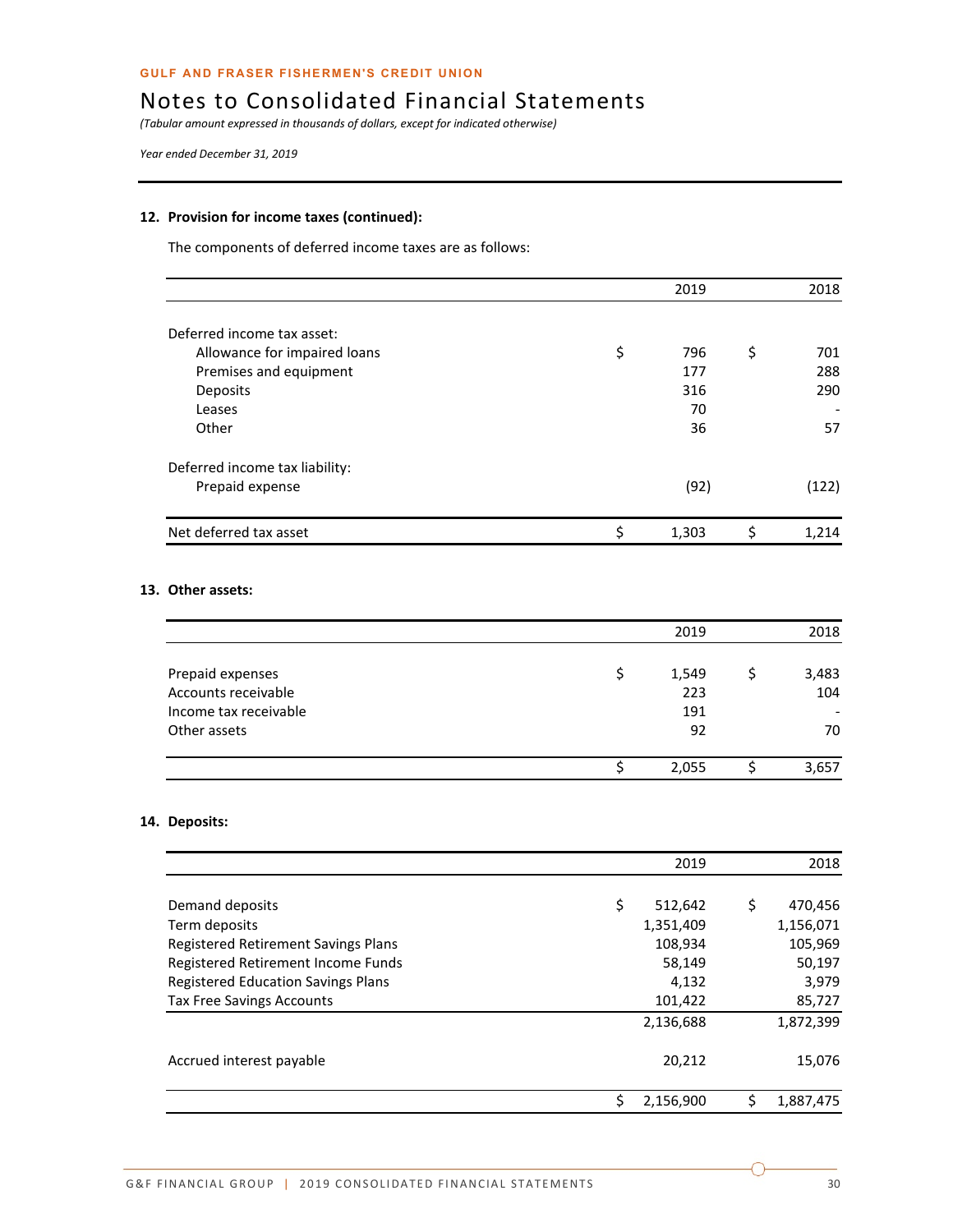*(Tabular amount expressed in thousands of dollars, except for indicated otherwise)*

*Year ended December 31, 2019*

#### **14. Deposits (continued):**

At December 31, 2019, \$532,064 (2018 - \$388,441) of deposits are expected to be settled more than 12 months after the reporting date.

(a) Terms and conditions:

Demand deposits primarily consist of chequing and savings accounts. Interest rates and account fees are specific to each type of deposit account.

Term deposits bear fixed or variable rates of interest for terms of up to five years. Interest can be paid annually, monthly or upon maturity.

The Registered Retirement Savings Plans (RRSP) accounts can be fixed or variable rate. The fixed rate RRSPs have terms and rates similar to the term deposit accounts described above.

Registered Retirement Income Funds (RRIF) consist of both fixed and variable rate products with terms and conditions similar to those of the RRSPs described above. Members may make withdrawals from a RRIF account on a monthly or annual basis. The regular withdrawal amounts vary according to individual needs and statutory requirements.

The Registered Education Savings Plans (RESP) consist of both fixed and variable rate products with terms and conditions similar to those of the RRSPs described above.

The Tax-Free Savings Accounts (TFSA) can be fixed or variable rate with terms and conditions similar to those of the RRSPs described above.

(b) Fair value:

The fair value of deposits at December 31, 2019 was \$2,165,125 (2018 - \$1,889,812).

The estimated fair value of the demand deposits and variable rate deposits are assumed to be equal to book value as the interest rates on these deposits re-price to market on a periodic basis. The estimated fair value of fixed rate deposits is determined by discounting the expected future cash flows of these deposits at current market rates for products with similar terms and credit risks.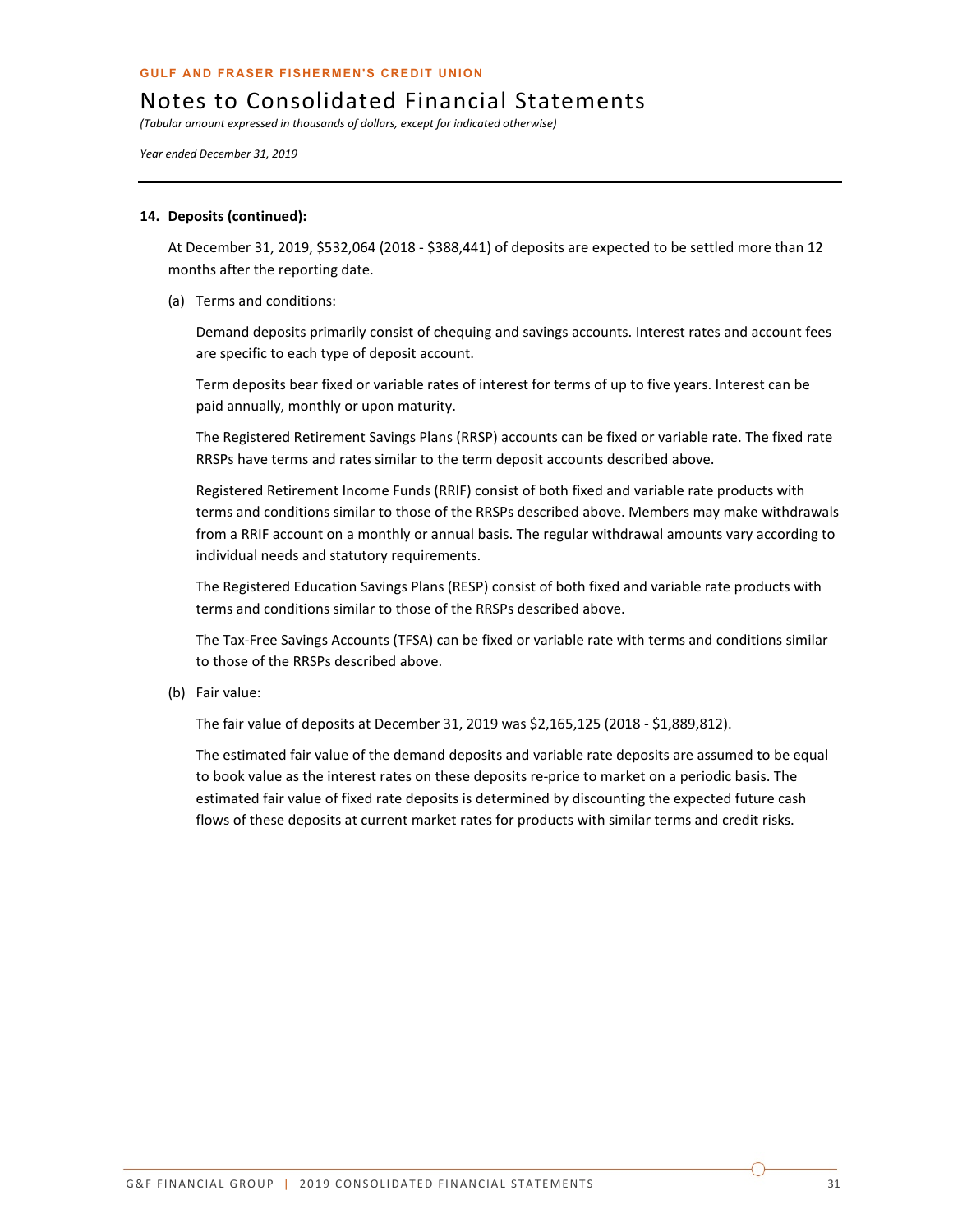### Notes to Consolidated Financial Statements

*(Tabular amount expressed in thousands of dollars, except for indicated otherwise)*

*Year ended December 31, 2019*

### **15. Members' shares:**

The members' shares of the Credit Union are divided into four classes of shares being membership shares, investment equity shares, patronage shares and non-equity shares. All of the Credit Union's member shares are classified as financial liabilities as each class of shares is redeemable at the option of the member. The member shares are initially recognized at fair value net of any transaction costs directly attributable to the issuance of the instrument and subsequently carried at amortized cost using the effective interest rate method.

- (a) Terms and conditions:
	- (*i*) Membership shares:

As a condition of membership, which is required to use the services of the Credit Union, each member is required to hold five dollars in membership shares. These membership shares are redeemable at par (one dollar) when withdrawn. Dividends are at the discretion of the Board of Directors. All issued shares are fully paid.

Funds invested by members in membership shares are not insured by the Credit Union Deposit Insurance Corporation (CUDIC). The withdrawal of membership shares is subject to the restriction that the Credit Union shall not be required in any calendar year to redeem or purchase equity shares of any class in excess of 10% of the aggregate amount of that class issued and outstanding as at the previous financial year.

(*ii*) Investment equity shares:

Investment equity shares are non-voting, can be issued only to members of the Credit Union, and are redeemable at par (one dollar) when withdrawn. Dividends are at the discretion of the Board of Directors. All issued shares are fully paid.

Funds invested by members in investment equity shares are not insured by CUDIC. The withdrawal of investment equity shares is subject to the restriction that the Credit Union shall not be required in any calendar year to redeem or purchase equity shares of any class in excess of 10% of the aggregate amount of that class issued and outstanding as at the previous financial year.

(*iii*) Patronage shares:

Patronage shares are issued as part of patronage rebates. They are non-voting, can be issued only to members of the Credit Union, and are redeemable at par (one dollar). There is no limit on the number of patronage shares which can be held by a member.

Funds issued in patronage shares are not insured by CUDIC. The withdrawal of patronage shares is subject to the restriction that the Credit Union shall not be required in any calendar year to redeem or purchase equity shares of any class in excess of 10% of the aggregate amount of that class issued and outstanding as at the previous financial year. Patronage rebates are at the discretion of the Directors. All issued shares are fully paid.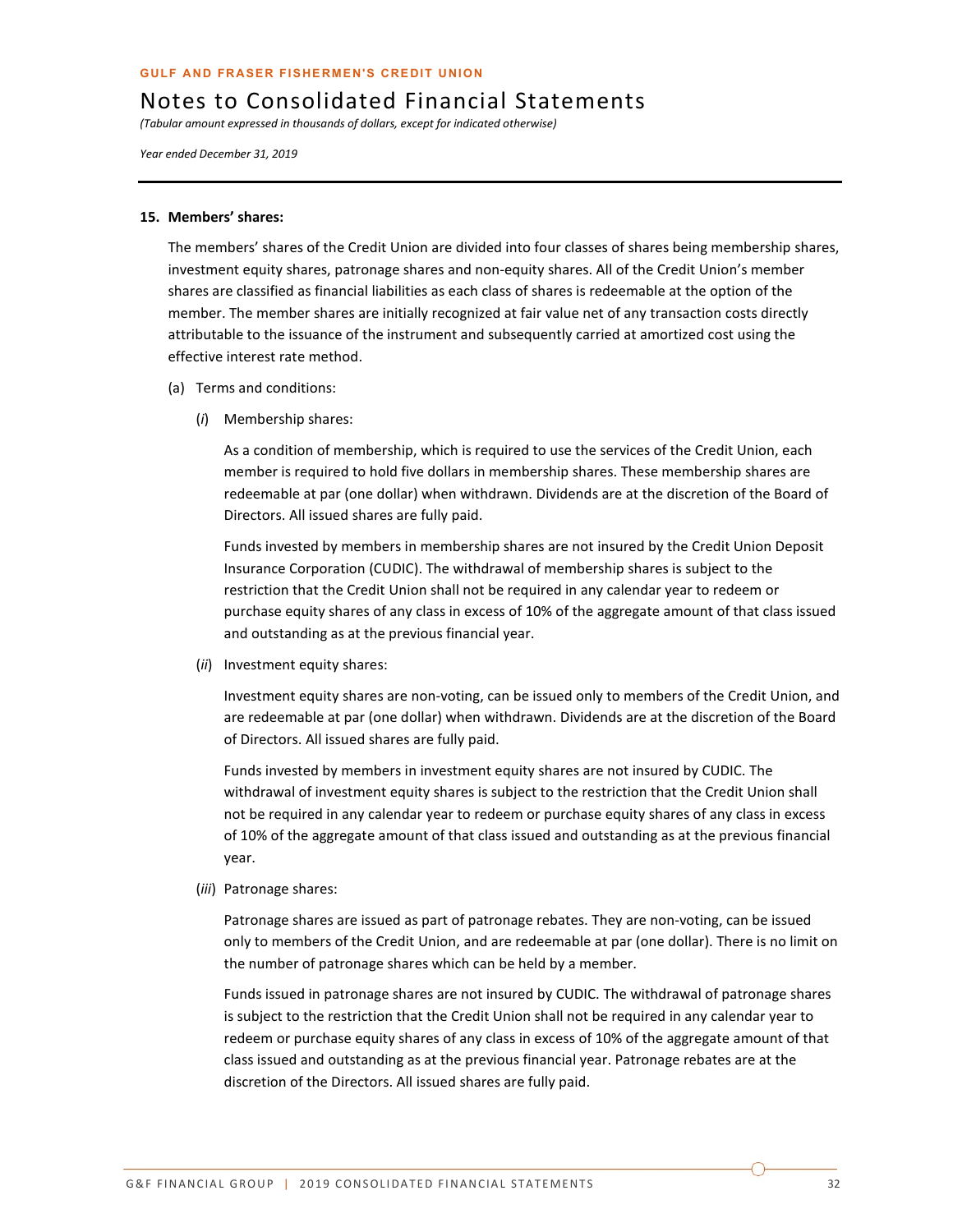*(Tabular amount expressed in thousands of dollars, except for indicated otherwise)*

*Year ended December 31, 2019*

### **15. Members' shares (continued):**

- (a) Terms and conditions (continued):
	- (*iv*) Non-equity shares*:*

Non-equity shares are withdrawable on demand by the member and may be redeemed by the Credit Union at par (one dollar). Dividends are at the discretion of the Board of Directors. All issued shares are fully paid.

(b) Number of shares outstanding:

|                            | Membership | Investment equity | Patronage | Non-equity |       |
|----------------------------|------------|-------------------|-----------|------------|-------|
|                            | shares     | shares            | shares    | shares     | Total |
|                            |            |                   |           |            |       |
| Balance, December 31, 2017 | 2,620      | 3,366             | 715       | 242        | 6,943 |
| Issued during the year     | 234        | 1.274             | 11        | 2          | 1,521 |
| Redeemed during the year   | 142        | 224               | 29        | 22         | 417   |
|                            |            |                   |           |            |       |
| Balance, December 31, 2018 | 2,712      | 4,416             | 697       | 222        | 8,047 |
| Issued during the year     | 209        | 1,104             | 10        | 2          | 1,325 |
| Redeemed during the year   | 91         | 380               | 22        | 25         | 518   |
| Balance, December 31, 2019 | 2,830      | 5,140             | 685       | 199        | 8,854 |
| Authorized shares - 2018   | Unlimited  | Unlimited         | Unlimited | Unlimited  |       |
| Authorized shares - 2019   | Unlimited  | Unlimited         | Unlimited | Unlimited  |       |

### **16. Secured borrowings:**

|                                                                       | 2019                               | 2018             |
|-----------------------------------------------------------------------|------------------------------------|------------------|
| Central 1 - credit facilities<br>Central 1 - secured loan (note 8(c)) | $\overline{\phantom{0}}$<br>25,419 | 14,908<br>36,547 |
|                                                                       | 25,419                             | 51,455           |

The fair value of borrowings as at December 31, 2019 was \$25,343 (2018 - \$50,950).

In addition to the Central 1 secured loan noted above, the Credit Union has an authorized operating line and term loan facility of \$135,584 (2018 - \$104,862) with Central 1, bearing interest that varies with the bankers' acceptance rate. This facility is secured by an assignment of book accounts.

The Credit Union also has a credit facility agreement with Fédérations des caisses Desjardins du Québec authorized up to \$30,000 and is secured by a first charge against eligible residential mortgages. This credit facility bears interest that varies with the bankers' acceptance rate.

As of December 31, 2019, no amounts (2018 - \$14,908) were drawn against the Central 1 credit facilities.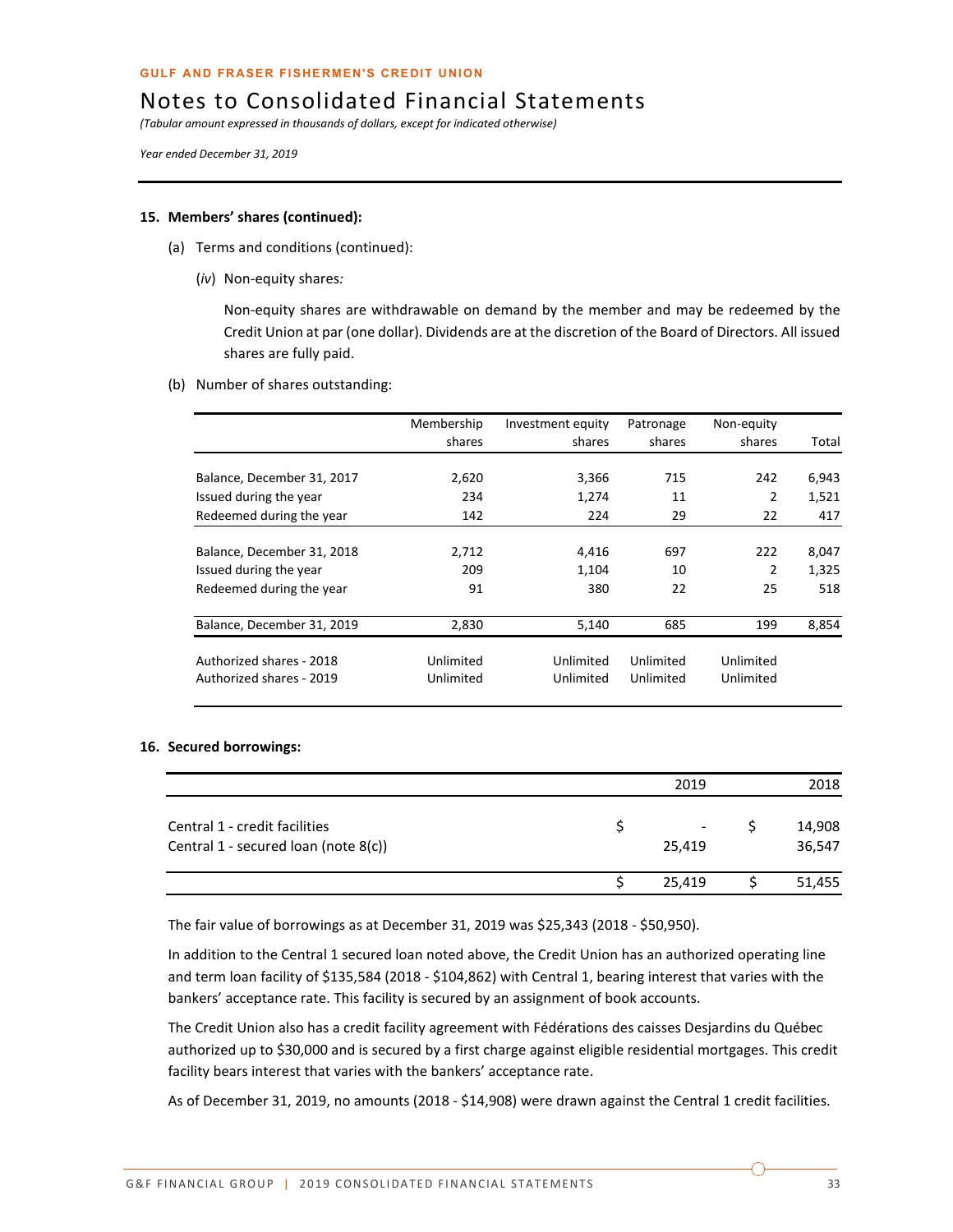### Notes to Consolidated Financial Statements

*(Tabular amount expressed in thousands of dollars, except for indicated otherwise)*

*Year ended December 31, 2019*

### **17. Other liabilities:**

|                                          | 2019        | 2018  |
|------------------------------------------|-------------|-------|
| Accounts payable and accrued liabilities | \$<br>5,898 | 4,780 |
| Deferred revenue                         | 276         | 445   |
| Income tax payable                       |             | 967   |
| Lease liability (note 18)                | 9,798       |       |
|                                          | 15,972      | 6,192 |

### **18. Lease liability:**

The following table presents the contractual undiscounted cash flows for lease obligations as at December 31, 2019:

| Less than one year<br>Between one and five years<br>More than five years                | \$ | 1,839<br>6,112<br>2,961 |
|-----------------------------------------------------------------------------------------|----|-------------------------|
| Total undiscounted lease obligations                                                    | Ś  | 10,912                  |
| Lease liabilities included in statement of financial position<br>Current<br>Non-current | \$ | 1,590<br>8,208          |
| Total                                                                                   |    | 9,798                   |

The Credit Union has used a weighted average incremental borrowing rate of 2.75% to discount its lease obligations.

### **19. Commitments:**

(a) Letters of credit:

In the normal course of business, the Credit Union issues letters of credit on behalf of its members. Letters of credit are not reflected in the consolidated statement of financial position. At December 31, 2019, the Credit Union has outstanding letters of credit on behalf of members in the amount of \$9,524 (2018 - \$8,776).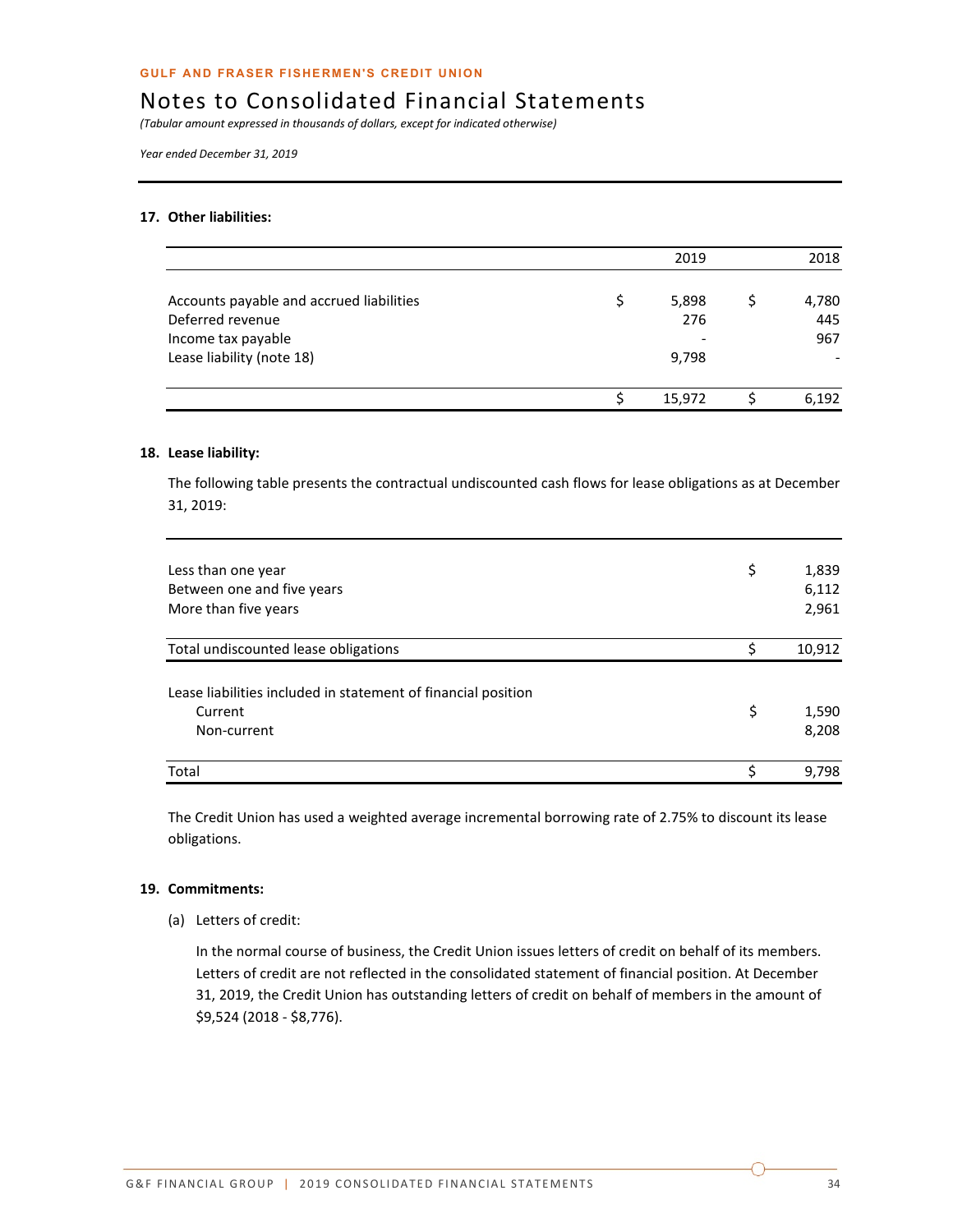*(Tabular amount expressed in thousands of dollars, except for indicated otherwise)*

*Year ended December 31, 2019*

#### **19. Commitments (continued):**

(b) Contractual obligations:

The Credit Union has a license agreement with a third party vendor for banking system software and associated supporting applications. The Credit Union also has a data processing agreement with the third party vendor to operate the software on behalf of the Credit Union, providing related services and interfaces. Both agreements expire on March 31, 2021.

The Credit Union has a subscription agreement with a third party vendor for a customer relationship management application. This agreement expires on February 11, 2022.

### **20. Related party transactions:**

The Credit Union entered into the following transactions with key management personnel, which includes those persons having authority and responsibility for planning, directing and controlling the activities of the Credit Union.

|                                             |    | 2019  |    | 2018  |
|---------------------------------------------|----|-------|----|-------|
| Compensation:                               |    |       |    |       |
| Salaries and employee benefits              | \$ | 2,904 | \$ | 2,944 |
| Post-employment benefits                    |    | 196   |    | 189   |
|                                             | \$ | 3,100 | ς  | 3,133 |
| Transactions with key management personnel: |    |       |    |       |
| Loans outstanding                           | \$ | 1,974 | \$ | 4,667 |
| Term and savings deposits                   |    | 2,812 |    | 2,141 |
|                                             | ς  | 4,786 |    | 6,808 |

The Credit Union's policy for lending to, and for receiving deposits from, key management personnel is that the loans are approved and deposits accepted on the same terms and conditions which apply to members for each class of loan or deposit. The employees of the Credit Union are eligible for reduced interest rates on personal loans, lines of credit and mortgages. Directors are not eligible for these benefits.

During the year ended December 31, 2019, the Credit Union's Board of Directors received aggregate remuneration of \$257 (2018 - \$239) which is included in compensation to key management personnel above.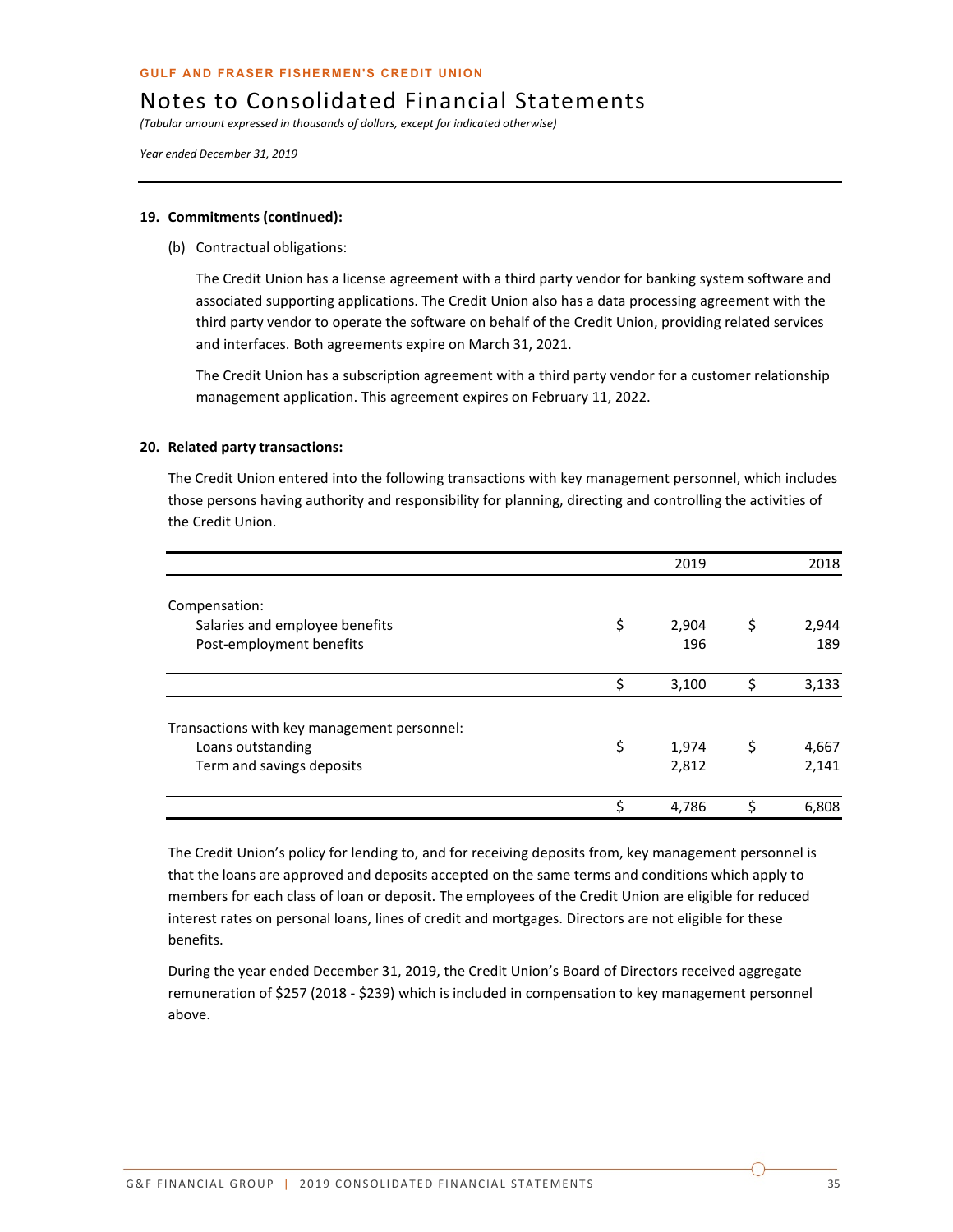*(Tabular amount expressed in thousands of dollars, except for indicated otherwise)*

*Year ended December 31, 2019*

### **21. Financial instrument classification and fair value:**

(a) Financial instrument classification:

The following table represents the carrying amount by classification.

|                              | Measured at    | Measured at  |               |
|------------------------------|----------------|--------------|---------------|
|                              | amortized cost | <b>FVTPL</b> | Total         |
| December 31, 2019            |                |              |               |
| Cash                         | \$<br>16,512   | \$           | Ś.<br>16,512  |
| <b>Financial investments</b> | 190,659        | 11,591       | 202,250       |
| Derivative assets            |                | 902          | 902           |
| Loans                        | 2,068,805      |              | 2,068,805     |
| Accounts receivable          | 223            |              | 223           |
| Deposits                     | (2, 156, 900)  |              | (2, 156, 900) |
| Members' shares              | (8,854)        |              | (8,854)       |
| Secured borrowings           | (25, 419)      |              | (25, 419)     |
| Accounts payable             | (5,898)        |              | (5,898)       |
| Lease liability              | (9,798)        |              | (9,798)       |
|                              | \$<br>69,330   | \$<br>12,493 | \$<br>81,823  |

|                              | Measured at    | Measured at  |              |
|------------------------------|----------------|--------------|--------------|
|                              | amortized cost | <b>FVTPL</b> | Total        |
| December 31, 2018            |                |              |              |
| Cash                         | \$<br>5,622    | \$           | \$<br>5,622  |
| <b>Financial investments</b> | 170,304        | 10,924       | 181,228      |
| Derivative assets            |                | 732          | 732          |
| Loans                        | 1,862,404      |              | 1,862,404    |
| Accounts receivable          | 104            |              | 104          |
| Derivative liabilities       |                | (484)        | (484)        |
| Deposits                     | (1,887,475)    |              | (1,887,475)  |
| Members' shares              | (8,047)        |              | (8,047)      |
| <b>Borrowings</b>            | (51, 455)      |              | (51,455)     |
| Accounts payable             | (4,780)        |              | (4,780)      |
|                              | \$<br>86,677   | \$<br>11,172 | \$<br>97,849 |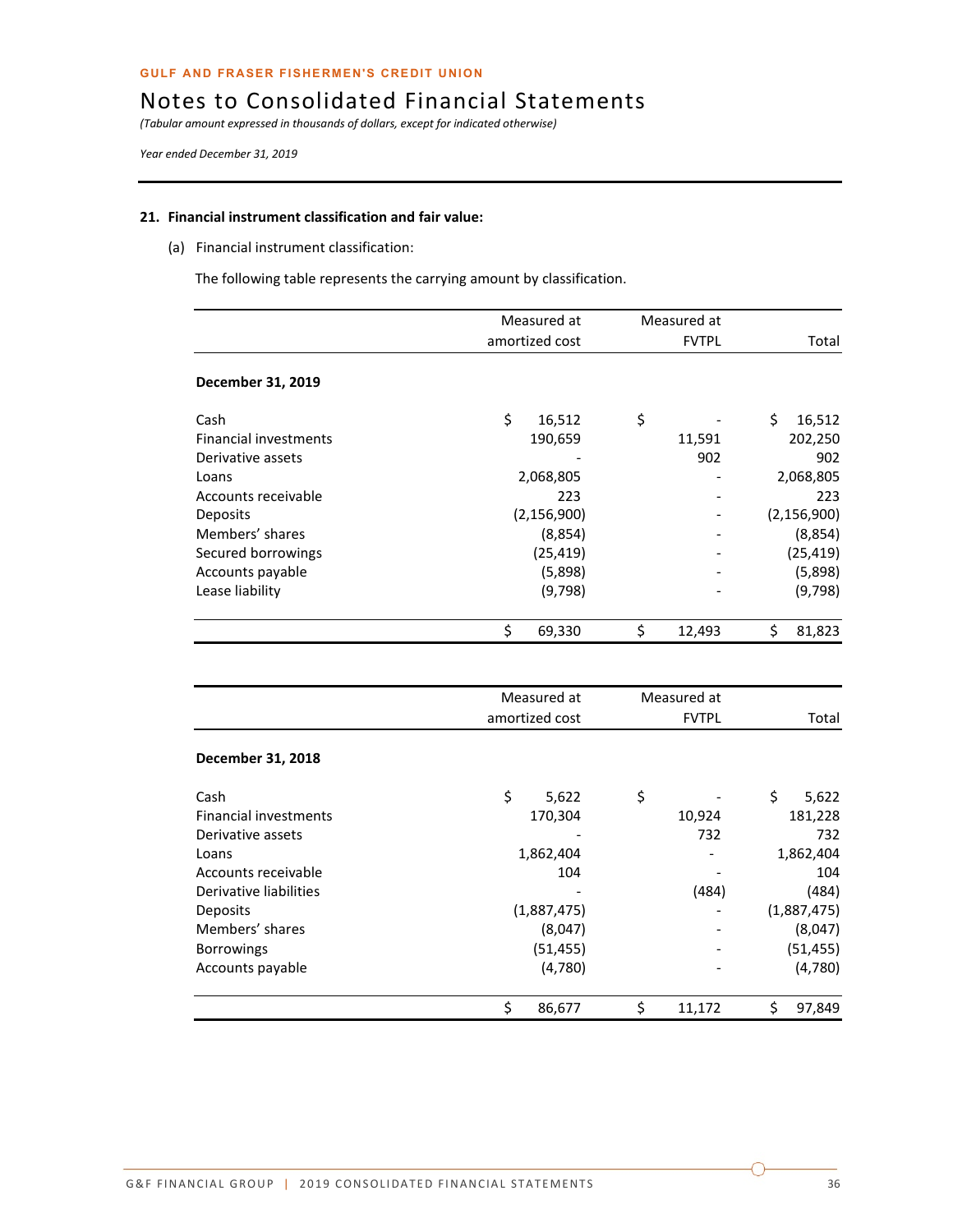*(Tabular amount expressed in thousands of dollars, except for indicated otherwise)*

*Year ended December 31, 2019*

#### **21. Financial instrument classification and fair value (continued):**

(b) Financial instruments measured at fair value:

The following table provides an analysis of investments that are measured subsequent to initial recognition at fair value, grouped into Levels 1 to 3 based on the degree to which the fair value is observable:

- − Level 1 fair value measurements based on unadjusted quoted prices in active markets for identical assets and liabilities;
- − Level 2 fair value measurements based on inputs other than quoted prices that are observable for the asset or liability either directly or indirectly; and
- − Level 3 fair value measurements based on inputs that are not based on observable market data.

The level in the fair value hierarchy within which the financial asset or financial liability is categorized is determined on the basis of the lowest level of input that is significant to the fair value measurement. Financial assets and financial liabilities are classified in their entirety into only one of three levels:

|                            | Level 1 | Level 2      | Level 3 | Total        |
|----------------------------|---------|--------------|---------|--------------|
| December 31, 2019:         |         |              |         |              |
| Central 1 - Class A shares | \$      | \$<br>744    | \$      | \$<br>744    |
| Central 1 - Class E shares |         | 1            |         | 1            |
| Central 1 - Class F shares |         | 9,486        |         | 9,486        |
| Derivative assets          |         | 902          |         | 902          |
| Other investments          |         | 1,360        |         | 1,360        |
|                            | \$      | \$<br>12,493 | \$      | \$<br>12,493 |
| December 31, 2018:         |         |              |         |              |
| Central 1 - Class A shares | \$      | \$<br>741    | \$      | \$<br>741    |
| Central 1 - Class E shares |         | 1            |         | 1            |
| Central 1 - Class F shares |         | 8,498        |         | 8,498        |
| Derivative assets          |         | 732          |         | 732          |
| Other investments          |         | 1,684        |         | 1,684        |
| Derivative liabilities     |         | (484)        |         | (484)        |
|                            | \$      | \$<br>11,172 | \$      | \$<br>11,172 |

The fair value of derivative assets has been determined through present value techniques. The fair value of the other financial instruments in the table above is described in note 6.

There were no transfers between level 1 and level 2 in the fair value hierarchy in 2019 or 2018.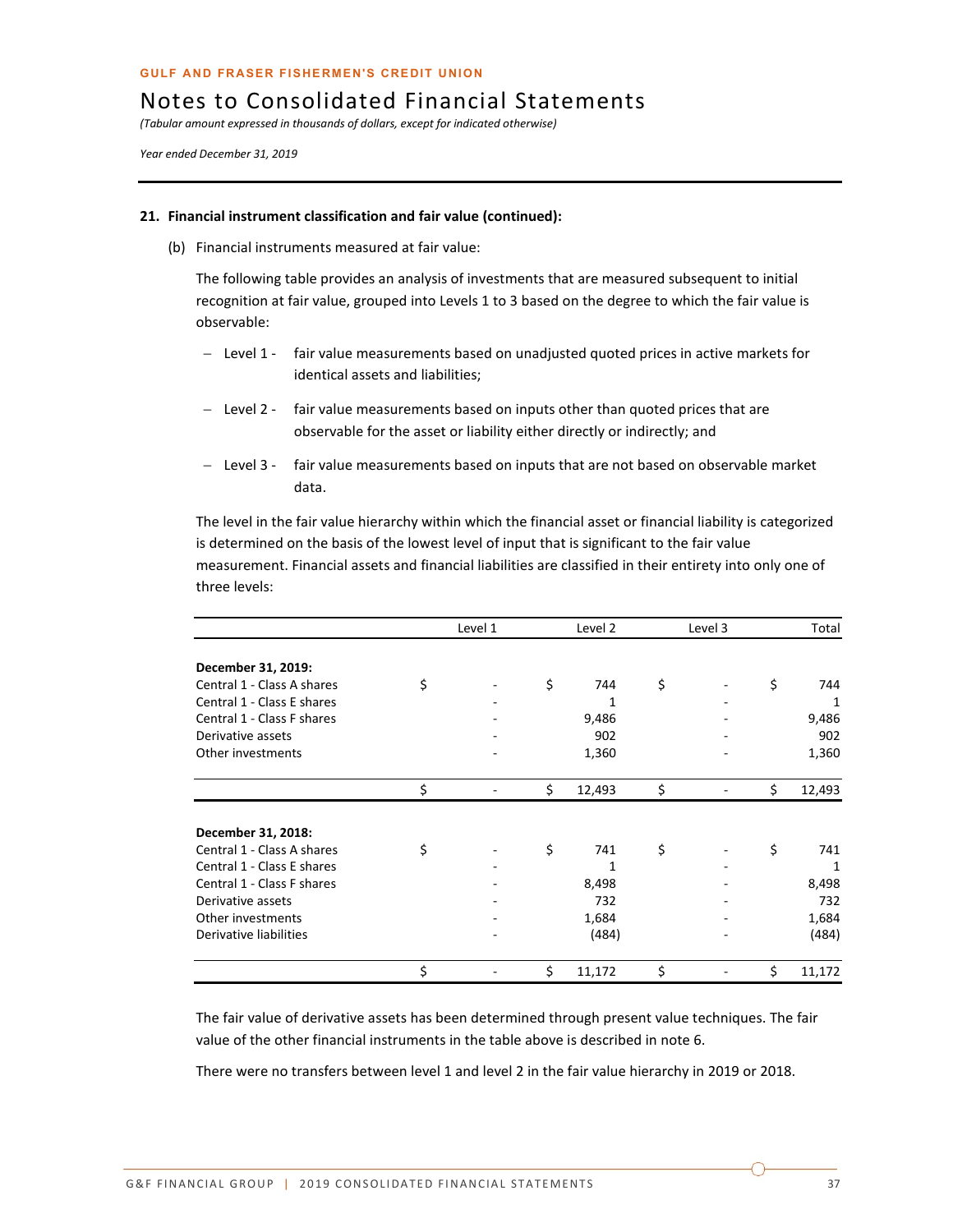*(Tabular amount expressed in thousands of dollars, except for indicated otherwise)*

*Year ended December 31, 2019*

#### **21. Financial instrument classification and fair value (continued):**

(b) Financial instruments measured at fair value (continued):

The following table shows a reconciliation from the beginning balances to the ending balances for fair value measurements in Level 3 of the fair value hierarchy.

|                                                |   | 2019 | 2018    |
|------------------------------------------------|---|------|---------|
|                                                |   |      |         |
| Balance, beginning of the year                 | Ś |      | 1,142   |
| Purchases                                      |   |      |         |
| Redemption                                     |   |      | (1,141) |
| Transfers into Level 3                         |   |      |         |
| Transfers out of Level 3 into Level 2          |   |      | (1)     |
| Realized gains (losses)                        |   |      |         |
| Change in unrealized appreciation/depreciation |   |      |         |
| Balance, end of year                           |   |      |         |

There were no Level 3 investments held as at December 31, 2019 and 2018.

(c) Financial instruments not measured at fair value:

The fair value of the Credit Union's cash, accounts receivable, members' shares and accounts payable approximates carrying value due to their short-term nature or ability to be settled on demand. These financial instruments are classified as Level 2 in the fair value hierarchy because while settlement amounts or prices are available, there is no active market for these instruments.

The fair value of: loans disclosed in note 8, deposits disclosed in note 14 and secured borrowings in note 16 has been determined using present value techniques, which include inputs based on market observable data. Accordingly, these financial instruments are classified as Level 2 in the fair value hierarchy.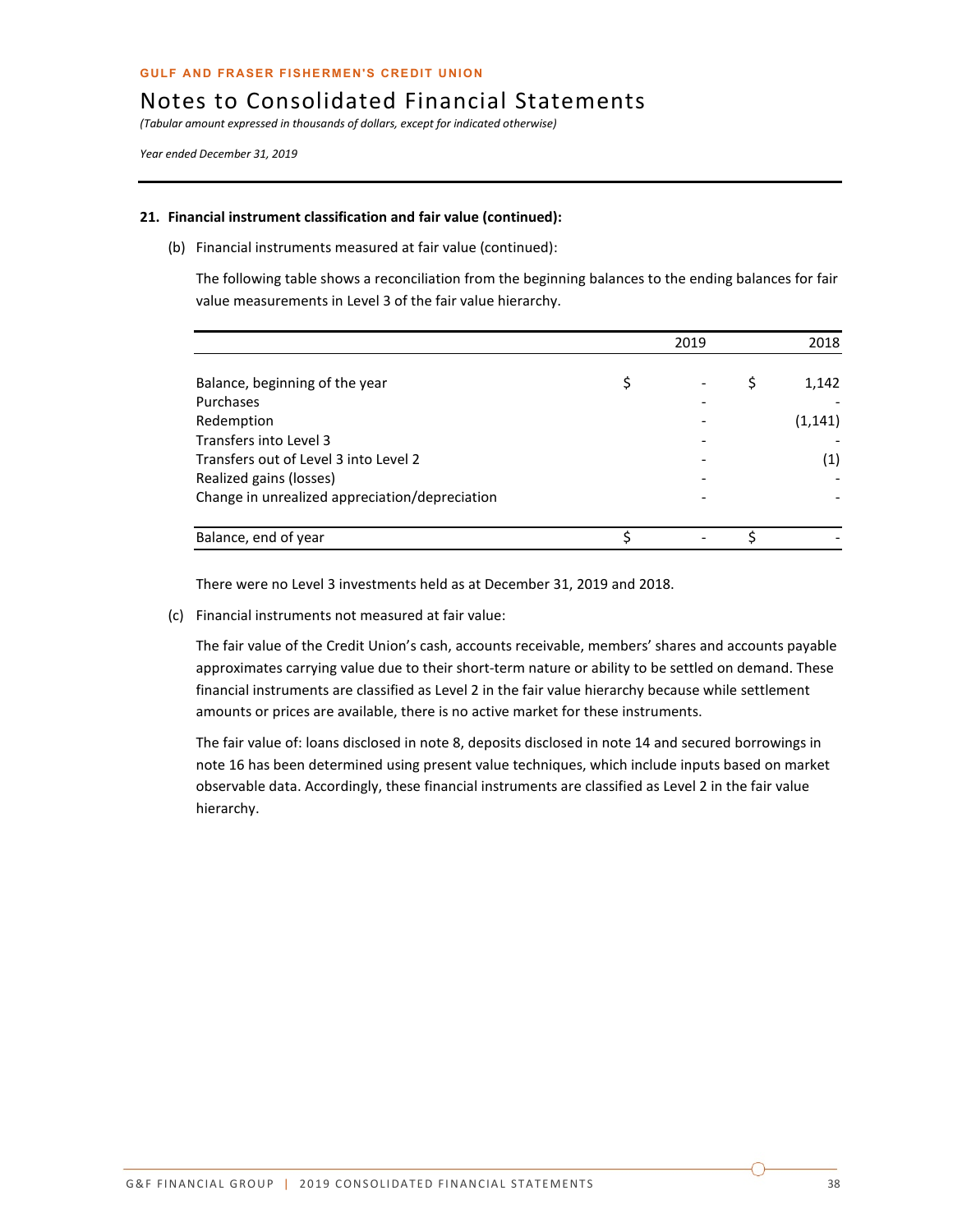### Notes to Consolidated Financial Statements

*(Tabular amount expressed in thousands of dollars, except for indicated otherwise)*

*Year ended December 31, 2019*

#### **22. Financial instrument risk management:**

The Credit Union is exposed to credit risk, liquidity risk and market risk as a result of holding financial instruments. Below is a description of those risks and how the Credit Union manages its exposure.

(a) Credit risk:

Credit risk is the risk that the Credit Union will incur a loss because a member fails to meet an obligation. The Credit Union's exposure to credit risk is concentrated primarily in its loans. Risk management policies are implemented by management and the Board. These policies include evaluating the member's ability to repay the loan when it is originally granted and subsequently renewed and regularly monitoring member information such as delinquent and over limit amounts. Notes 8 and 9 provide further discussion over the Credit Union's loan balances and exposure to credit risk. Concentrations of credit risk arise when members are engaged in similar economic activities or in similar geographic areas. The Credit Union's market service area is primarily the Greater Vancouver Area of British Columbia and as a result, repayment by members is dependent in part upon the general economic conditions of this geographic region.

Credit risk rating systems are designed to assess and quantify the risk inherent in credit activities in an accurate and consistent manner. To assess credit risk, the Credit Union takes into consideration the member's character, ability to pay, and value of collateral available to secure the loan. The Credit Union's credit risk management principles are guided by its overall risk management principles. The Board of Directors ensures that management has a framework, and policies, processes and procedures in place to manage credit risks and that the overall credit risk policies are complied with at the business and transaction level.

The Credit Union's credit risk policies set out the minimum requirements for management of credit risk in a variety of transactional and portfolio management contexts. With respect to credit risk, the Board of Directors receives quarterly reports summarizing new loans, delinquent loans, overdraft utilization, bad debts analysis and allowance for impaired loans.

(b) Credit risk exposure:

The following information represents the maximum exposure to credit risk before taking into consideration any collateral or credit enhancements. For financial assets recognized on the consolidated statement of financial position, the exposure to credit risk is their stated carrying amount. For loan commitments, the maximum exposure is the full amount of the undrawn facilities.

|                                                           | 2019                 | 2018                 |
|-----------------------------------------------------------|----------------------|----------------------|
| On-balance sheet exposures<br>Off-balance sheet exposures | 2,068,805<br>241,654 | 1,862,404<br>224,690 |
|                                                           | 2,310,459            | 2,087,094            |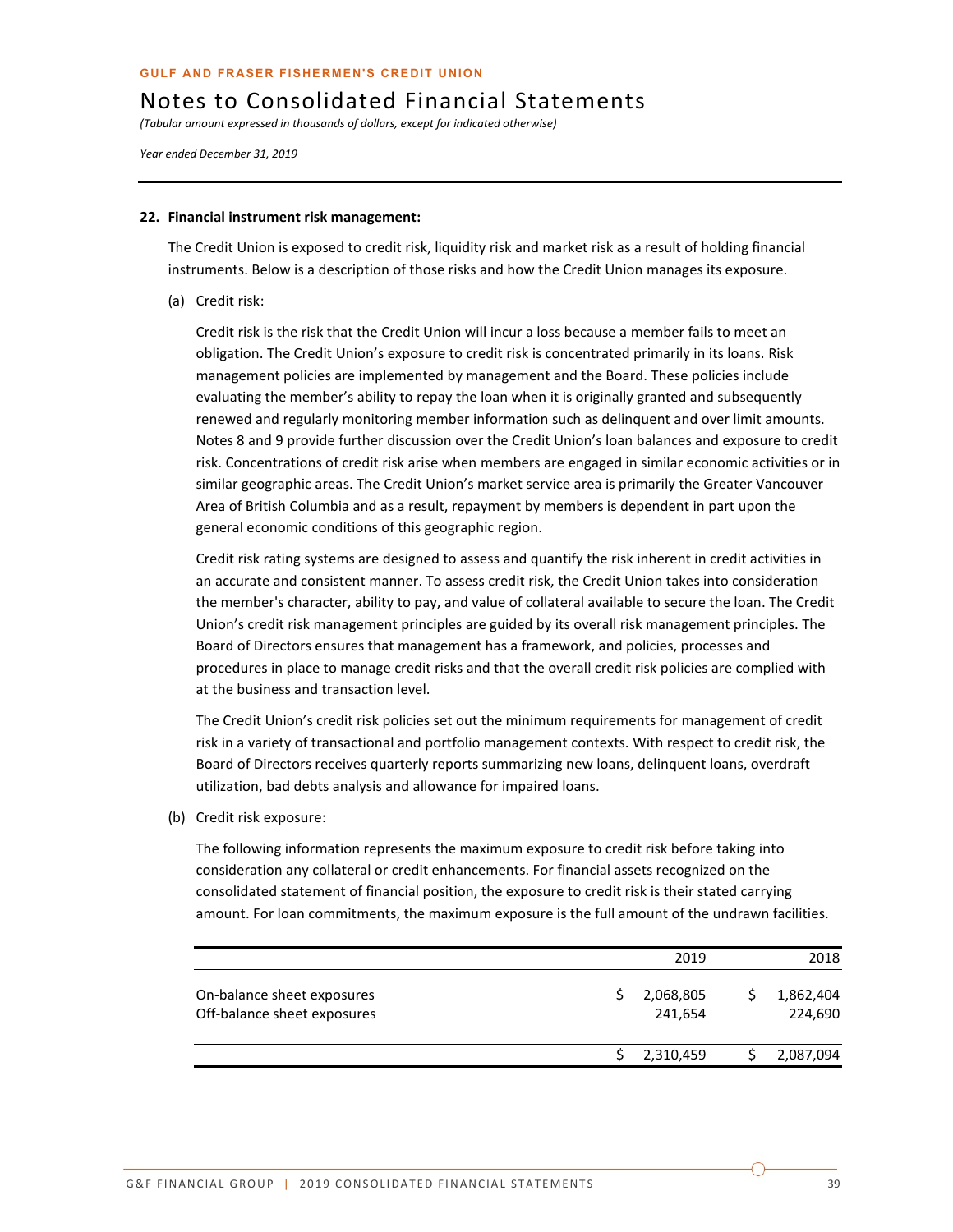*(Tabular amount expressed in thousands of dollars, except for indicated otherwise)*

*Year ended December 31, 2019*

### **22. Financial instrument risk management (continued):**

(b) Credit risk exposure (continued):

The following tables set out information about the credit quality of the Credit Union's loans measured at amortized cost, by category of loss allowance at December 31, 2019. The amounts in the table represent the carrying amounts of loans.

| At December 31, 2019                      |    | Stage 1   |    | Stage 2     | Stage 3 |    | Total     |
|-------------------------------------------|----|-----------|----|-------------|---------|----|-----------|
|                                           |    |           |    |             |         |    |           |
| Residential mortgages and personal loans: |    |           |    |             |         |    |           |
| Beacon score > 750 (excellent)            | Ś. | 723,921   | Ŝ. | 195 \$      |         | \$ | 724,116   |
| Beacon score 650 - 749 (good)             |    | 612,992   |    | 1,876       | 122     |    | 614,990   |
| Beacon score 600 - 649 (satisfactory)     |    | 100,193   |    | 6,725       | 1,238   |    | 108,156   |
| Beacon score < 600 (poor)                 |    | 19,384    |    | 8,294       | 6       |    | 27,684    |
| <b>Accrued interest</b>                   |    | 1,739     |    | 27          | 42      |    | 1,808     |
| Loss allowance                            |    | (1, 117)  |    | (183)       | (105)   |    | (1,405)   |
|                                           | \$ | 1,457,112 | \$ | $16,934$ \$ | 1,303   | Ŝ. | 1,475,349 |
| At December 31, 2018                      |    | Stage 1   |    | Stage 2     | Stage 3 |    | Total     |
|                                           |    |           |    |             |         |    |           |
| Residential mortgages and personal loans: |    |           |    |             |         |    |           |
| Beacon score > 750 (excellent)            | \$ | 610,807   | Ŝ. | 86 \$       |         | \$ | 610,893   |
| Beacon score 650 - 749 (good)             |    | 608,044   |    | 1,827       | 670     |    | 610,541   |
| Beacon score 600 - 649 (satisfactory)     |    | 111,933   |    | 2,315       | 872     |    | 115,120   |
| Beacon score < 600 (poor)                 |    | 21,630    |    | 4,806       | 14      |    | 26,450    |
| <b>Accrued interest</b>                   |    | 1,557     |    | 23          | 23      |    | 1,603     |
| Loss allowance                            |    | (1, 139)  |    | (101)       | (122)   |    | (1, 362)  |
|                                           | Ś. | 1,352,832 | \$ | Ŝ.<br>8,956 | 1,457   | Ŝ. | 1,363,245 |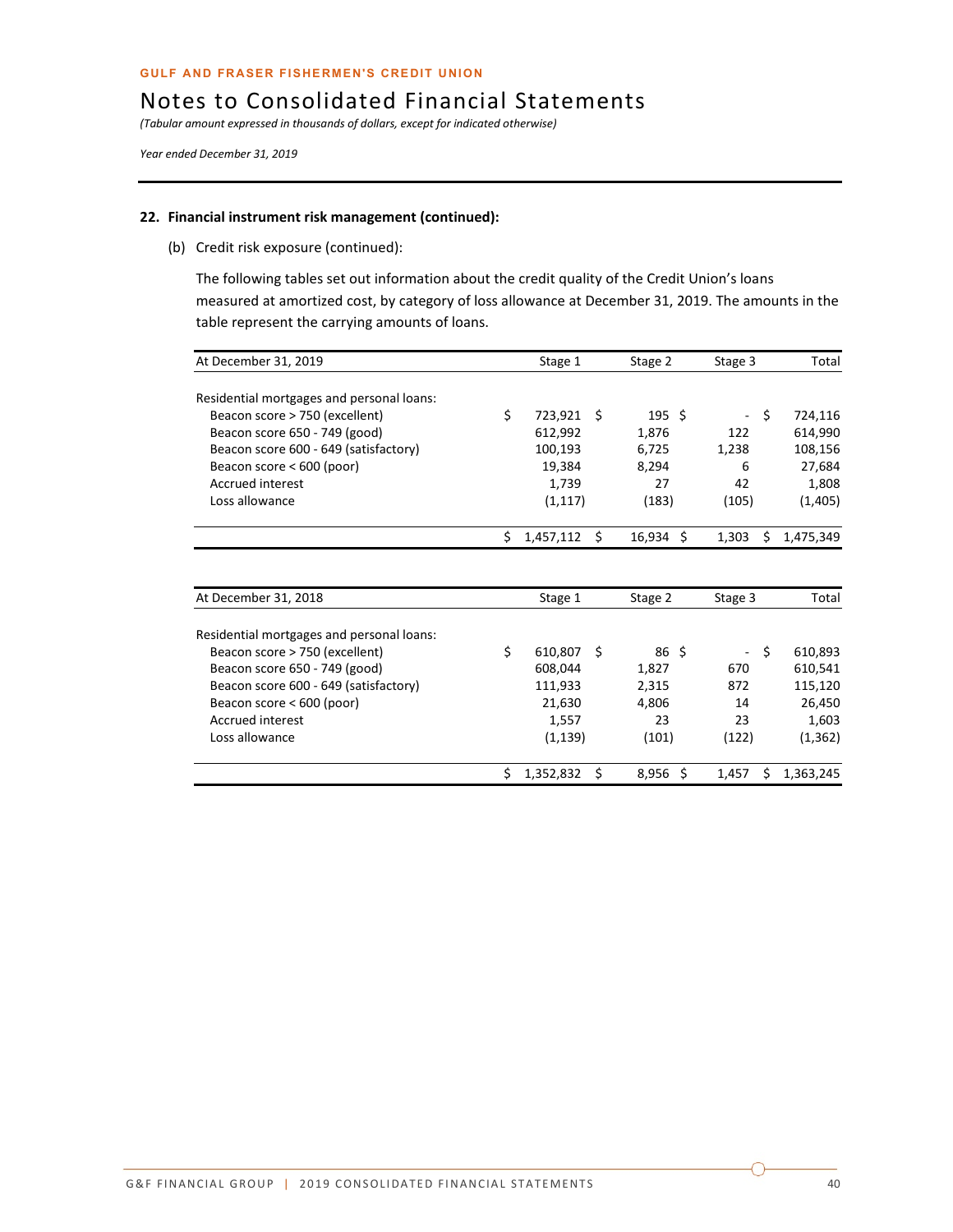### Notes to Consolidated Financial Statements

*(Tabular amount expressed in thousands of dollars, except for indicated otherwise)*

*Year ended December 31, 2019*

### **22. Financial instrument risk management (continued):**

(b) Credit risk exposure (continued):

| At December 31, 2019                         |    | Stage 1    |   | Stage 2 |      | Stage 3 |      | Total    |
|----------------------------------------------|----|------------|---|---------|------|---------|------|----------|
| Commercial lending:                          |    |            |   |         |      |         |      |          |
|                                              |    |            |   |         |      |         |      |          |
| R <sub>1</sub> -Excellent                    | \$ | $3,858$ \$ |   |         | - \$ |         | - \$ | 3,858    |
| R <sub>2</sub> - Good                        |    | 376,305    |   | 115     |      | ۰       |      | 376,420  |
| R <sub>3</sub> - R <sub>5</sub> Satisfactory |    | 57,408     |   |         |      | ٠       |      | 57,408   |
| R6 - R7 Satisfactory with higher risk        |    | 133,957    |   | 18,605  |      | ٠       |      | 152,562  |
| R8 Less than satisfactory                    |    | 4,091      |   | 25      |      |         |      | 4,116    |
| R9 - R10 Credit Impaired                     |    |            |   | ٠       |      | ٠       |      |          |
| Accrued interest                             |    | 2,385      |   | 84      |      | ٠       |      | 2,469    |
| Loss allowance                               |    | (3, 126)   |   | (251)   |      | ٠       |      | (3, 377) |
|                                              | \$ | 574,878    | Ŝ | 18,578  | \$   | $\sim$  | Ś    | 593,456  |

| At December 31, 2018                         |    | Stage 1 |      | Stage 2                  |   | Stage 3                  |     | Total   |
|----------------------------------------------|----|---------|------|--------------------------|---|--------------------------|-----|---------|
|                                              |    |         |      |                          |   |                          |     |         |
| Commercial lending:                          |    |         |      |                          |   |                          |     |         |
| R <sub>1</sub> -Excellent                    | \$ | 3,939   | - \$ | $\sim$ 10 $\pm$          | S | $\sim$                   | \$  | 3,939   |
| R <sub>2</sub> - Good                        |    | 313,762 |      | $\overline{\phantom{a}}$ |   | ٠                        |     | 313,762 |
| R <sub>3</sub> - R <sub>5</sub> Satisfactory |    | 55,646  |      | 874                      |   | $\overline{\phantom{0}}$ |     | 56,520  |
| R6 - R7 Satisfactory with higher risk        |    | 112,114 |      | 6,482                    |   | ٠                        |     | 118,596 |
| R8 Less than satisfactory                    |    | 4,275   |      | 2,986                    |   |                          |     | 7,261   |
| R9 - R10 Credit Impaired                     |    | -       |      | $\overline{\phantom{0}}$ |   |                          |     |         |
| Accrued interest                             |    | 1,915   |      | 38                       |   |                          |     | 1,953   |
| Loss allowance                               |    | (2,610) |      | (262)                    |   | ٠                        |     | (2,872) |
|                                              | Ś  | 489.041 |      | 10.118                   |   | $\sim$                   | \$. | 499.159 |

### (c) Liquidity risk:

Liquidity risk is the risk that the Credit Union will encounter difficulty in raising funds to meet its obligations to members. The Credit Union mitigates this risk by monitoring cash activities and expected outflows so as to meet all cash outflow obligations as they fall due. Cash flows payable under financial liabilities by their remaining contractual maturities are included in the interest rate sensitivity analysis included in note 22(d).

The assessment of the Credit Union's liquidity position reflects management's estimates, assumptions and judgments pertaining to current and prospective firm specific and market conditions and the related behaviour of its members and counterparties.

The Credit Union's liquidity management framework is designed to ensure that adequate sources of reliable and cost effective cash or its equivalents are continually available to satisfy its current and prospective financial commitments under normal and contemplated stress conditions.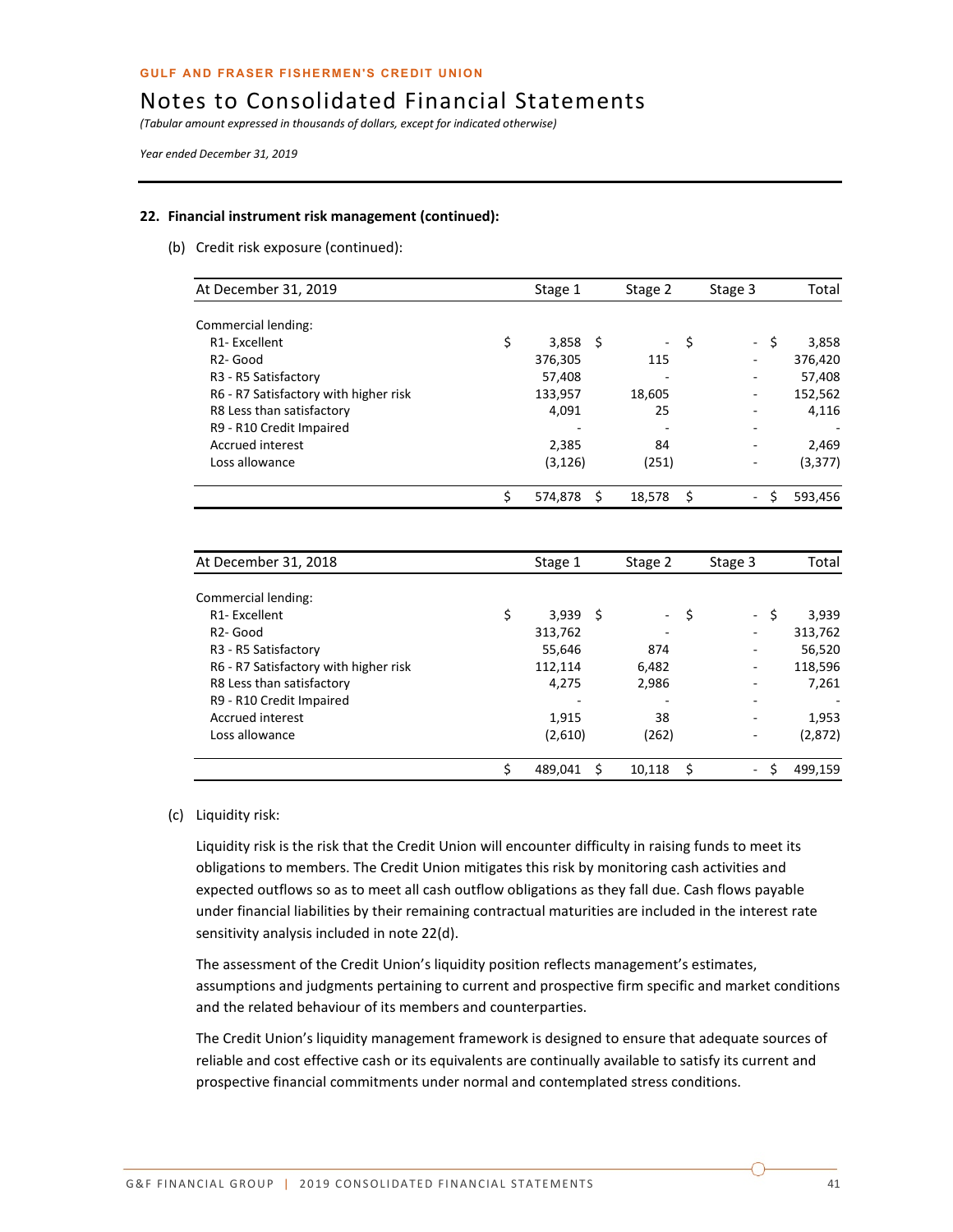### Notes to Consolidated Financial Statements

*(Tabular amount expressed in thousands of dollars, except for indicated otherwise)*

*Year ended December 31, 2019*

#### **22. Financial instrument risk management (continued):**

(c) Liquidity risk (continued):

The Board of Directors receives monthly liquidity reports as well as information regarding cash balances in order for it to monitor the Credit Union's liquidity framework. The Credit Union is required to maintain, in the form of cash and term deposits, a minimum of 8% liquidity at all times, based on total members' deposits and non-equity shares, and borrowings. The Credit Union was in compliance with the liquidity requirements throughout the fiscal year.

(d) Market risk:

Market risk refers to the risk of loss resulting from changes in interest rates, foreign exchange rates and other market prices. The level of market risk to which the Credit Union is exposed varies depending on market conditions and the composition of the Credit Union's investment, lending, and deposit portfolios. The Credit Union has limited exposure to other price risk because the majority of its investments are deposits held with Central 1.

The Credit Union's business is predominantly conducted in Canadian currency. However, some of the Credit Union's deposits are denominated in US funds. The Credit Union economically hedges its exposure to negative impacts from US currency fluctuations by maintaining US dollar denominated investments in amounts which approximate its US deposits. Therefore, exposures to foreign currency fluctuations are managed to immaterial levels on an ongoing basis.

Interest rate risk is the potential impact on the Credit Union's earnings and economic value due to changes in interest rates. The Credit Union continuously monitors its exposure to interest rate changes and their potential effects on financial margin by modeling its assets, liabilities, and equity against the impact of various possible rate increases or decreases.

The Credit Union has formal internal policies that establish acceptable levels of interest rate risk. These policies are directed at ensuring that expected net interest income has a high probability of falling within an acceptable range. There are further policies designed to ensure that the market value of equity is not eroded by interest rate changes beyond an acceptable range. The Credit Union also consults with independent experts with regards to both the quality and interpretation of its internal interest rate risk management programs. Interest sensitive assets and liabilities cannot normally be perfectly matched by amount and term to maturity. The Credit Union utilizes interest rate swaps to assist in managing interest rate risk.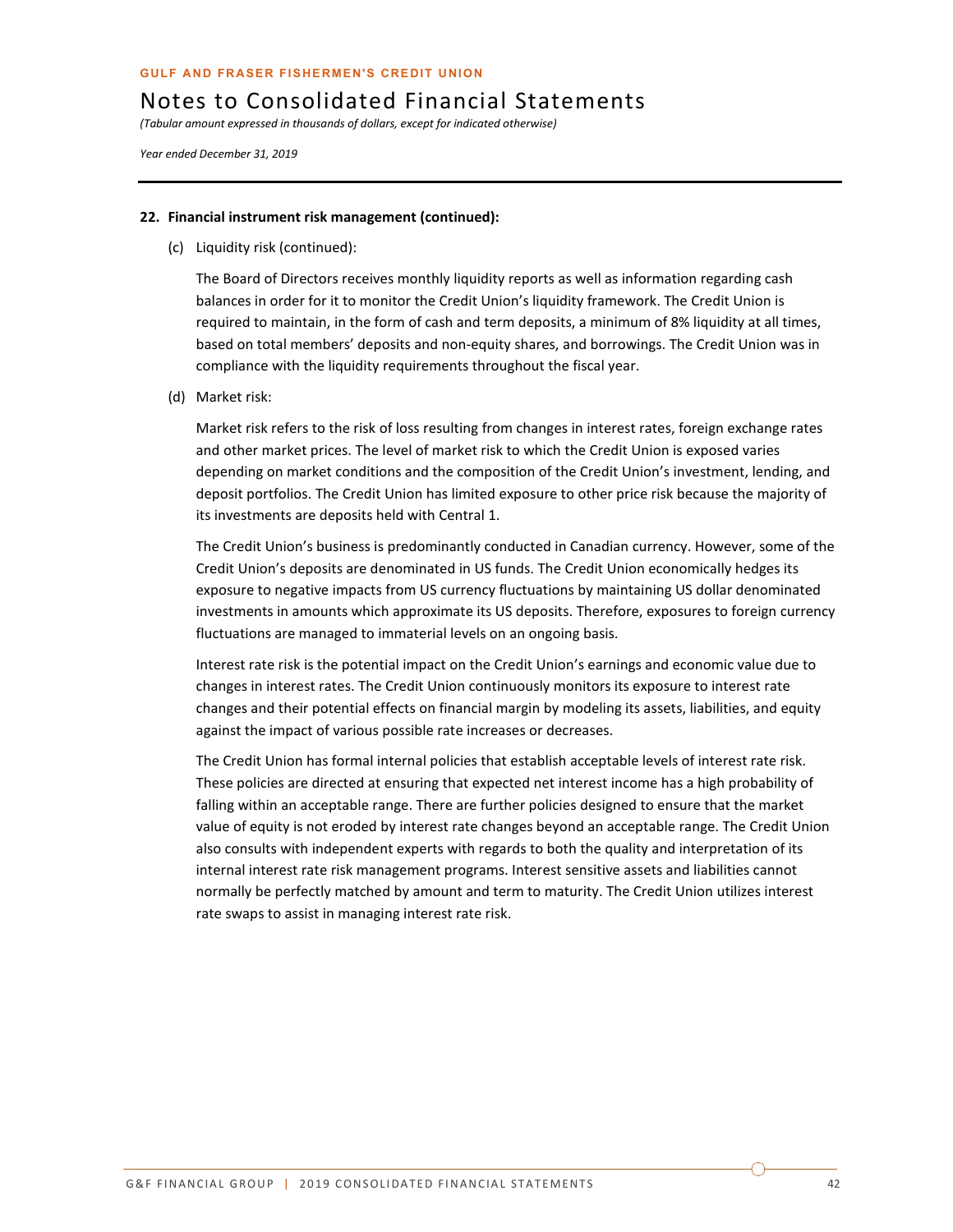### Notes to Consolidated Financial Statements

*(Tabular amount expressed in thousands of dollars, except for indicated otherwise)*

*Year ended December 31, 2019*

#### **22. Financial instrument risk management (continued):**

(d) Market risk (continued):

The following schedule shows the Credit Union's sensitivity to interest rate changes. Amounts with floating rates or due or payable on demand are classified as maturing within one year, regardless of maturity. A significant amount of loans and deposits can be settled before maturity on payment of a penalty, but no adjustment has been made for repayments that may occur prior to maturity. There are no maturities for the non-interest sensitive financial liabilities as the amounts are payable on demand. All financial liabilities classified as within one year have a contractual maturity of less than one year.

| December 31, 2019                                                                                  | Weighted<br>average<br>rate |    | Within<br>1 year     |    | 1 to 2<br>years   |    | $2$ to $3$<br>years |    | 3 to 4<br>years   |    | Over 4<br>years |   | Non-<br>interest<br>sensitive |    | Total                          |
|----------------------------------------------------------------------------------------------------|-----------------------------|----|----------------------|----|-------------------|----|---------------------|----|-------------------|----|-----------------|---|-------------------------------|----|--------------------------------|
| <b>Assets</b><br>Cash and financial investments<br>Loans<br>Others                                 | 1.73%<br>4.05%              | Ś  | 122,124<br>1,191,721 | Ś. | 25,632<br>368,563 | \$ | 40,615<br>339,952   | \$ | 12,643<br>100,351 | \$ | 68,723          | Ś | 17,748<br>(505)<br>41,639     | Ś  | 218,762<br>2,068,805<br>41,639 |
|                                                                                                    |                             | Ś. | 1,313,845            | Ś  | 394,195           | Ś  | 380,567             | Ś  | 112,994           | Ś. | 68,723          | Ś | 58,882                        | Ś. | 2,329,206                      |
| <b>Liabilities and Members' Equity</b><br>Deposits and members' shares<br>Other<br>Members' equity | 1.98%<br>1.25%              | Ś  | 1,223,915<br>18,154  | Ś. | 471,063<br>3,433  | Ś. | 40,697<br>3,839     | Ś. | 13,110            | Ś. | 7,194           | Ś | 409,775<br>15,965<br>122,061  | Ś  | 2,165,754<br>41,391<br>122,061 |
|                                                                                                    |                             | \$ | 1,242,069            | \$ | 474,496           | \$ | 44,536              | \$ | 13,110            | \$ | 7,194           | Ś | 547,801                       | Ś  | 2,329,206                      |
| Swaps                                                                                              |                             | \$ | (200,000)            | S  | 50,000            | Ś  | 125,000             | Ŝ  | 25,000            | \$ |                 | Ś | ٠                             | \$ |                                |
| Interest sensitivity position                                                                      |                             | Ś. | (128, 224)           |    | (30, 301)         | Ś  | 461,031             | Ś  | 124,884           | Ś. | 61,529          | Ś | (488, 919)                    | .s |                                |

| December 31, 2018                                                                                  | Weighted<br>average<br>rate |     | Within<br>1 year    |    | 1 to 2<br>years        |    | $2$ to $3$<br>years |    | 3 to 4<br>years   |    | Over 4<br>years  |   | Non-<br>interest<br>sensitive |    | Total                          |
|----------------------------------------------------------------------------------------------------|-----------------------------|-----|---------------------|----|------------------------|----|---------------------|----|-------------------|----|------------------|---|-------------------------------|----|--------------------------------|
| Assets<br>Cash and financial investments<br>Loans<br>Others                                        | 1.86%<br>3.89%              | Ś   | 72,147<br>992,006   | \$ | 17,543<br>289,902<br>٠ | Ś. | 25,814<br>265,340   | \$ | 40,948<br>217,529 | Ś. | 12,806<br>98,306 | Ś | 17,592<br>(679)<br>14,368     | \$ | 186,850<br>1,862,404<br>14,368 |
|                                                                                                    |                             | Ś   | 1,064,153           | Ś  | 307,445                | Ś  | 291,154             | Ś  | 258,477           | Ś  | 111,112          | Ś | 31,281                        | Ś  | 2,063,622                      |
| <b>Liabilities and Members' Equity</b><br>Deposits and members' shares<br>Other<br>Members' equity | 1.89%<br>1.95%              | \$. | 1,135,926<br>23,500 | Ś. | 228,830<br>19,677      | Ś. | 139,238<br>3,850    | \$ | 17,334<br>4,430   | \$ | 3,039<br>۰       | Ś | 371,155<br>6,674<br>109,969   | Ś  | 1,895,522<br>58,131<br>109,969 |
|                                                                                                    |                             | Ś   | 1,159,426           | Ś  | 248,507                | Ś  | 143,088             |    | 21,764            |    | 3,039            | Ś | 487,798                       | Ś  | 2,063,622                      |
| Swaps                                                                                              |                             | \$  | (100,000)           | \$ |                        | Ś  | 50,000              | Ś  | 50,000            | \$ |                  | Ś | $\overline{\phantom{a}}$      | \$ |                                |
| Interest sensitivity position                                                                      |                             | \$  | (195, 273)          | Ś  | 58,938                 | Ś  | 198,066             | Ś  | 286,713           |    | 108,073          | Ś | (456, 517)                    | Ŝ  |                                |

The following table summarizes the pre-tax impact of an immediate and sustained parallel 1% increase or decrease shift in interest rates over the next 12 months on net interest income, assuming that no further hedging is undertaken. These measures are based upon assumptions made by management.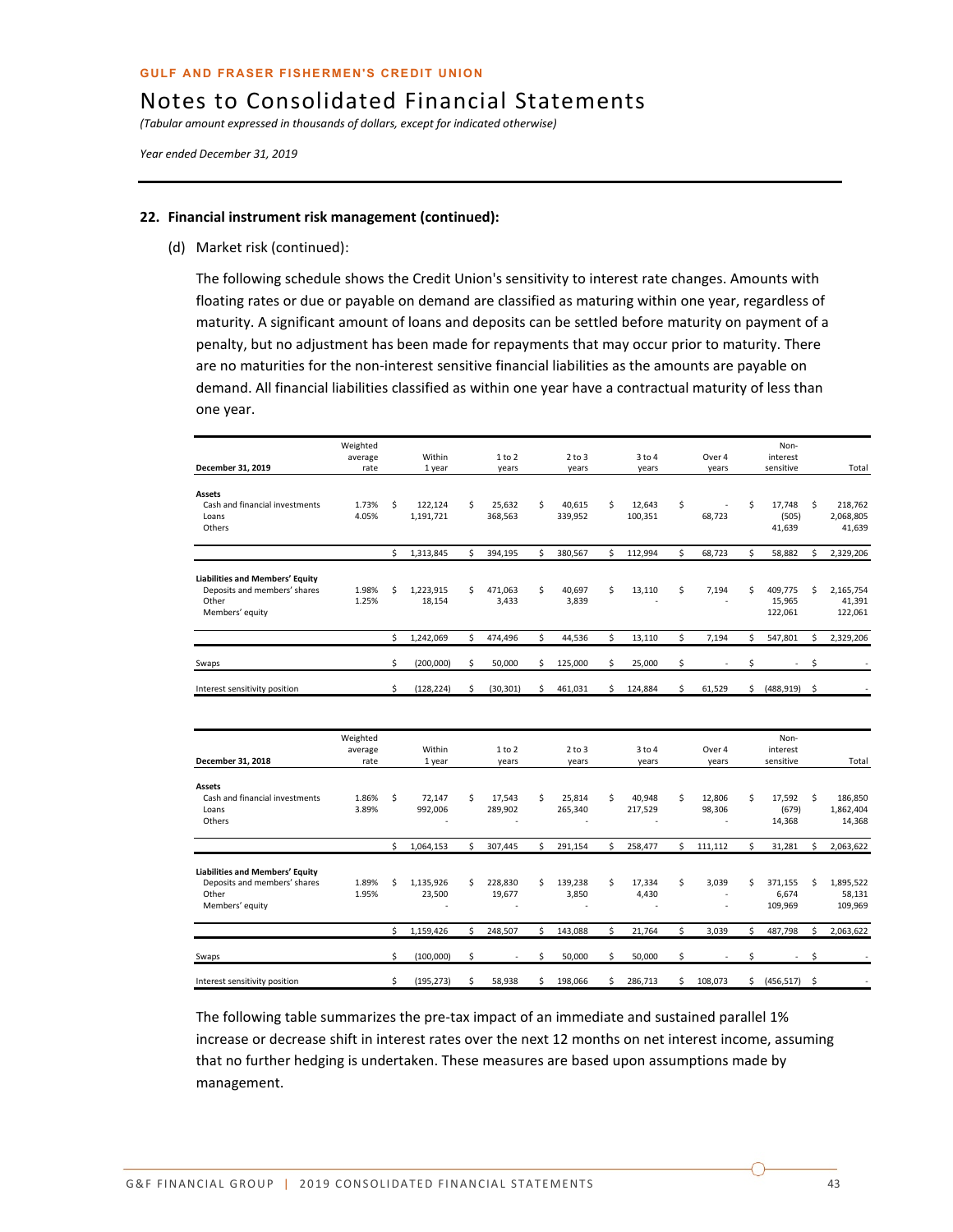*(Tabular amount expressed in thousands of dollars, except for indicated otherwise)*

*Year ended December 31, 2019*

#### **22. Financial instrument risk management (continued):**

(d) Market risk (continued):

All interest rate risk measures are based upon interest rate exposures at a specific time and continuously change as a result of business activities and the risk management initiatives.

|                                                                        |                  | 2019                           | 2018           |                                |  |  |
|------------------------------------------------------------------------|------------------|--------------------------------|----------------|--------------------------------|--|--|
| Impact of                                                              | Amount           | Percentage of<br>base forecast | Amount         | Percentage of<br>base forecast |  |  |
| 100 bp increase in interest rates<br>100 bp decrease in interest rates | 1,043<br>(1,673) | 2.29%<br>(3.67)%               | 895<br>(1,296) | 2.36%<br>$(3.42)\%$            |  |  |

### **23. Capital management:**

The Credit Union's objectives with respect to capital management are to maintain a capital base that is structured to exceed regulatory requirements and to best utilize capital allocations. To ensure processes are in place to meet its objectives, the Credit Union follows policies approved by the Board of Directors. Management monitors capital levels on a regular basis. The capital plan is updated annually and provides a forecast of capital requirements over a three-year period.

The *Financial Institutions Act of British Columbia* requires the Credit Union to maintain a prescribed capital base at all times. This base consists primarily of equity shares and retained earnings. The level of capital required is based on a percentage of the total value of risk-weighted assets. Each asset of the Credit Union is assigned a risk factor based on the probability that a loss may occur on the ultimate realization of that asset. The *Financial Institutions Act of British Columbia* prescribes a minimum capital ratio of 8%, to avoid certain operating restrictions.

The Internal Capital Target guideline issued by the British Columbia Financial Services Authority sets a Supervisory level for credit unions of 10% for internal capital targets.

To manage the Credit Union's capital, the Credit Union reviews the ratio monthly and monitors major movements in the risk-weighted asset levels. At December 31, 2019 and 2018, the Credit Union's estimated capital ratio exceeded the required capital ratio.